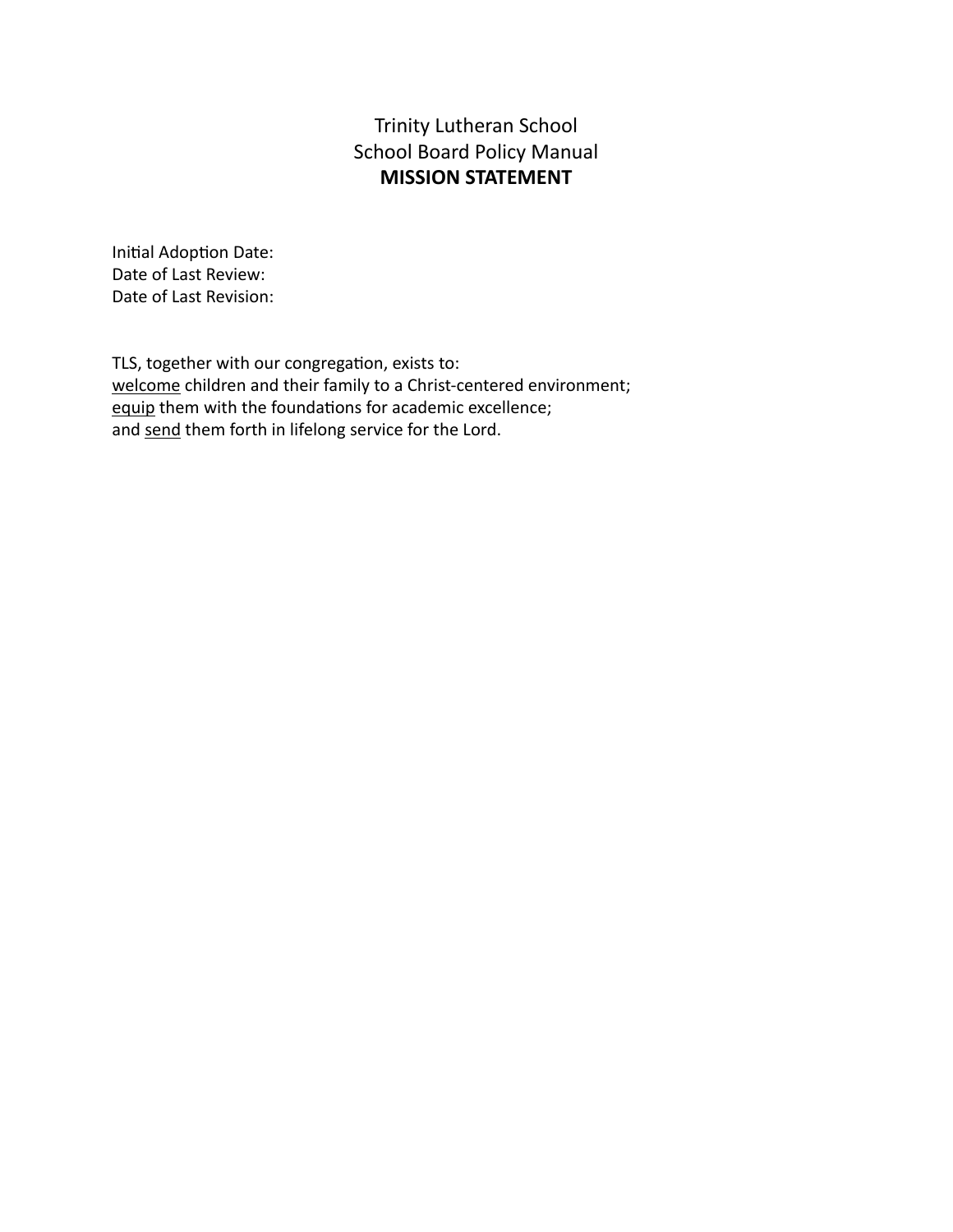### Trinity Lutheran School School Board Policy Manual **Philosophy Statement**

Initial Adoption Date: Date of Last Review: Date of Last Revision:

We believe that Christian education is the responsibility of the family and the congregation working together. The role of the Christian school is to assist parents in providing a Christ-centered education in obedience to God's command. To this end, our teachers instruct children in the light of God's Word and aid them in their growth and development:

Spiritually: A knowledge of the Gospel message is considered to be of primary importance. Our students learn to know God through Jesus Christ, God's Son. They are taught that "all have sinned and fallen short of the glory of God" (Rom. 3:23) and come to know that Jesus is the only source of salvation from sin, death, and the power of the devil. Above all, our students learn that they can be saved only through faith, a gift from the Holy Spirit. The teachings and truths of God's Word motivate, direct, and guide the conduct of our teachers. God's Word is our standard for everyday living. By the grace of God, our students are empowered to do His Will in lifelong service out of love for their Lord and Savior.

Academically: Students are provided with a comprehensive program of quality education so that they may develop their God-given talents and skills for lives of responsible Christian service. Under the guidance of Christian teachers, students learn to understand and appreciate their talents and abilities as gifts from God. Students are provided with a solid scholastic foundation for the purpose of continuing their future education.

Physically: Students have a physical need to satisfy the demands of the body (food, water, air, sleep, etc.). Students need to accept the responsibility for their bodies' health, safety, and recreation. Students are taught 1 Cor. 6:19-20, "Do you now know that your body is a temple of the Holy Spirit, who is in you, whom you received from God? You are not your own; you were bought with a price. Therefore honor God with your body."

Socially and Emotionally: Students are provided with opportunities to mature in social interactions with others. They have an emotional need for stability and security, acceptance form others, affection, and a sense of personal worth and achievement. This is provided through the Christian environment.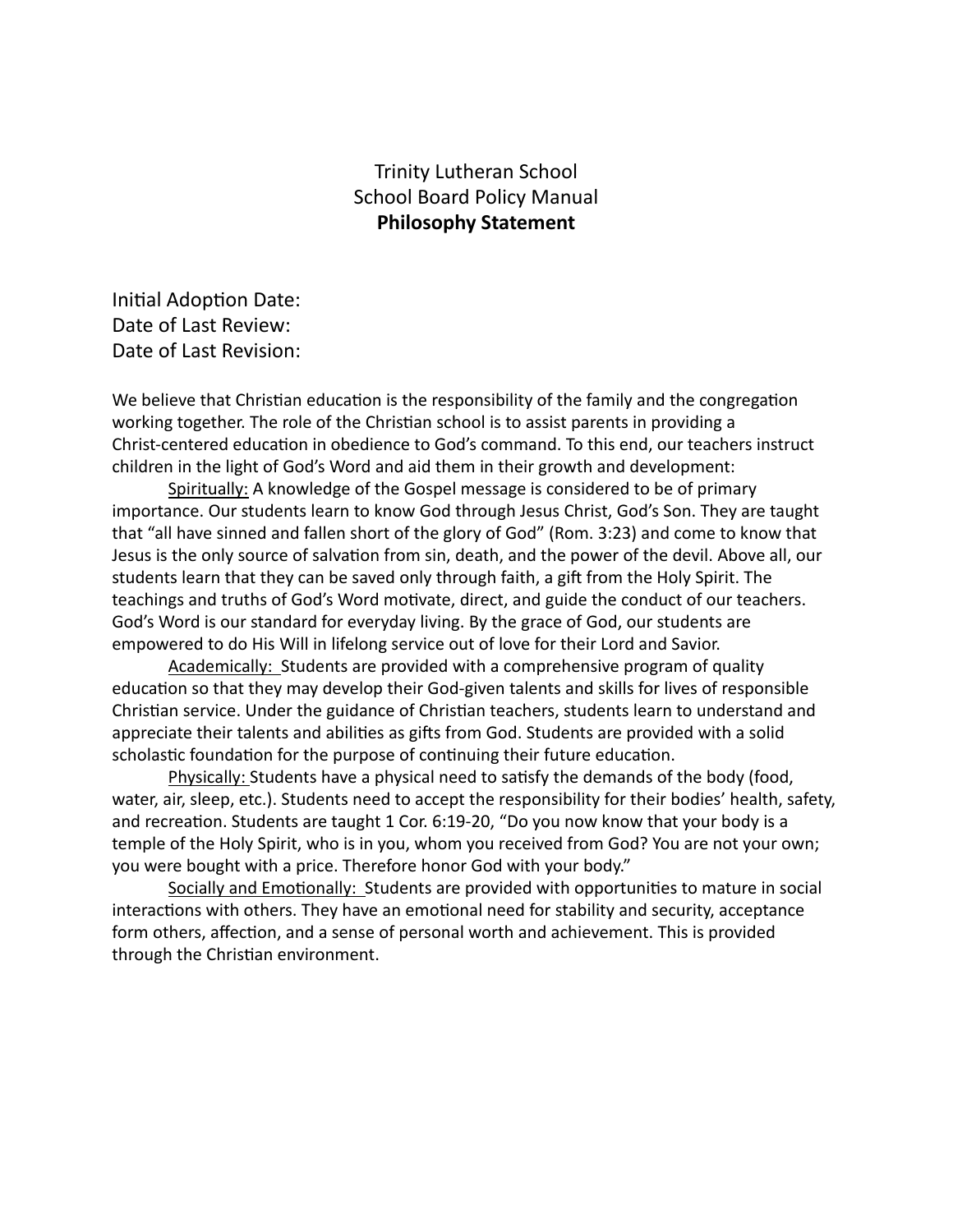## Trinity Lutheran School School Board Policy Manual **Board of Education Membership**

Initial Adoption Date: Date of Last Review: Date of Last Revision:

The Board of Trinity Lutheran School shall be composed of three (3) elected members, Pastor, and the School Principal.

The term of office for the elected members shall be three (3) years with one member being elected each year.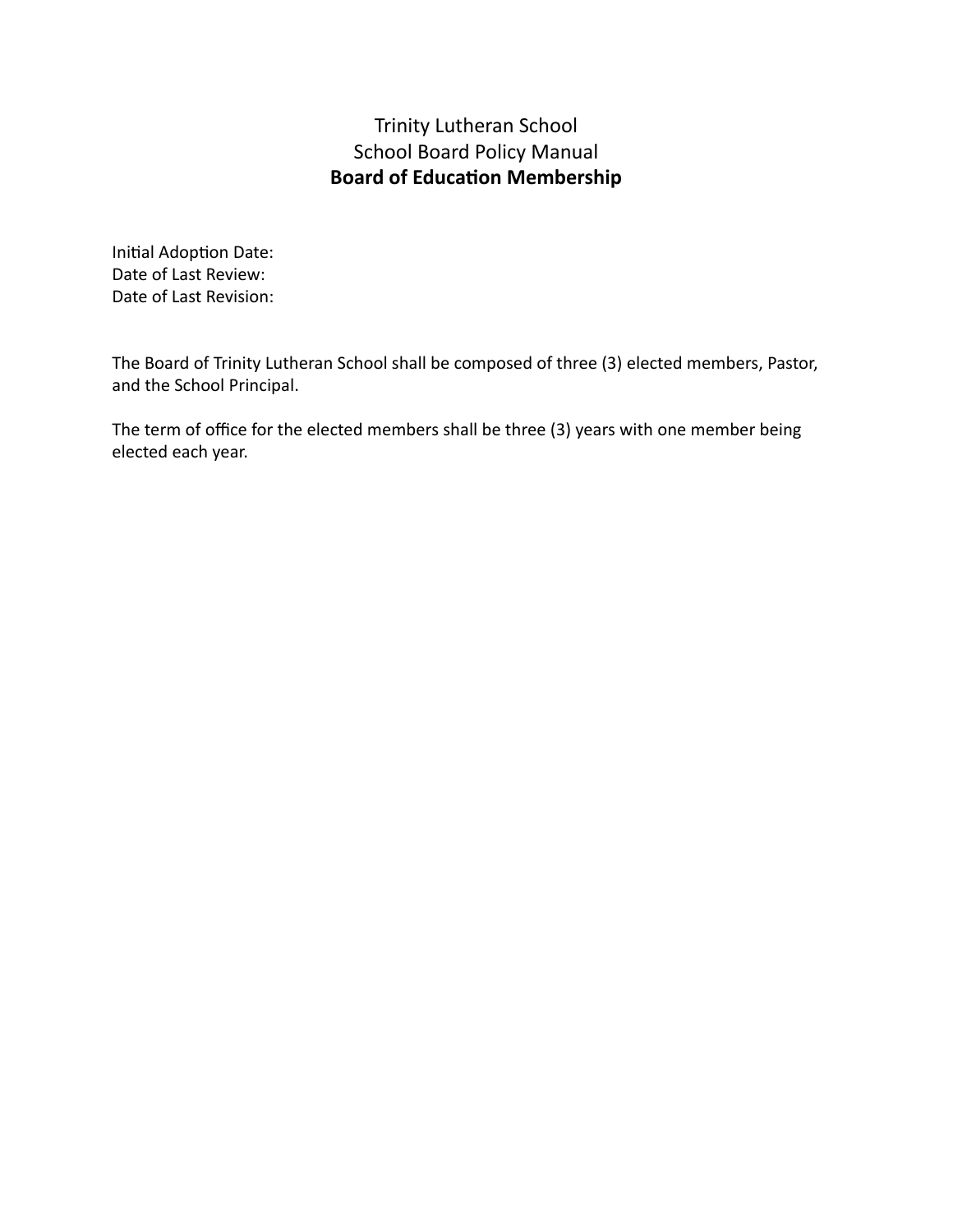## Trinity Lutheran School School Board Policy Manual **School Board Meetings**

Initial Adoption Date: Date of Last Review: Date of Last Revision:

School board meetings are usually open to the public in that all constituents are welcome to attend and observe the proceedings. However, there are occasions when the board must deal with confidential and sensitive issues that will need to be dealt with in executive session. At that time, the public will be asked to leave the meeting. Board members must then refrain from reporting confidential information or talking about personnel issues outside of the meeting. In the case of very sensitive or important matters, the board must decide how, by whom, and to whom these matters will be reported.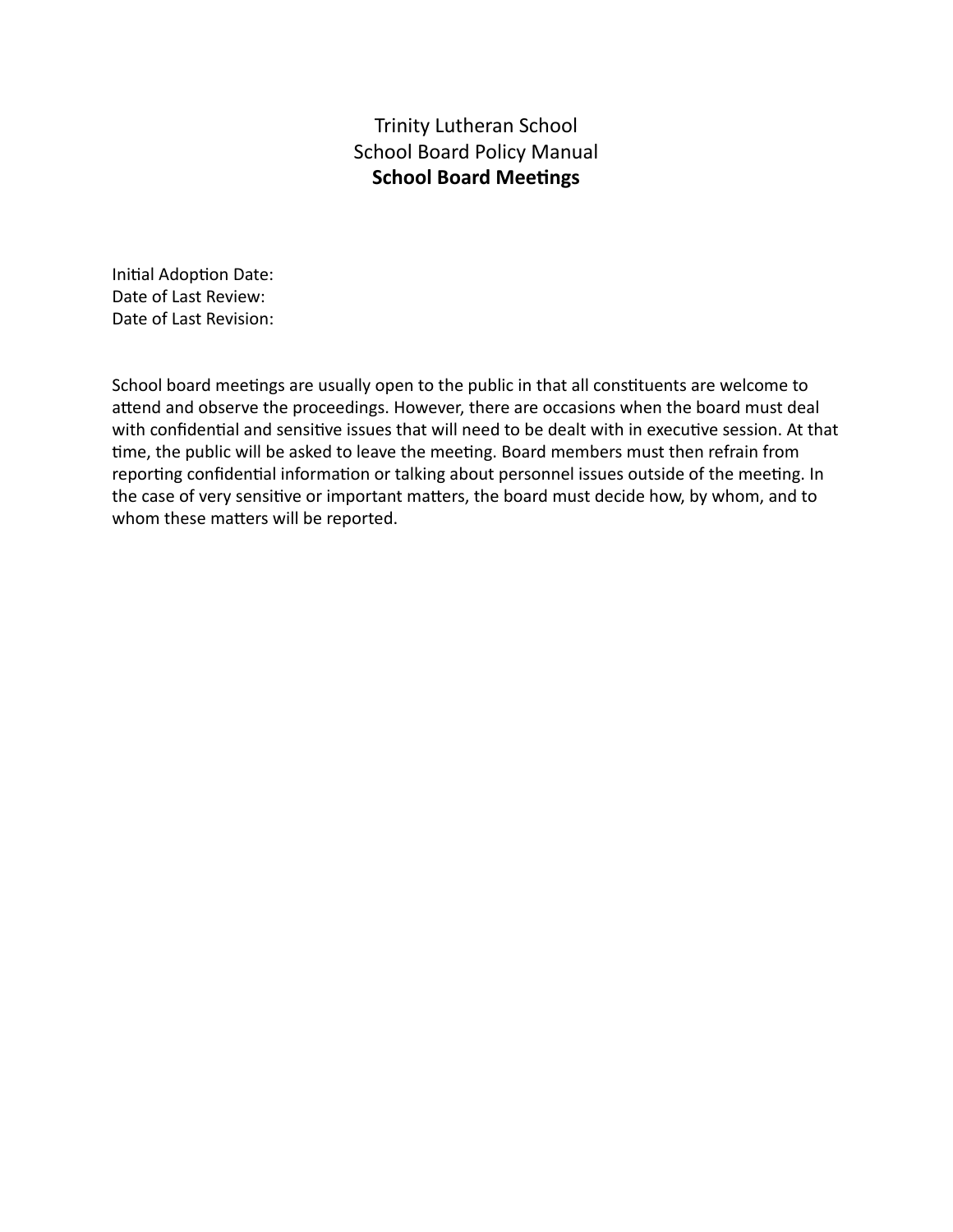Trinity Lutheran School School Board Policy Manual **School Board Organization** 

Initial Adoption Date: Date of Last Review: Date of Last Revision:

The Board of Trinity Lutheran School shall be composed of three (3) elected members, the Pastor, and the School Principal.

The term of office for the elected members shall be three (3) years, with one (1) member being elected each year and terminating on December 31, of the third year of their term.

The chairman of the school board will be elected by the new board each year.

The chairman will then appoint the secretary and vice chairman.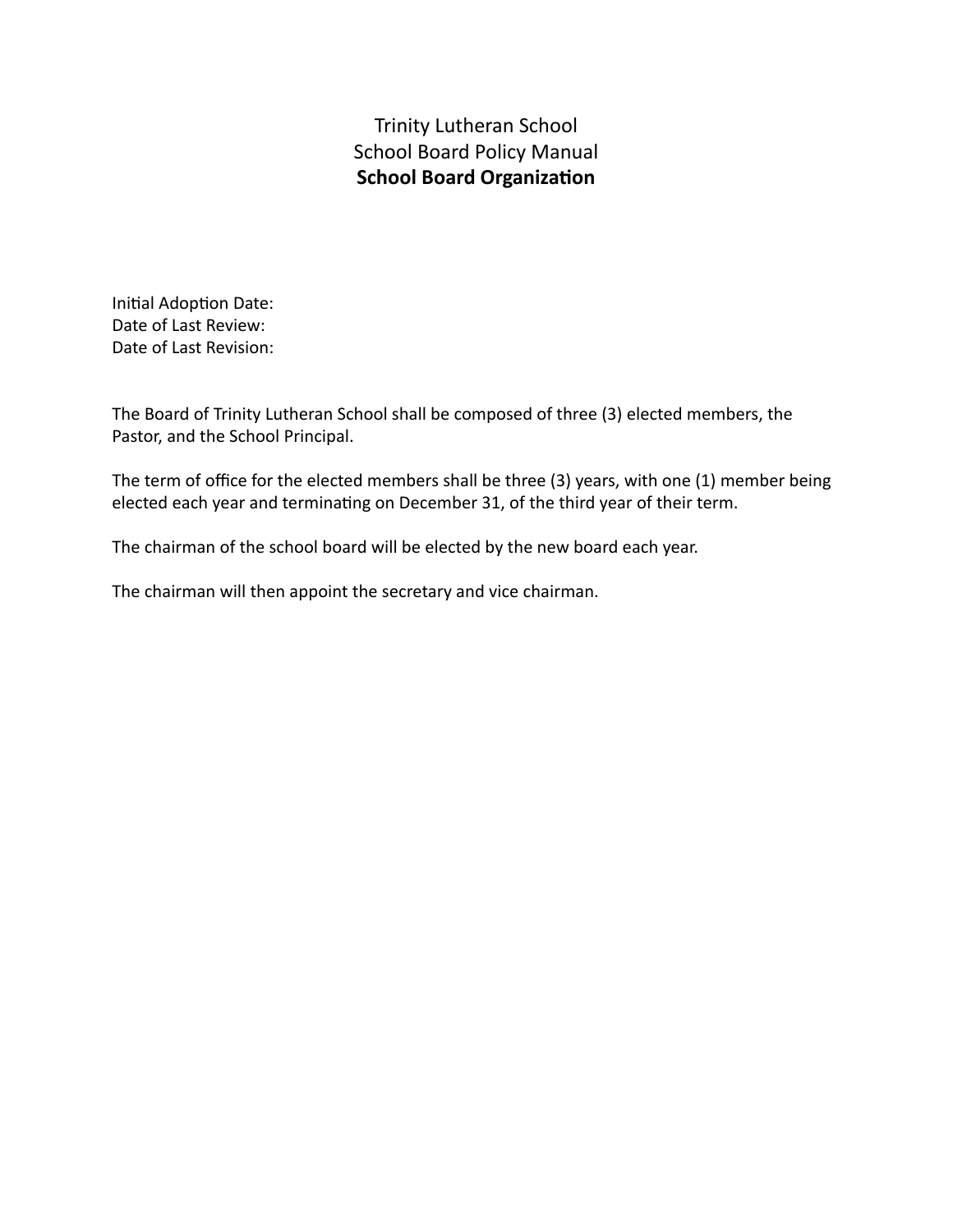Trinity Lutheran School School Board Policy Manual **Responsibilies of the Chair**

Initial Adoption Date: Date of Last Review: Date of Last Revision:

The chair shall:

- 1. Preside over all Board meetings.
- 2. Call special Board meetings when the need arises.
- 3. Attend Church Council meetings and report on behalf of the School Board.
- 4. Attend and report to the Voter's Assembly.
- 5. Be on call for questions and information for the administration, staff, parents, and congregation.
- 6. Hand out diplomas at graduation.
- 7. Speak at school function when necessary.
- 8. Coordinate any committee work of the School Board.
- 9. See to it that the School Board is maintained and updated on a three year rotation.
- 10. See to it that all board members have a copy of the current policy manual.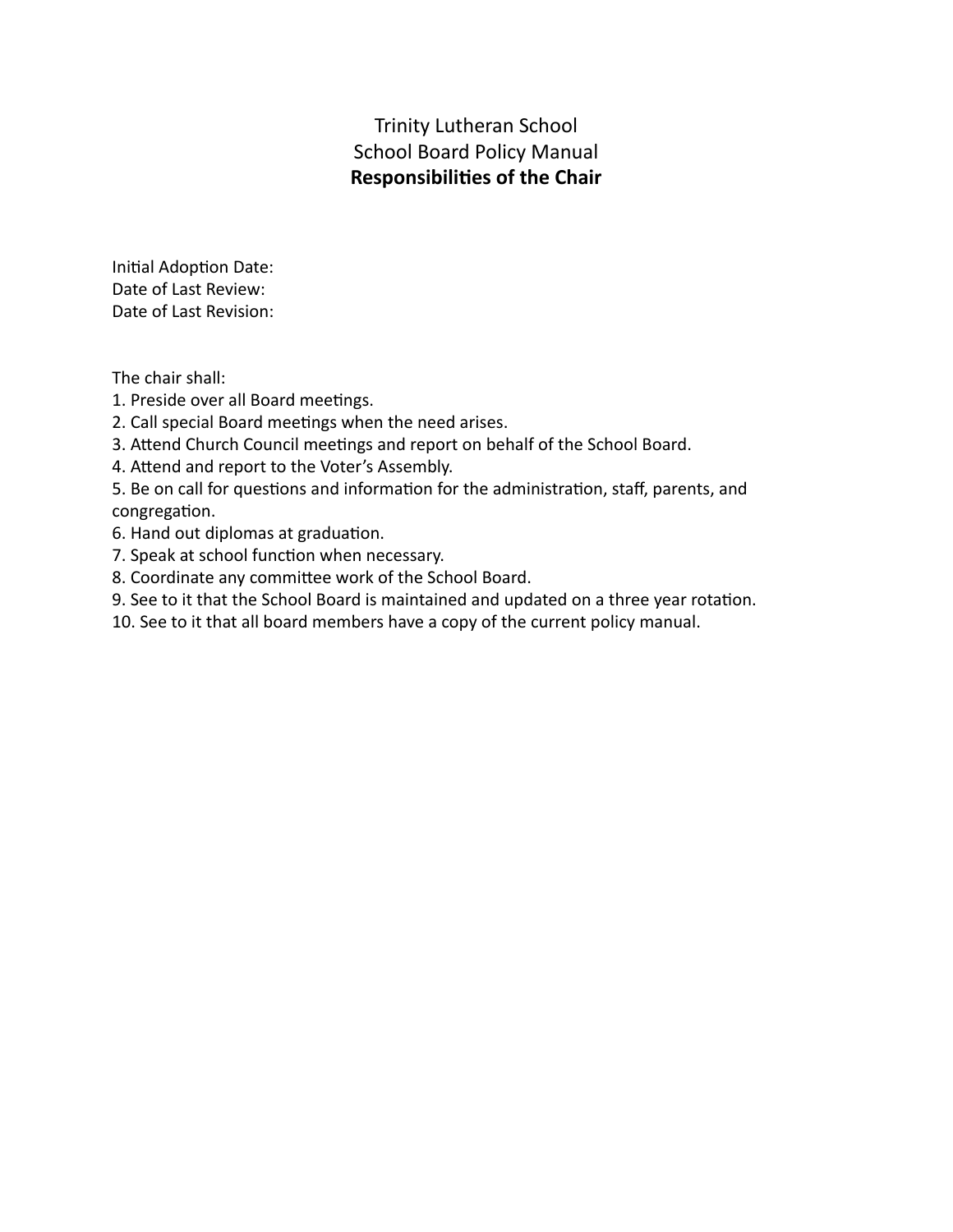## Trinity Lutheran School School Board Policy Manual **Board of Education Responsibilities**

Initial Adoption Date: Date of Last Review: Date of Last Revision:

The board of TLS shall be responsible for the quality of the Christian based education offered by Trinity Lutheran School and compliance with the State of Illinois guidelines for school health and safety. The scope of this responsibility shall include providing overall direction for school policies, curriculum, staffing, facilities, and financial management.

The board shall:

1. Maintain a written, clear and precise statement of the purpose of the school.

2. Offer an educational program and curriculum that fulfills the school's stated purpose.

3. Provide for the promotion of the school.

4. Develop school policies that will guide and direct the principal in the daily management and operation of the school.

5. Work with and supervise the school principal who, under this board, is the school's executive administrator and is responsible for the daily management of all aspects of the school's operation.

6. Be responsible to Trinity for the calling, engaging, discipline or release of the principal, faculty, or staff members to ensure excellence in education.

7. With the principal, engage competent people to fill short term teacher position vacancies.

8. Administer with the Board of Property the health, sanitary, and safety standards of the school and recommend any significant changes needed to the educational facilities.

9. Prepare and present and annual report to the Church Council summarizing plans and recommendations for the school's future.

10. Annually recommend a schedule of student fees and tuition for the coming school year.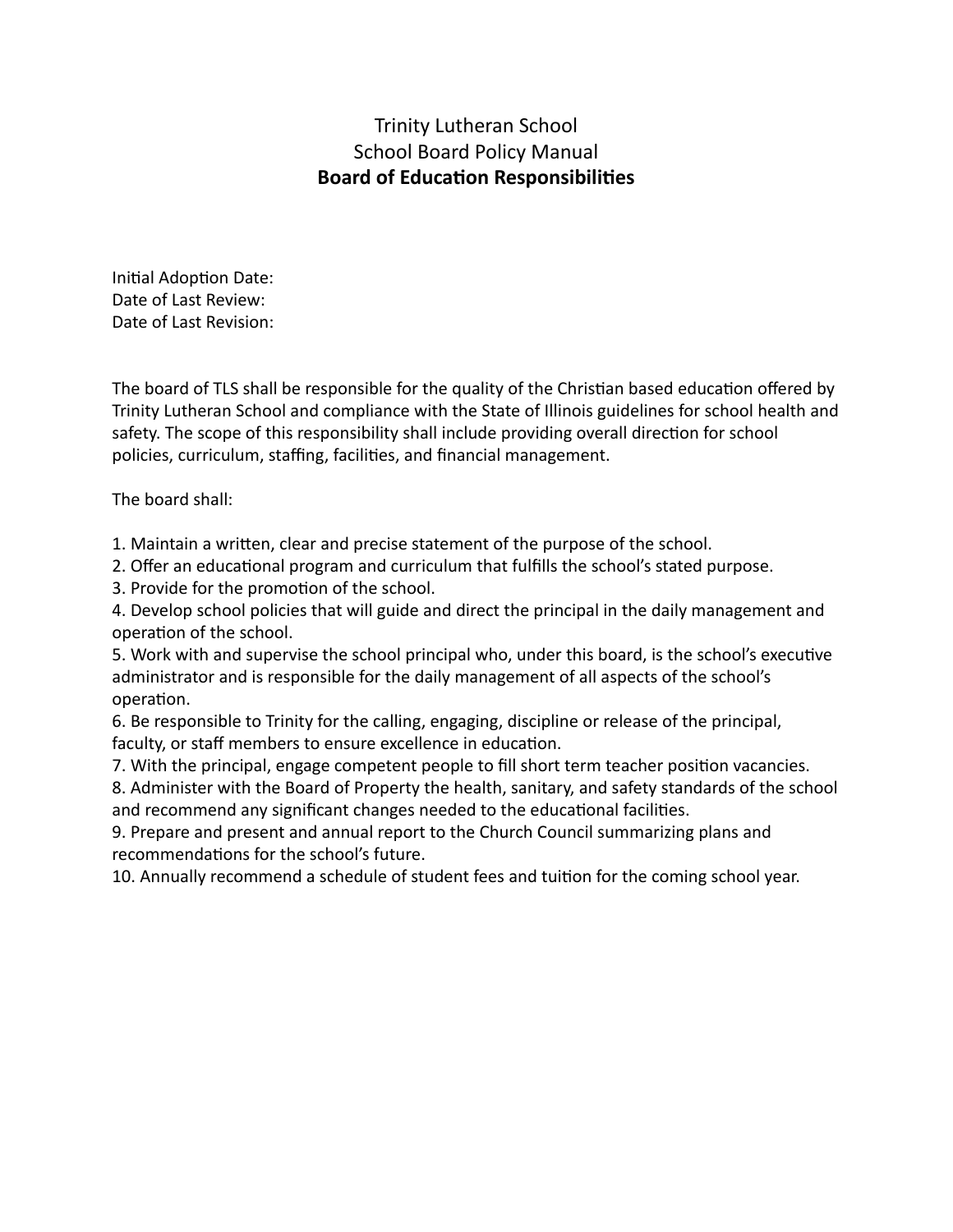## Trinity Lutheran School School Board Policy Manual **Governing Board Minutes**

Initial Adoption Date: Date of Last Review: Date of Last Revision:

The School Board of Trinity Lutheran School is responsible to ensure that regular school reports are prepared and presented to the Voter's Assembly. Minutes of school board meetings need to be written in a manner that clearly describes that activities of the board and allows for easy reference. The school board secretary should complete and return to each board member, the school administrator, and the pastor, a written copy of the minutes of each board meeting. Copies of these minutes are to be on file in the school office.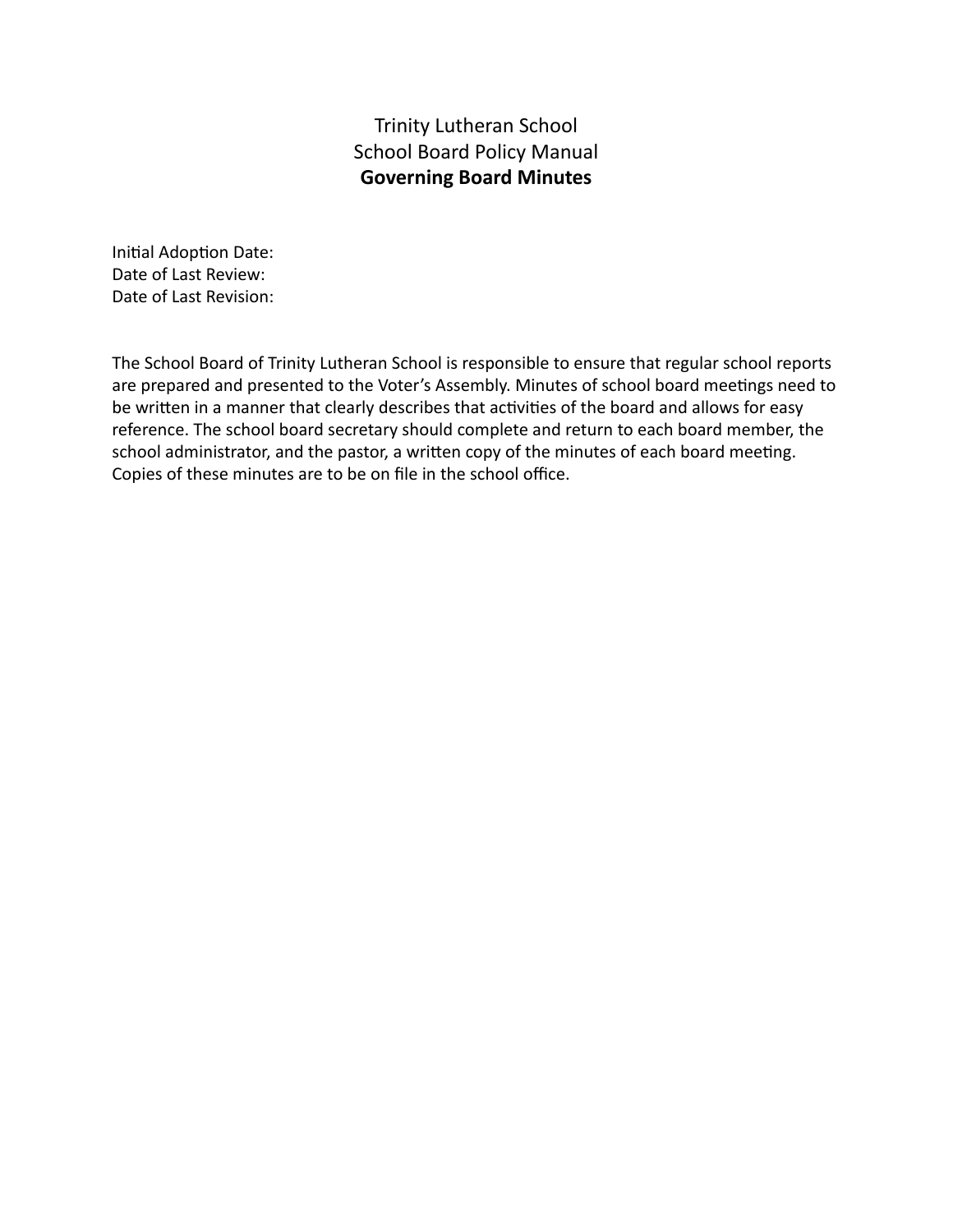# Trinity Lutheran School School Board Policy Manual **Anti-Discrimination Policy**

Trinity Lutheran School does not discriminate on the basis of race, color, or national or ethnic origin in administration of its educational policies, hiring policies, admissions policies, scholarship and loan programs and athletic and other school administered programs.

Trinity welcomes and admits students and staff of any race, color, or national or ethnic origin to all the rights, privileges, programs, and activities generally accorded or made available to students at the school.

Trinity Lutheran School's admission policies are to be in compliance all applicable state and federal laws prohibiting discrimination, including:

- Title IX of the *Education Amendments* of 1972 (20 USC 1681 et seg.).
- the *Individuals with Disabilities Education Improvement Act* (20 USC 1400 et. seq.).
- the *Age Discrimination in Employment Act of 1967* (29 USC 621 et seq.).
- Title VI of the *Civil Rights Act of 1964* (42 USC 2000d et seq.).
- Title VII of the *Civil Rights Act of 1964* (42 USC 2000e et seq.).
- The *Americans with Disabilies Act* of 1990 (42 USC 12101 et seq.).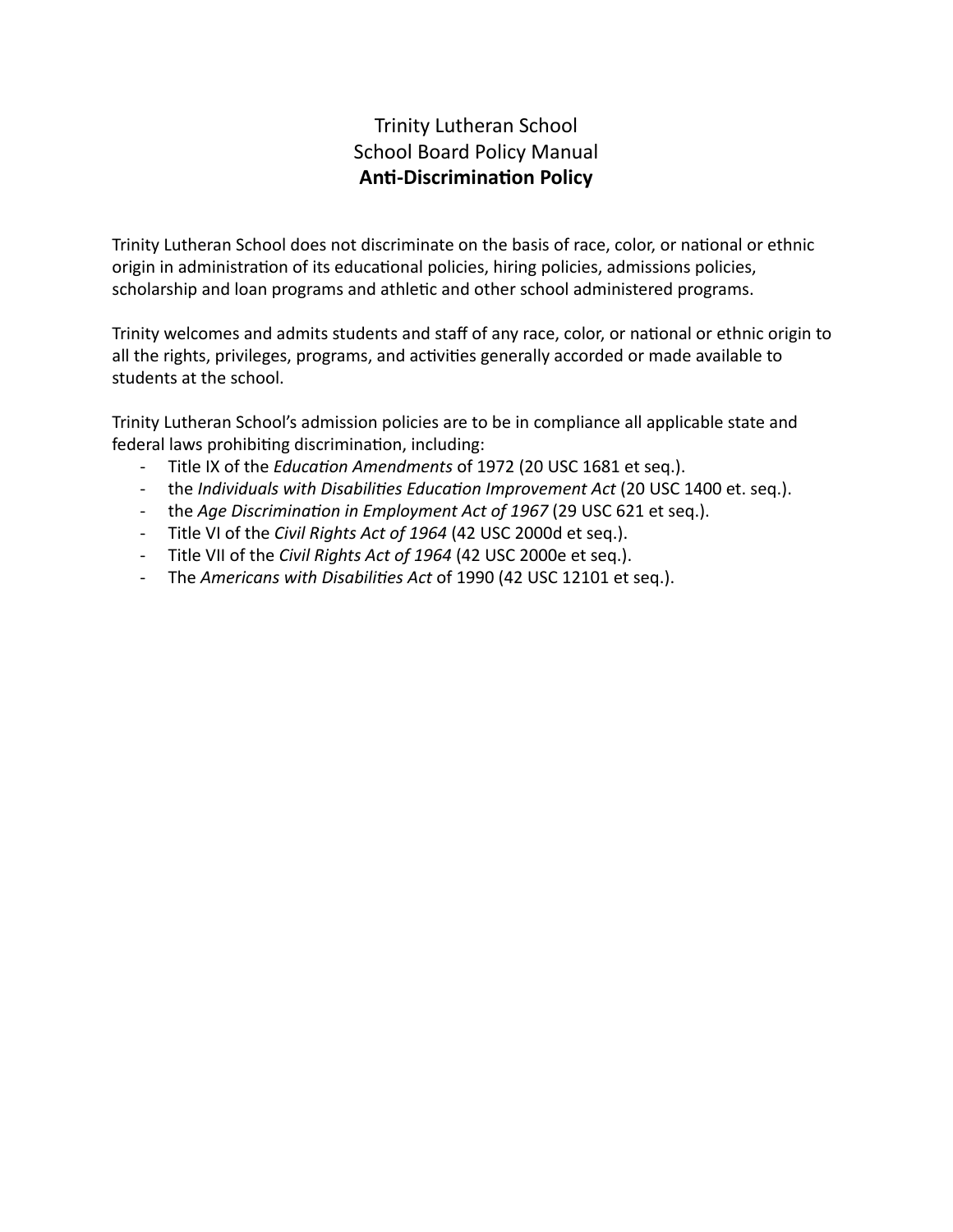## Trinity Lutheran School School Board Policy Manual **Development/Adoption of Policy**

Initial Adoption Date: Date of Last Review: Date of Last Revision:

The Board has the jurisdiction to legislate policy for the school with the force and effect of law. Board policy shall provide the general direction as to what the Board wishes to accomplish while allowing the principal the professional prerogative to implement board policy.

The written policy statements contained in this manual provide guidelines and goals to the congregation members, administration (School Board and principal), staff and students of Trinity Lutheran School.

A member of the Board, the principal, staff, students, or any members of Trinity congregation may propose policy statements. Proposal policy statements or ideas must be submitted to the School Board through the office of the principal in order to be placed on the agenda of the School Board meeting.

The final action taken to adopt the proposed policy shall be by a simple majority of the Board. The policy will take effect on the later of the date of passage or the date stated in the motion.

It is the board's responsibility, in consultation with the principal, to adopt school policies. The Board will avoid making decisions that are the responsibility of the principal. The Board passes policy, the principal creates procedures.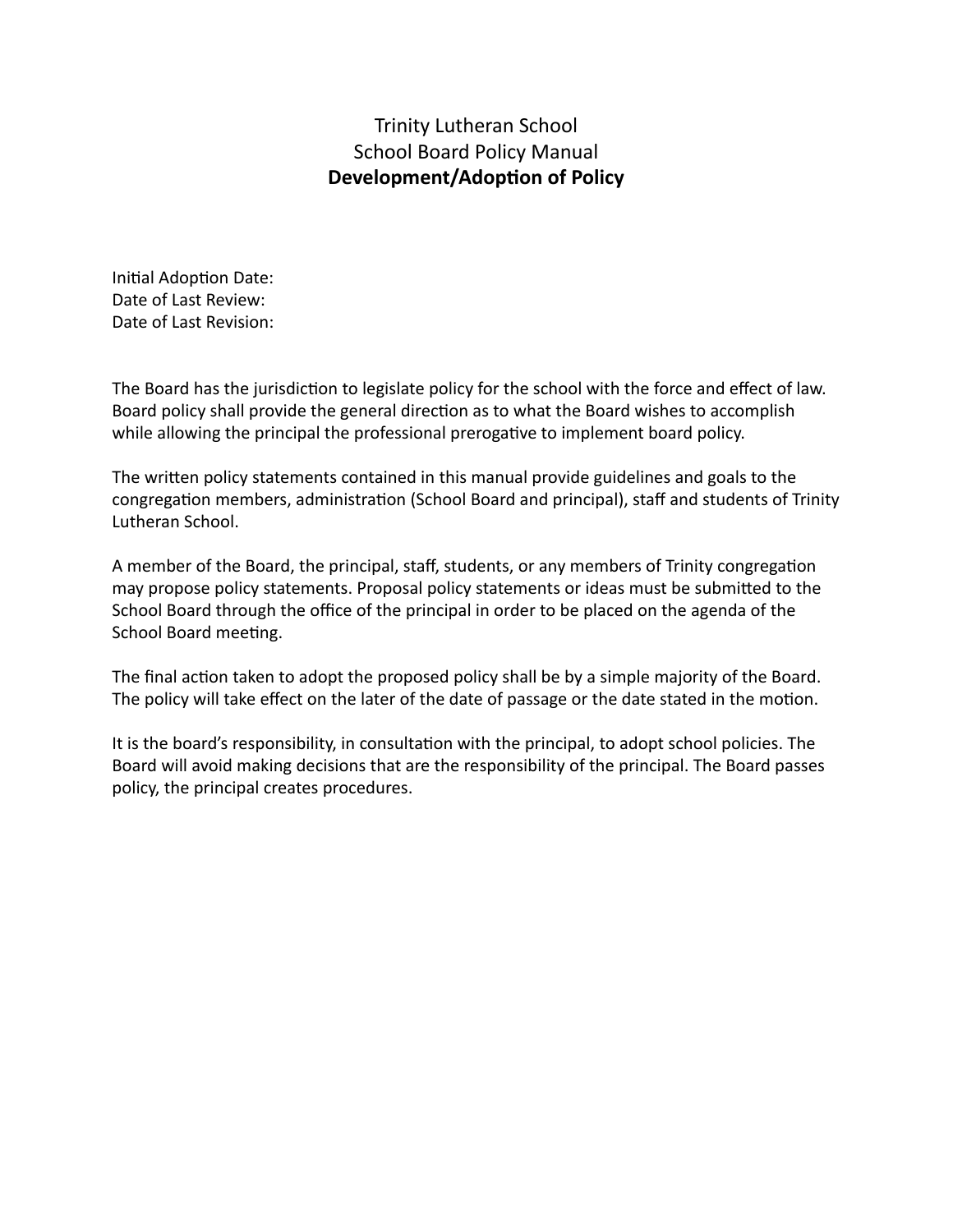Trinity Lutheran School School Board Policy Manual **Review and Revision of Policy**

Initial Adoption Date: Date of Last Review: Date of Last Revision:

Trinity Lutheran School Board will, at least every month, review the Trinity Board Policy Manual as needed. When the policy manual has been reviewed, a notation of the date of review will be made to the front of the Board Policy Manual. The review date and any provisions shall be attached to the minutes at the time of the review.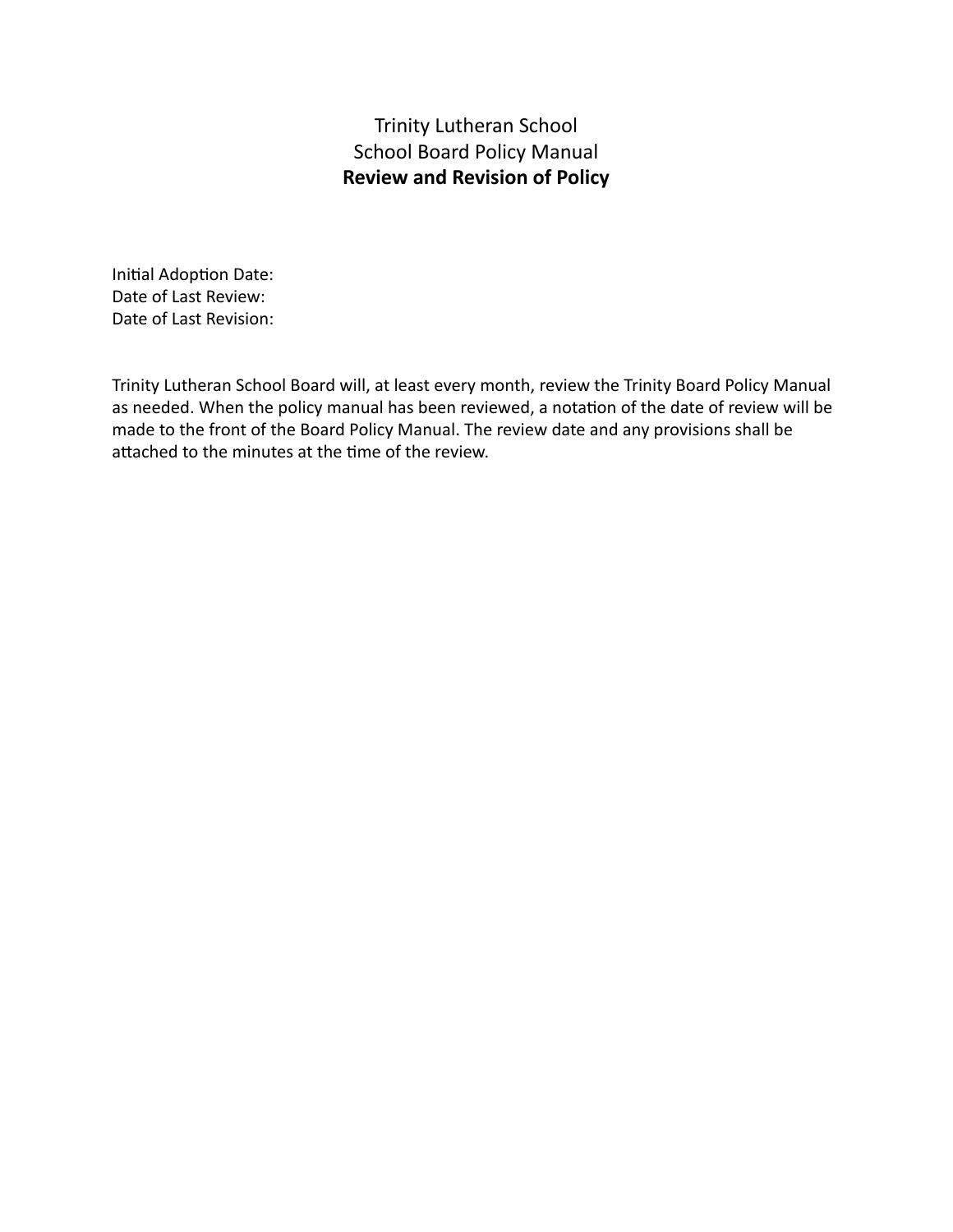# Trinity Lutheran School School Board Policy Manual **Emergency Preparedness**

Initial Adoption Date: Date of Last Review: Date of Last Revision:

Trinity Lutheran School will provide a safe and secure environment to all those persons: students, participants, staff, and visitors, who enter the school property.

It shall be the responsibility of the principal to establish and carry out written regulations which will:

- 1. Identify staff members who will be responsible for the effective administration of the plans.
- 2. Provide a review (written) on the plan's effectiveness.
- 3. Gather input on safety Committee which shall be charged with the task of:
	- a. Discovering and investigating unsafe conditions.
	- b. Discovering breaches of property security.
	- c. Making recommendations to the principal.
- 5. Establish an Internal Response Team. (Defined in Emergency Plan)

It shall be the responsibility of the principal or a duly authorized member of the staff to contact local law enforcement authorities in the event of the following:\*

- 1. an incident of physical violence occurs on school property
- 2. an incident involving firearms or other weapons occurs on school property
- 3. an incident involving drugs or drug paraphernalia occurs on school property

\*[SEE ALSO: Trinity's Crisis Management Plan]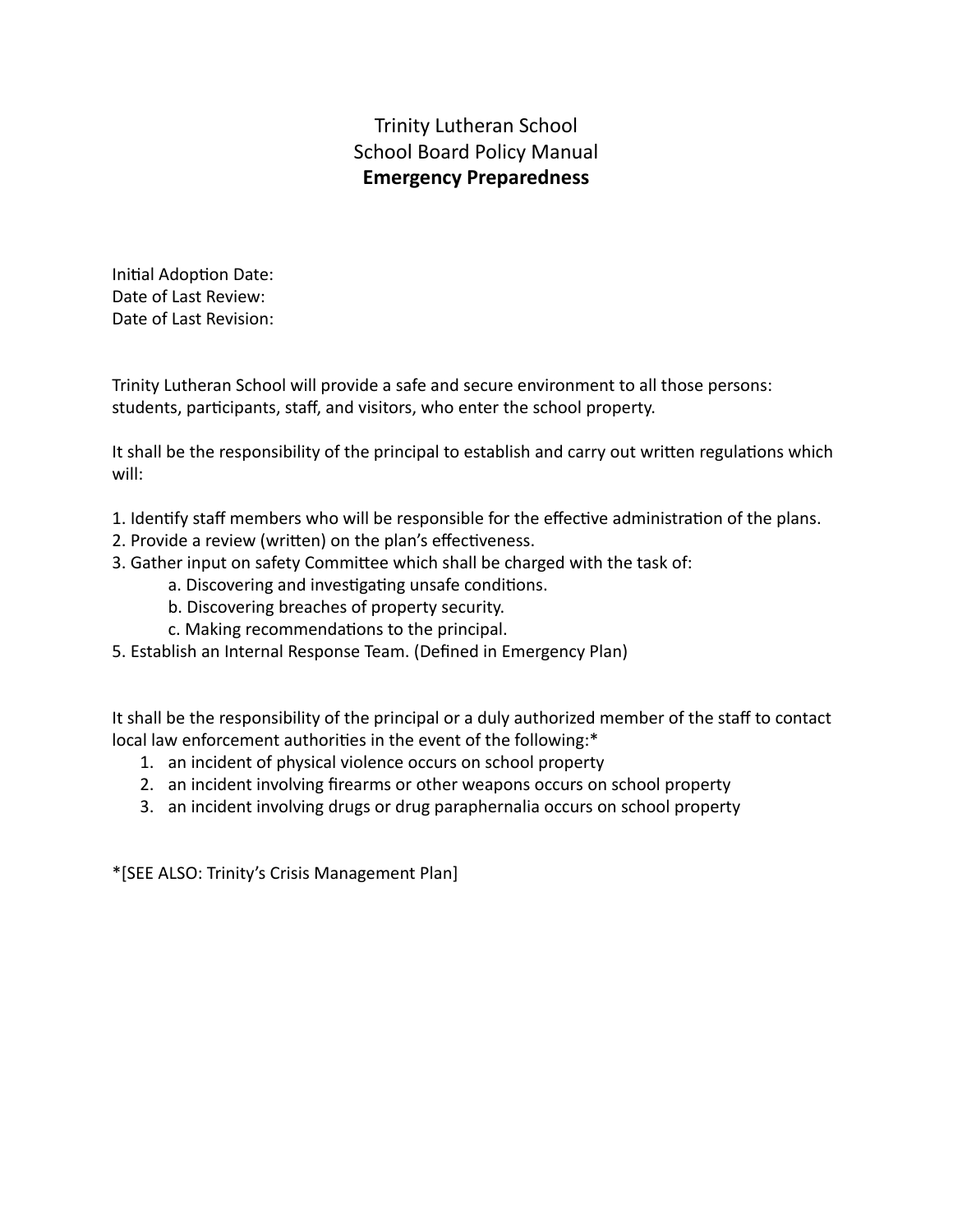## Trinity Lutheran School School Board Policy Manual **School Wellness Policy**

Initial Adoption Date: Date of Last Review: Date of Last Revision:

Trinity Lutheran School promotes a healthy school by supporting wellness, good nutrition, and regular physical activity as part of the total learning environment. The entire school program, not just the classroom, will be aligned with healthy goals to positively influence a student's understanding, beliefs, and habits as they relate to good nutrition and physical activity. The school supports an environment where children learn, develop, and participate in positive dietary and lifestyle practices leading to lifelong wellness behaviors. By facilitating learning through the support and promotion of good nutrition and physical activity, a school contributes to the basic wellness of its children. Wellness, in turn, contributes to achievement, attendance, and behavior. All procedures for implementation are described in the Wellness Handbook.

The TLS principal will report to the TLS School Board at least yearly on how the Wellness Policy is being implemented and how well its goals are being met.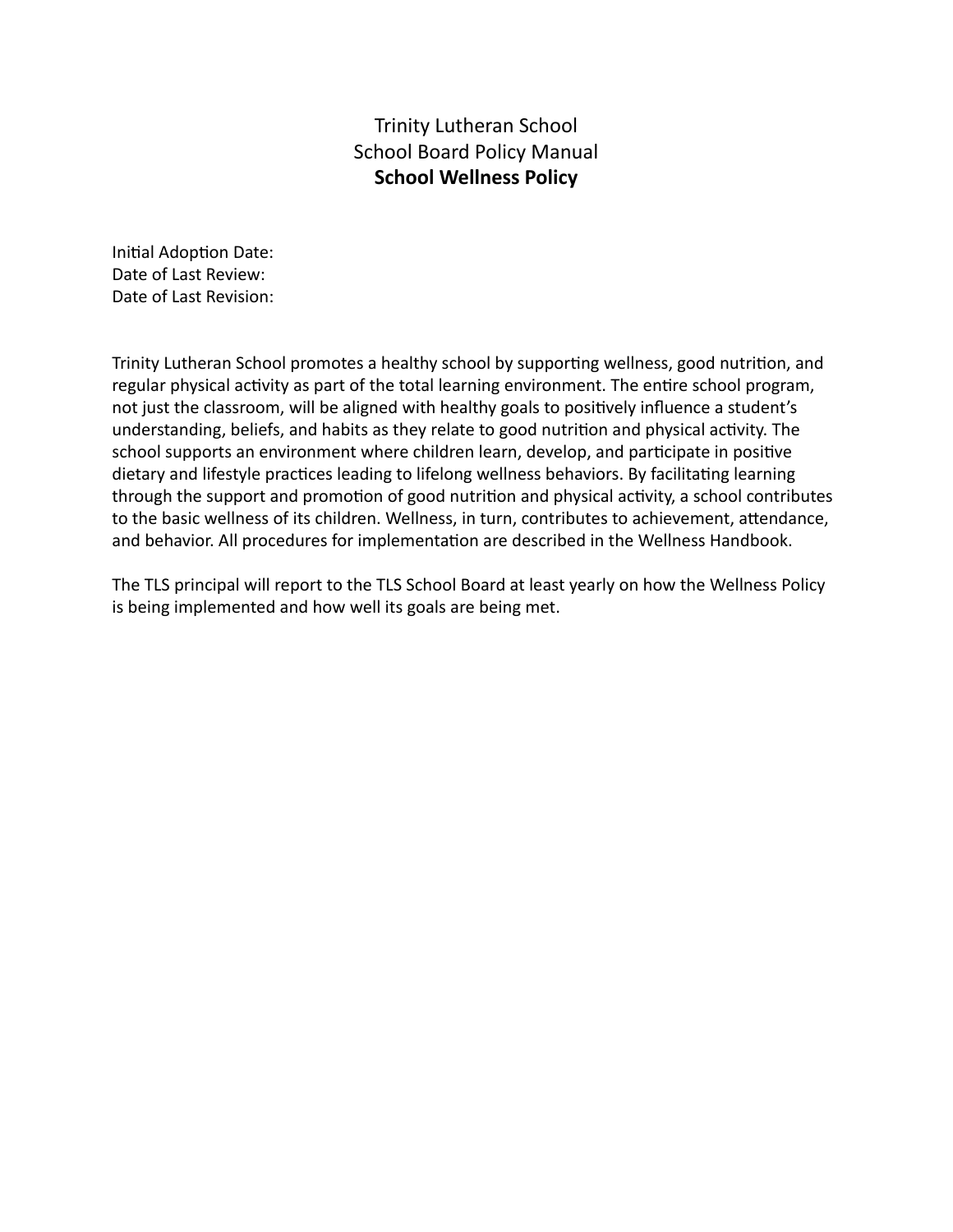# Trinity Lutheran School School Board Policy Manual **Weather Related Closings**

Initial Adoption Date: Date of Last Review: Date of Last Revision:

A. In the event of inclement weather, the principal shall make the decision on whether or not to close the school for the day. That decision shall be made in consultation with local public school officials.

B. Information regarding a school closure/delay will be broadcast on radio stations and shared via a message will also run on the robo call system.

C. If school is dismissed early, all after school activities will be canceled.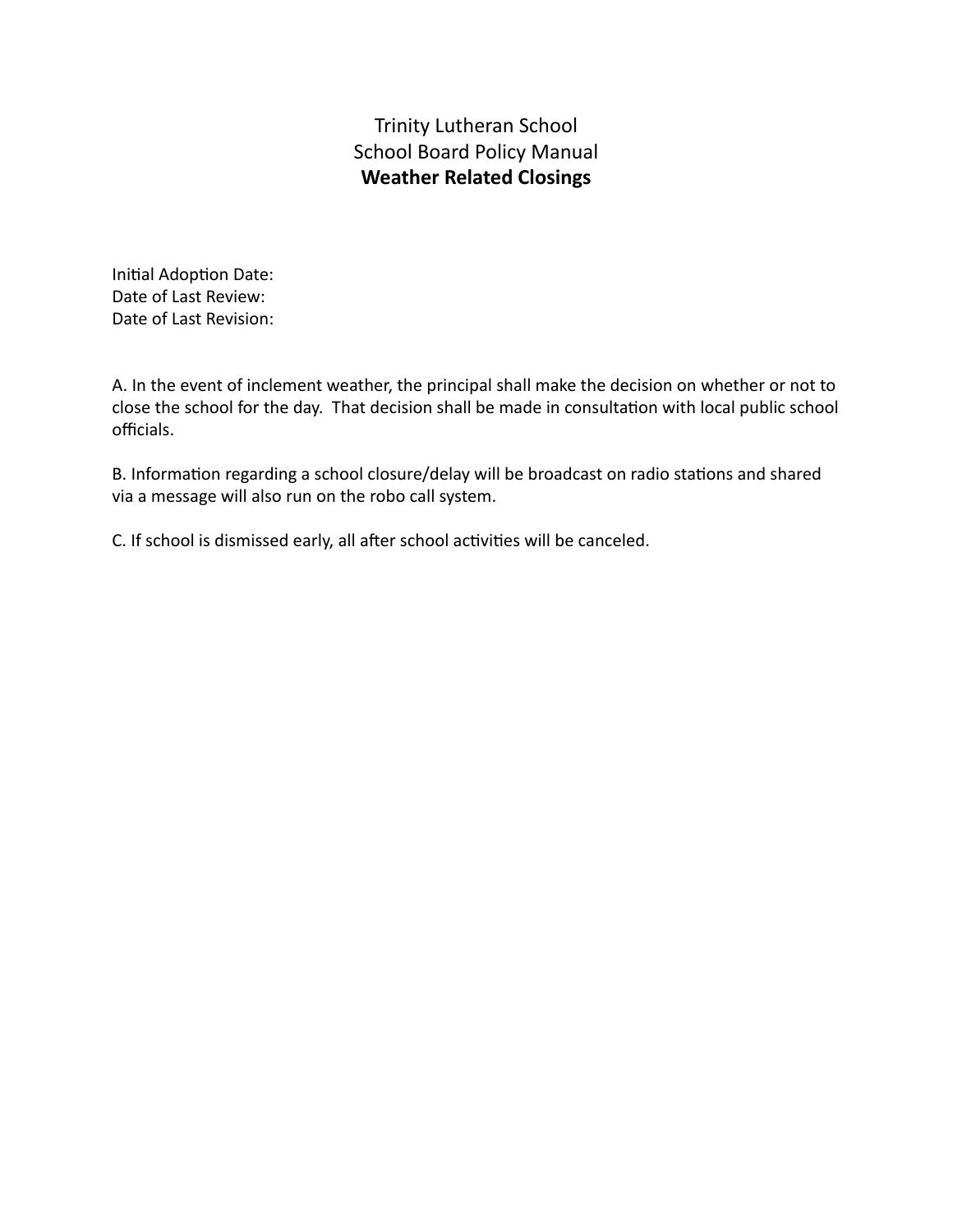# Trinity Lutheran School School Board Policy Manual **IOSHA**

Initial Adoption Date: Date of Last Review: Date of Last Revision:

Trinity Lutheran School shall be in compliance with the Illinois Division of Labor's IOSHA rules and regulations.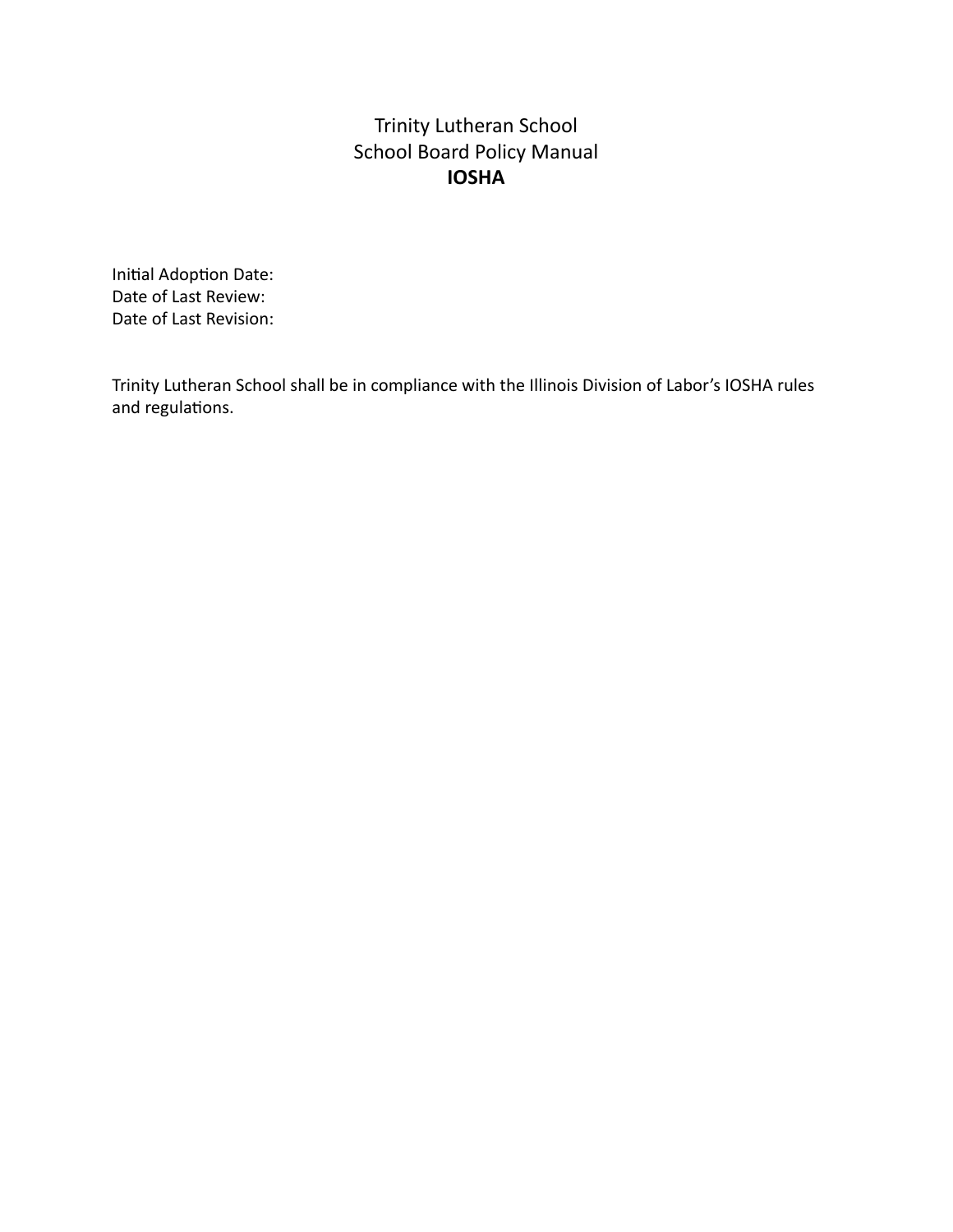## Trinity Lutheran School School Board Policy Manual **Fire Marshall**

Initial Adoption Date: Date of Last Review: Date of Last Revision:

Trinity Lutheran School shall be in compliance with the State fire Marshall in accordance with the fire and safety regulations of the state of Illinois and the city of Stewardson.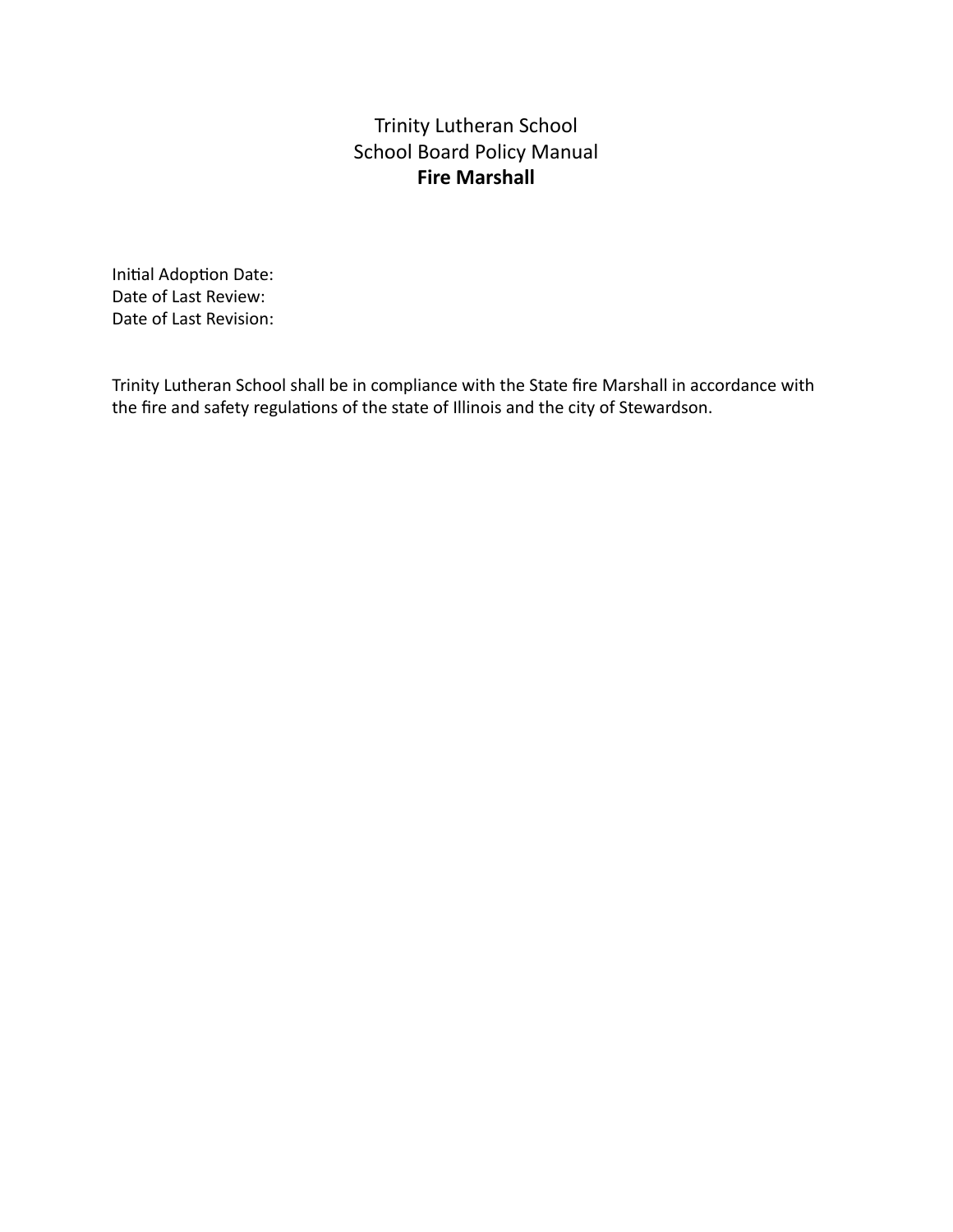# Trinity Lutheran School School Board Policy Manual **Health and Safety**

Initial Adoption Date: Date of Last Review: Date of Last Revision:

Trinity Lutheran School shall be in compliance with the Illinois Department of Health in accordance with the state of Illinois.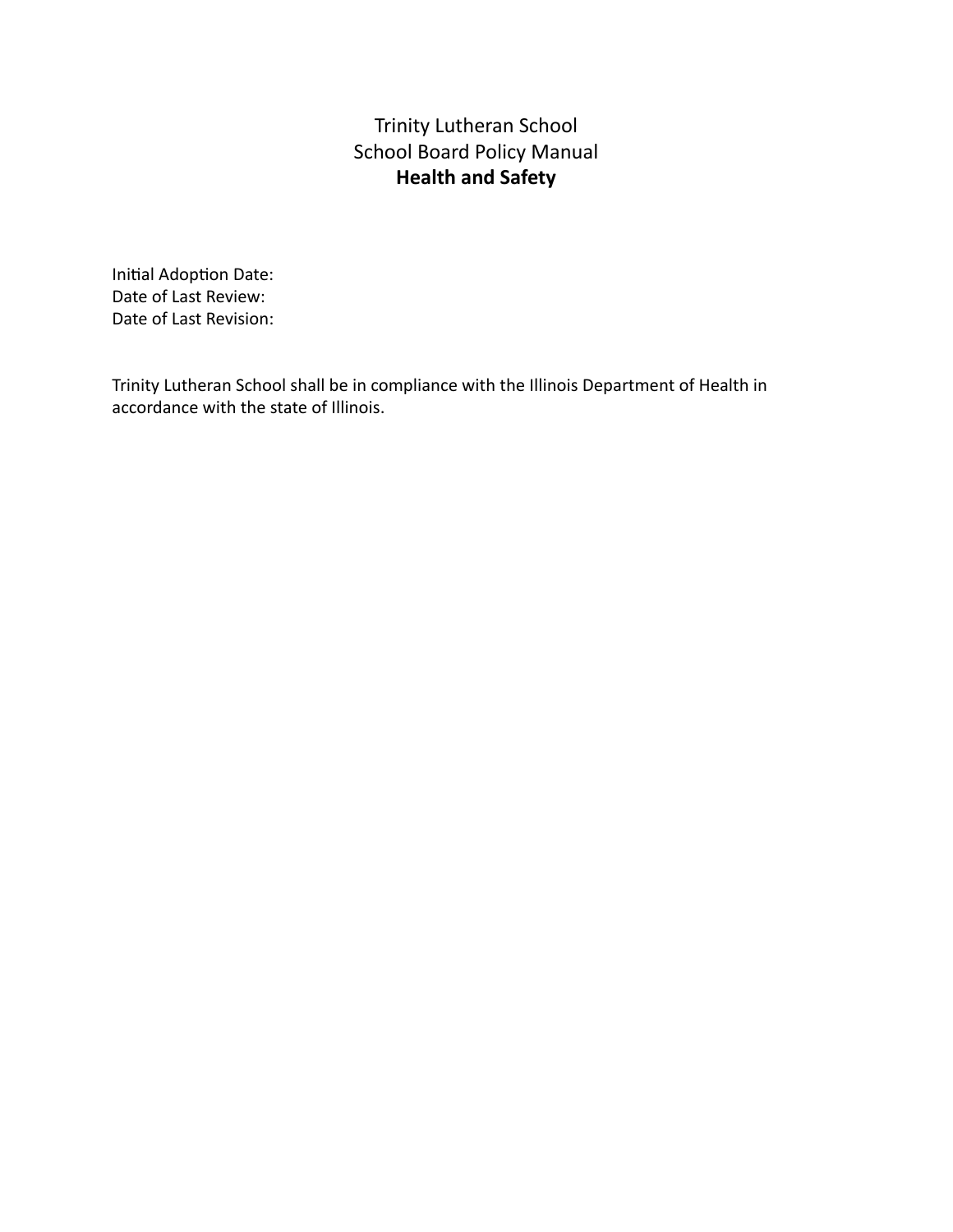## Trinity Lutheran School School Board Policy Manual **Basic Instruction**

Initial Adoption Date: Date of Last Review: Date of Last Revision:

ACADEMIC EXCELLENCE IN A CARING, CHRISTIAN ENVIRONMENT:

**PRE-SCHOOL:** Trinity Lutheran School offers morning and afternoon pre-school for three and four year olds.

**KINDERGARTEN:** All day kindergarten is available.

**GRADES ONE THROUGH EIGHT:** The courses of study at TLS are: Religion, Language Arts, Science, Mathematics, Social Studies, Computer Science, Fine Arts, Physical Education, and Health Textbooks are Illinois State approved. Seventh and Eighth graders study the Federal and State Constitution and then are tested on the material.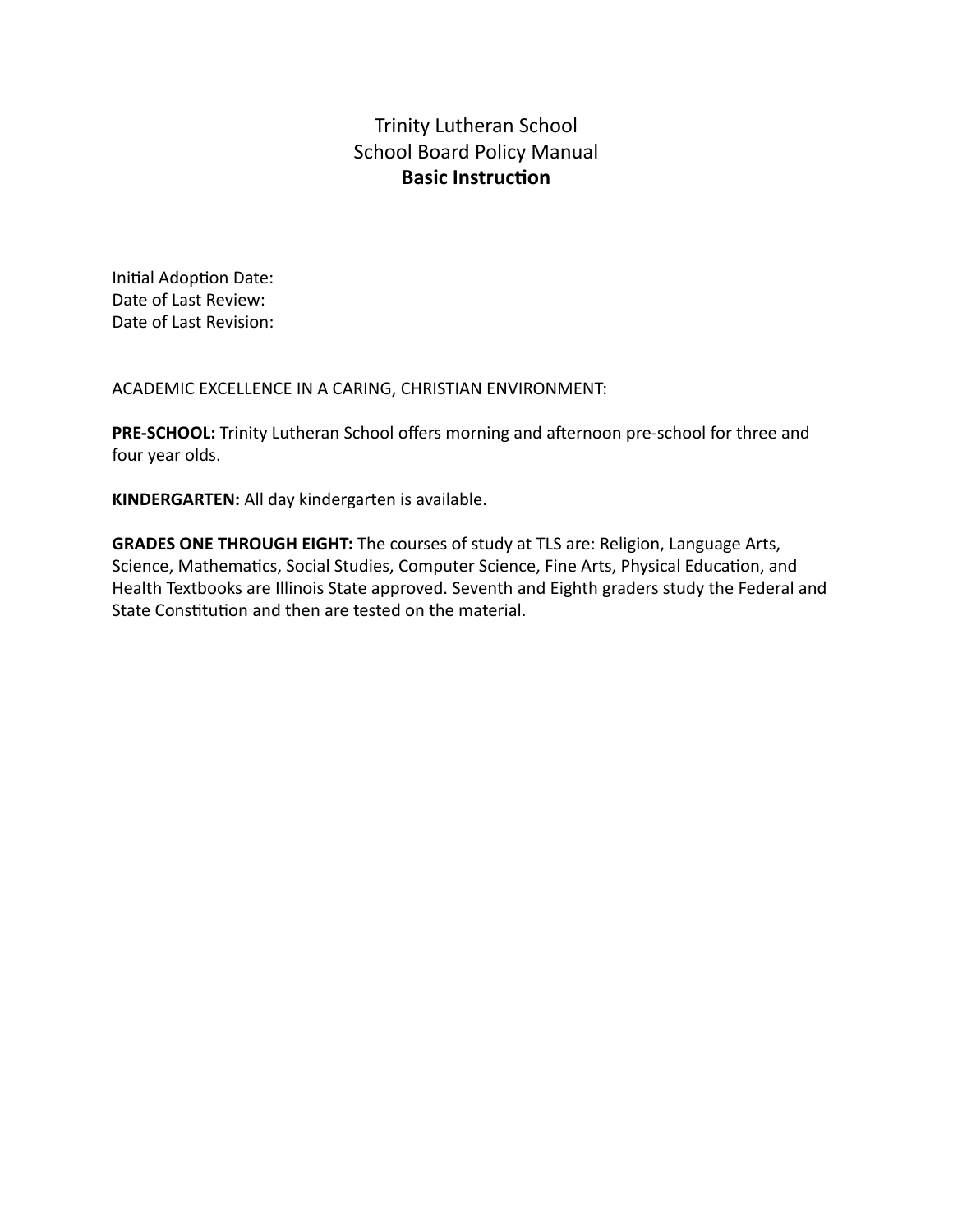# Trinity Lutheran School School Board Policy Manual **Curriculum Requirements**

Initial Adoption Date: Date of Last Review: Date of Last Revision:

**Kindergarten:** The kindergarten curriculum shall include developmentally appropriate activities in the following areas:

- 1. Language experiences, including oral, listening, and visual activities.
- 2. Creative experiences, including music, dramatics, arts and crafts.
- 3. Personal growth experiences, including motor skills development, health, safety, nutrition, and self-concept development.
- 4. Social living, environmental science, and math experiences.

**Elementary:** Elementary curriculum in each grade 1-6 shall:

- 1. Include a balance of learning experiences in all subject areas.
- 2. Be appropriate to the developmental characteristics of young learners.
- 3. Be aligned to Illinois' Academic standards.
- 4. Develop student competency in gathering, using, and evaluating information in a
- technology-rich environment.
- 5. Be provided through interdisciplinary learning experiences.

**Middle School:** Middle level curriculum in each grade 6-8 shall:

1. Include a balance of learning experiences in all subject areas, and should be provided through interdisciplinary activites.

- 2. Be appropriate to the development of young adolescents.
- 3. Be aligned to the Illinois' Academic standards.

4. Develop student competency in gathering, using, and evaluating information in a technology-rich environment.

5. May be provided in a team setting.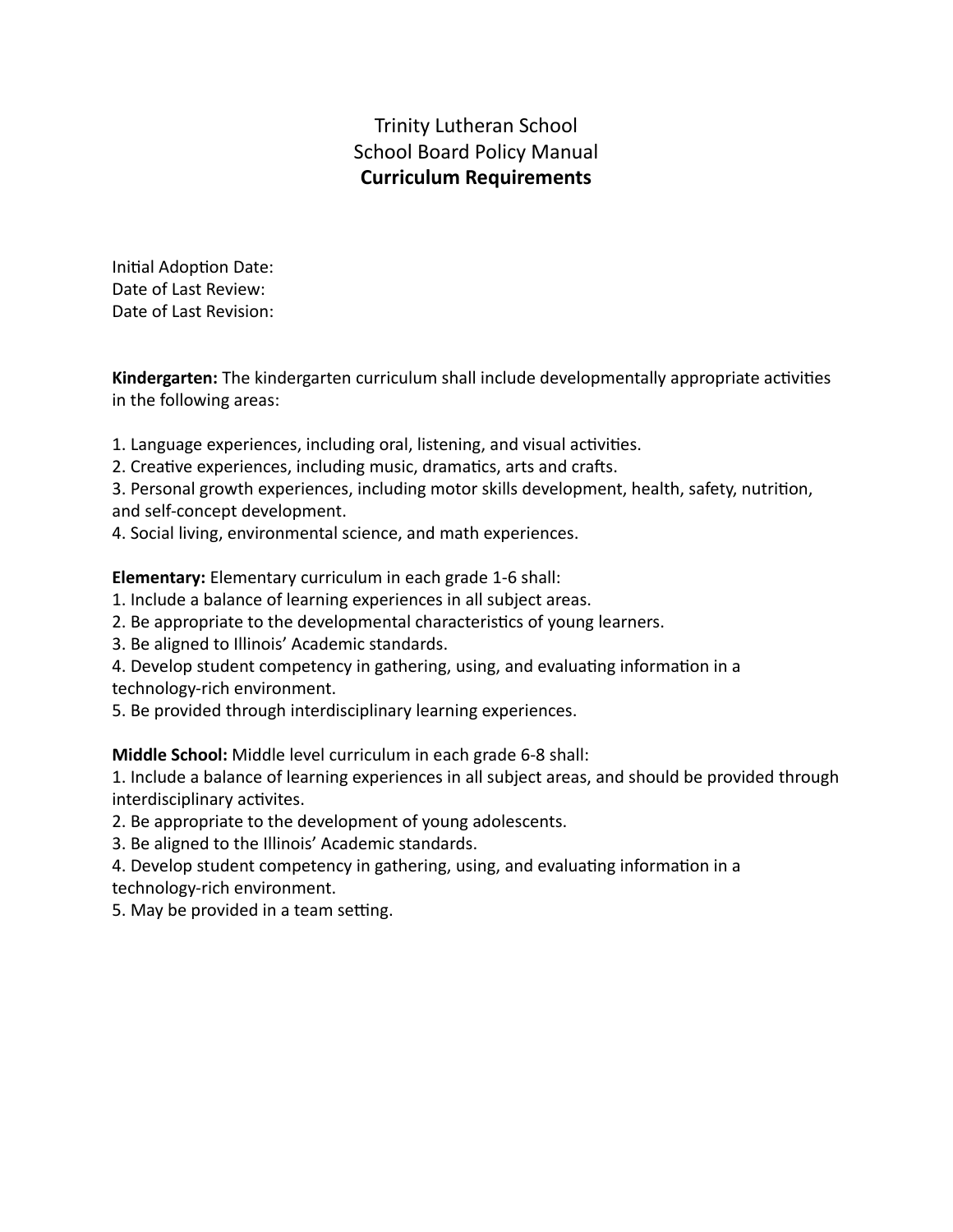## Trinity Lutheran School School Board Policy Manual **School Hours**

Initial Adoption Date: Date of Last Review: Date of Last Revision:

The school day begins at 8:20AM and closes at 2:55PM for students in grades K-8. Preschool and prekindergarten hours are from 8:30AM-11:00AM for morning sessions and 12:00PM-2:55PM for afternoon sessions. (NOTE: Please follow the weather related policy in the event of late starts or early dismissals.)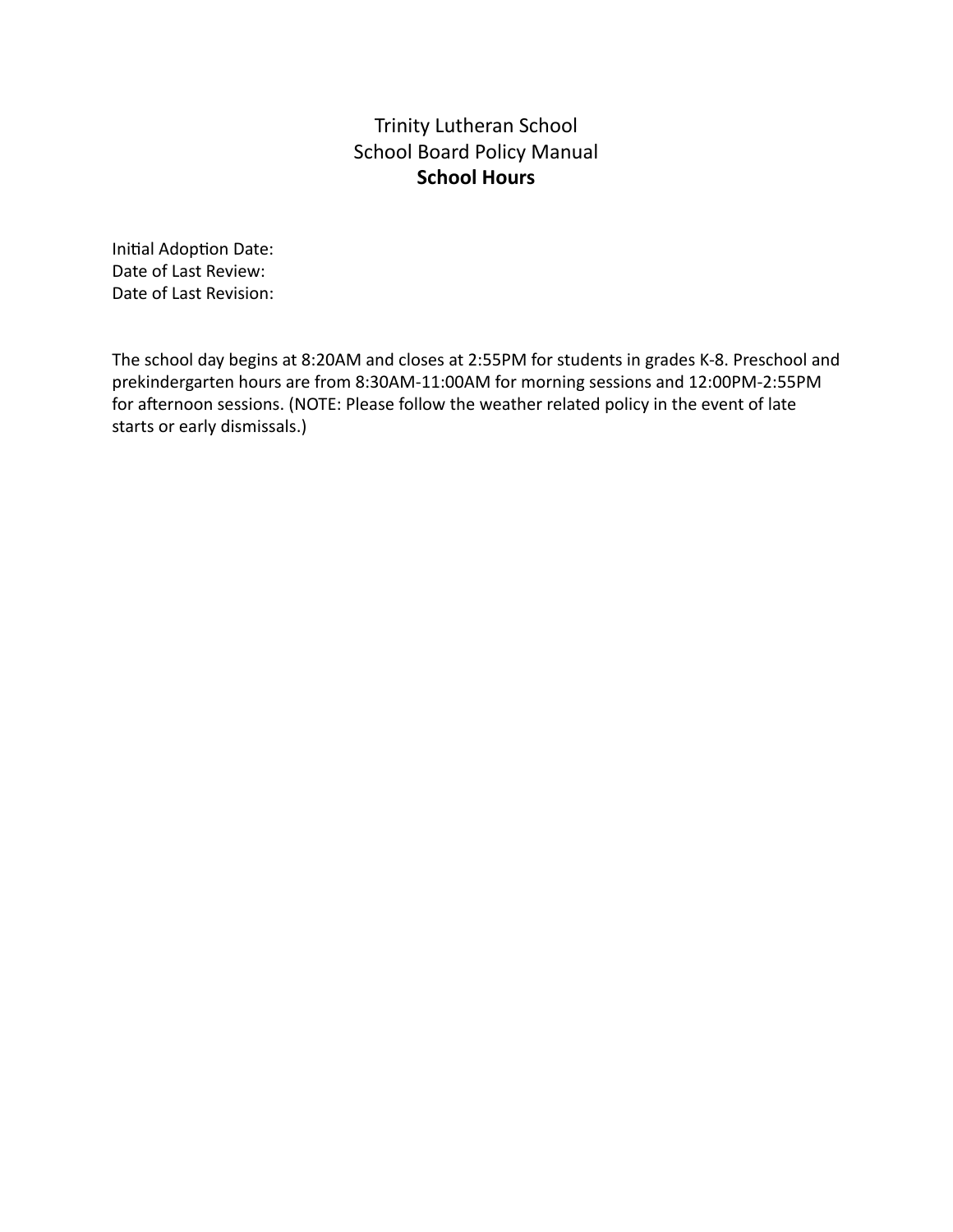## Trinity Lutheran School School Board Policy Manual **Instructional Days**

Initial Adoption Date: Date of Last Review: Date of Last Revision:

Trinity Lutheran School will conduct a minimum of 176 days of student instruction.

Student instructional day time consists of six hour school days with one half hour used for lunch.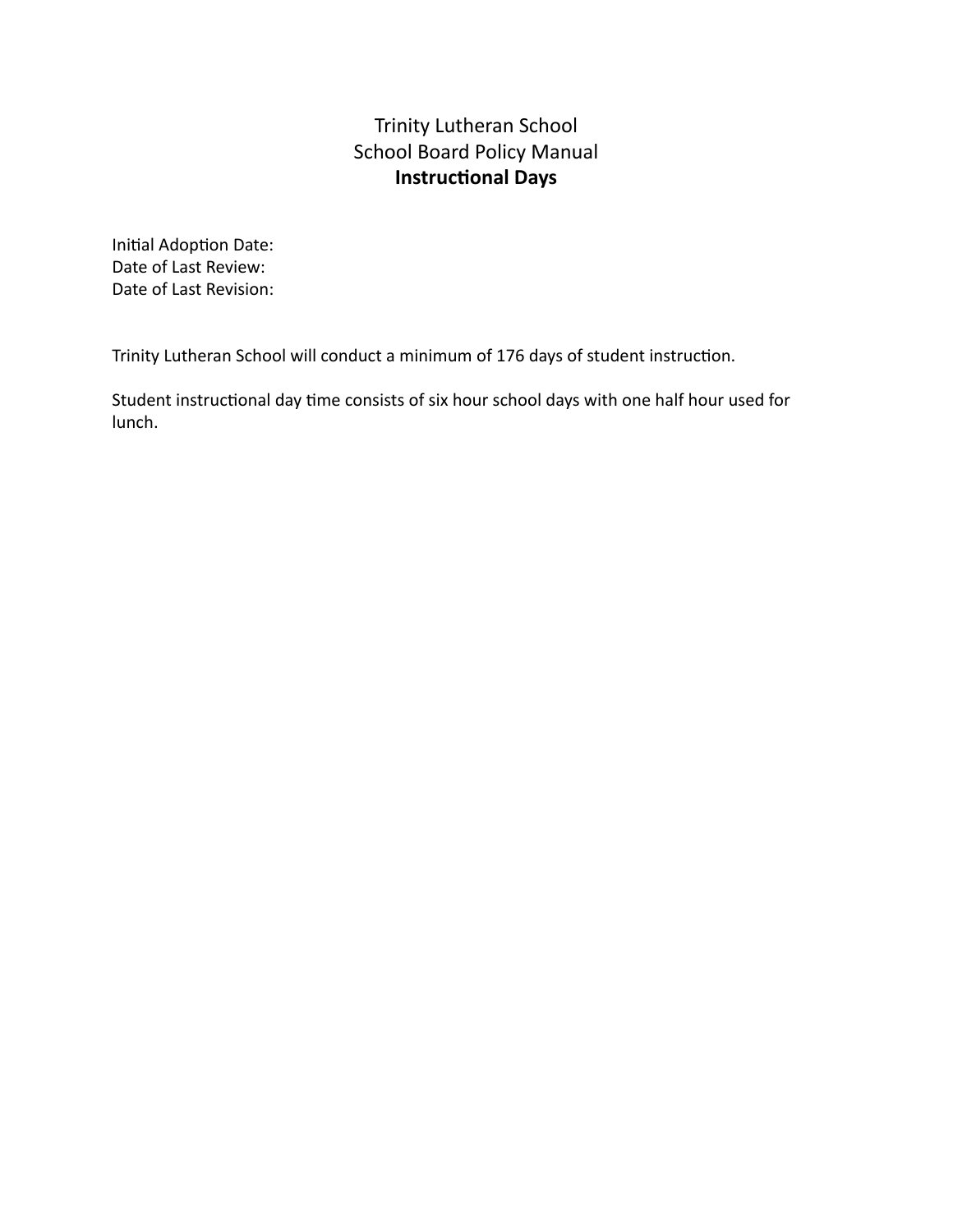## Trinity Lutheran School School Board Policy Manual **Educational Activities/Field Trips**

Initial Adoption Date: Date of Last Review: Date of Last Revision:

All non-classroom activities, such as field trips, workshops, convocations meet the following: 1. Is consistent with and promotes the educational philosophy and goal of Trinity Lutheran School and the state board.

- 2. Facilitates the attainment of specific educational objectives.
- 3. Is a part of the goals and objectives of an approved course of curriculum.
- 4. Represents a unique educational opportunity.
- 5. Has been approved by the school principal.
- 6. Cannot reasonably occur without interrupting the school day.

Each field trip is recorded on a form located in the school office. The form contains a description of the activity and a brief statement of the educational objectives of the activity.

\*Classes plan field trips throughout the year. Permission slips are sent home prior to the field trip to inform and obtain parental consent. The signed permission slip grants a child permission to attend the field trip. This signed agreement absolves the teacher, Trinity Lutheran School, and any and all members of its governing boards of any responsibility for safety, welfare, health, and well-being of the child names on the form, beyond such matters as may be called reasonable care for children in the custody of a teacher and subject to the teacher's clear instructions. Parents assume personally and exclusively all responsibility for accident, injury, etc., which may occur to the child named on the form during the time of the specific activity as set forth on the permission slip.

\* Only those children who return the form properly filled out and signed will be granted permission to participate.

\* Parents/grandparents/guardians may be asked to drive or serve as chaperones for these activities. Parents/grandparents/guardians who are driving should have proper insurance and well-equipped and functioning vehicles.

\* Students may not sit in the front seat of the vehicle and all children must be in a seat belt or car seat if they fall under the requirements for the state of Illinois.

\* Siblings are not allowed to accompany field trips.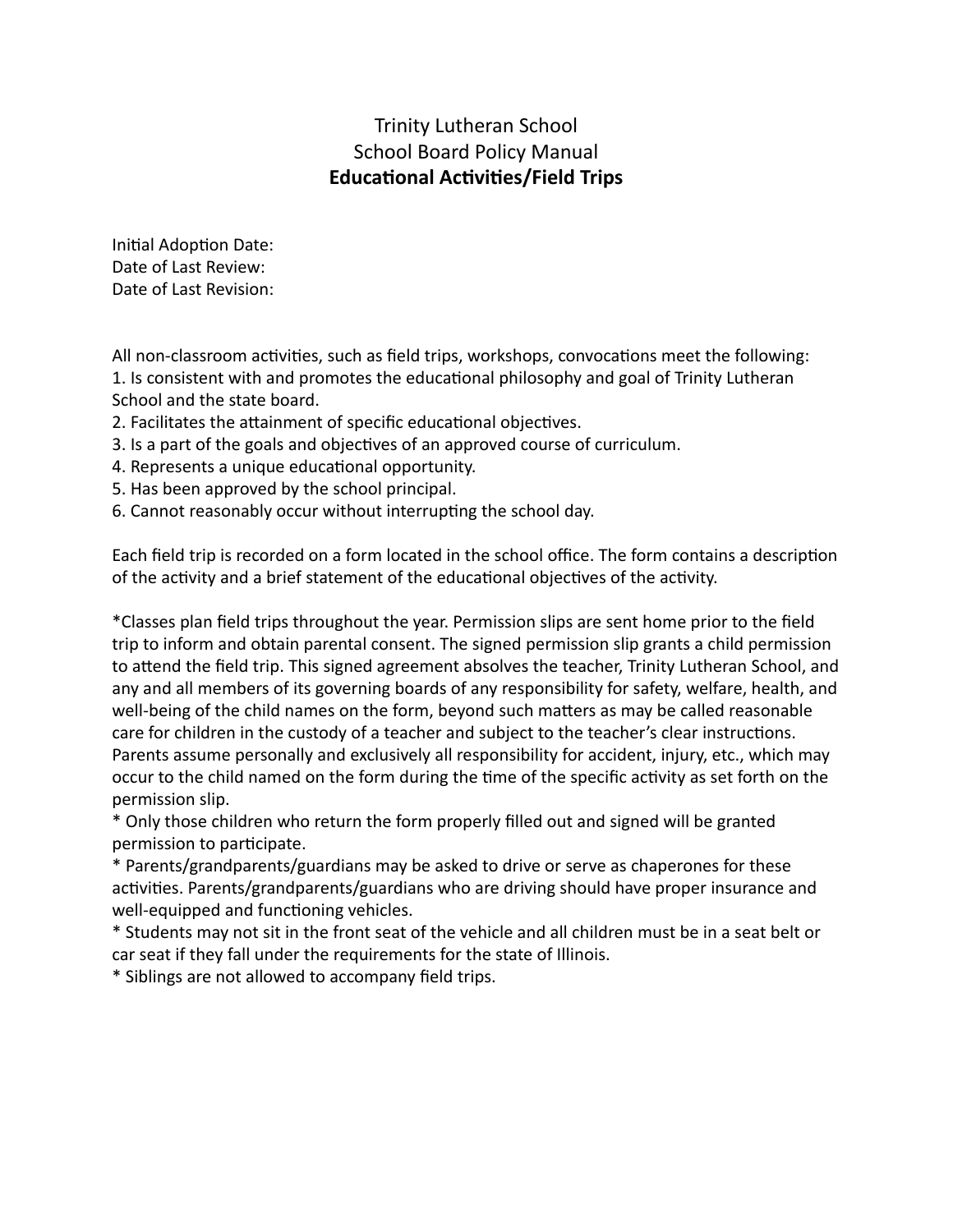# Trinity Lutheran School School Board Policy Manual **Transfer of Student Records**

Initial Adoption Date: 4/29/22 Date of Last Review: 5/17/22

In the event that a family chooses to transfer away from Trinity Lutheran School and asks their new school to initiate a transfer of records, Trinity's office staff shall adhere to the following protocol:

- 1. Contact the student's family to confirm that the request for records is legitimate.
- 2. Locate and pull all relevant files from the filing cabinet.
- 3. Transmit those files via fax, email, or registered mail.
	- a. In the event that physical files are sent, copies shall be made prior to sending.
- 4. Once receipt of files has been confirmed, remaining copies will be re-filed.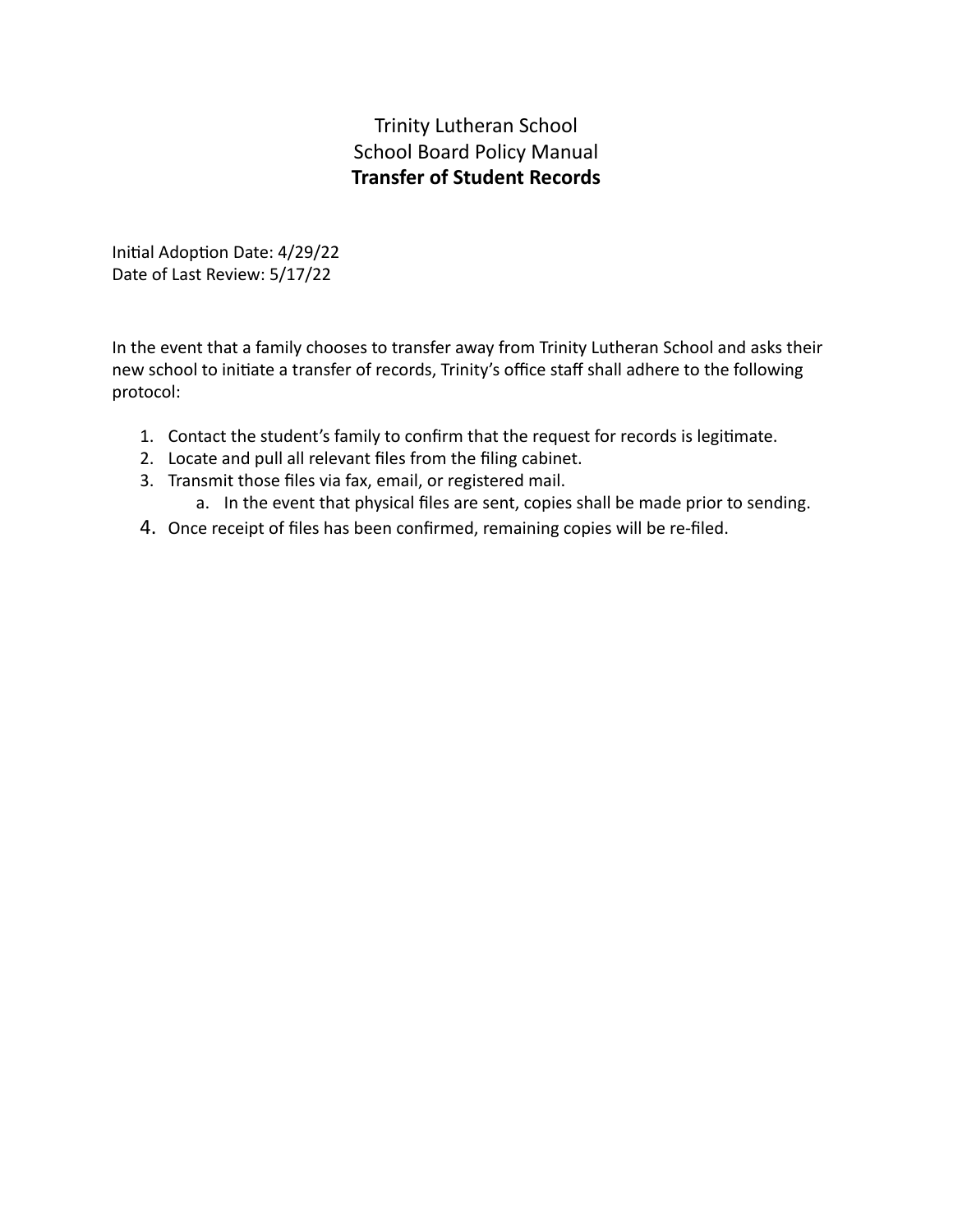## Trinity Lutheran School School Board Policy Manual **Technology in the Curriculum**

Initial Adoption Date: Date of Last Review: Date of Last Revision:

The School Board at Trinity Lutheran School shall provide for the efficient and effective use of innovative methods of technology in the delivery of our educational programs. The School Board shall encourage school staff personnel to investigate ways to utilize television, audiovisual materials, computers, and other technological devices as a part of our curriculum here at Trinity Lutheran School.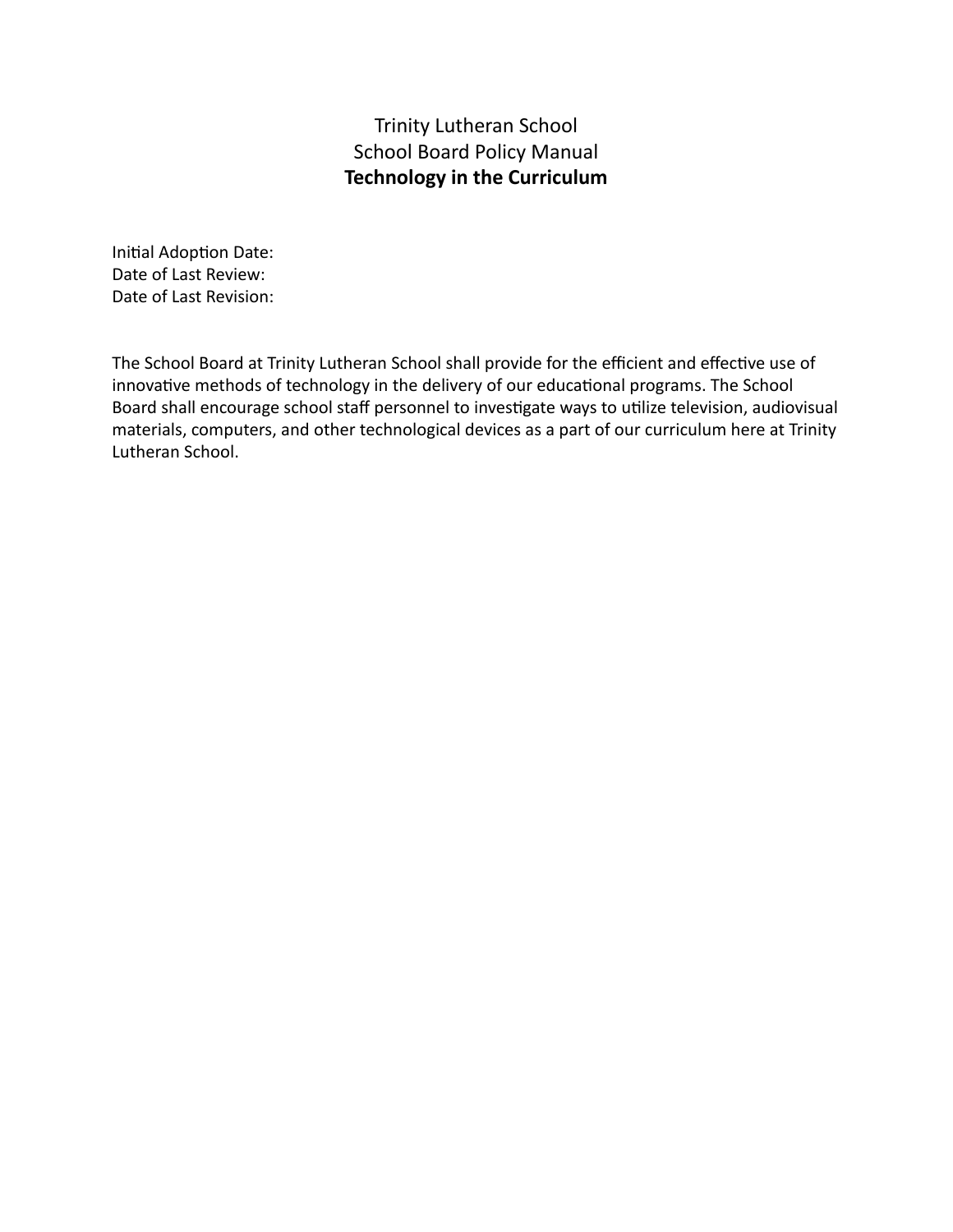#### Trinity Lutheran School School Board Policy Manual **Technology Moral and Ethical Use Policy**

Initial Adoption Date: Date of Last Review: Date of Last Revision:

Computer technology is a gift from God to His people. Like many other gifts, it is up to us to use the gift wisely to glorify God and advance His Kingdom. Trinity Lutheran School acknowledges the blessings the Lord has bestowed on His church through technology, and we are committed to empowering our students to use this gift in a way that is keeping with our Christian faith. We pray that God will bless our efforts to enhance our student's educational experience through technology.

1. Technology should be used in a way that will treat other people in a God pleasing manner. Therefore, the sending of harassing or degrading messages, using files and E-mail to bear false witness or spread rumors about someone, or posting anonymous messages or personal communications without the original author's consent is prohibited. Any use of the computer, which demeans another person, whether they are students, teachers, staff, or parents, in a manner that is contrary to God's Word will not be tolerated.

2. Interfering with the work of another student or teacher is prohibited. Students may not degrade or disrupt the normal function of hardware or software so that the performance of these items is damaged. Neither may students use technology in such a way that is disruptive or harmful to the teacher, students, or classroom environment. Similarily, any student who uses a computer in a manner that is outside the parameters established by the teacher is subject to disciplinary action.

3. The privacy of other people, whether they are fellow students or teachers, is to be respected. Any invasion of the privacy of another person is a violation of the school technology use policy. Students may not intentionally access the message, files, or work of another student or teacher, nor alter any of these in any way.

4. Students using technology are expected to uphold the  $7<sup>th</sup>$  commandment. It is illegal to violate copyright laws. Copying of program files (as opposed to personal word processing files, or other student work) is prohibited except with the approval of the teacher and their personal supervision.

5. Students are to use computers only as instructed by their teacher. Students may not attempt to gain any unauthorized access to resources, programs, or on-line sites. These settings (such as the background, icons, screen savers, etc.) may not be altered without permission of the instructor.

6. Students may not use the technology at Trinity Lutheran School for their own financial or commercial gain.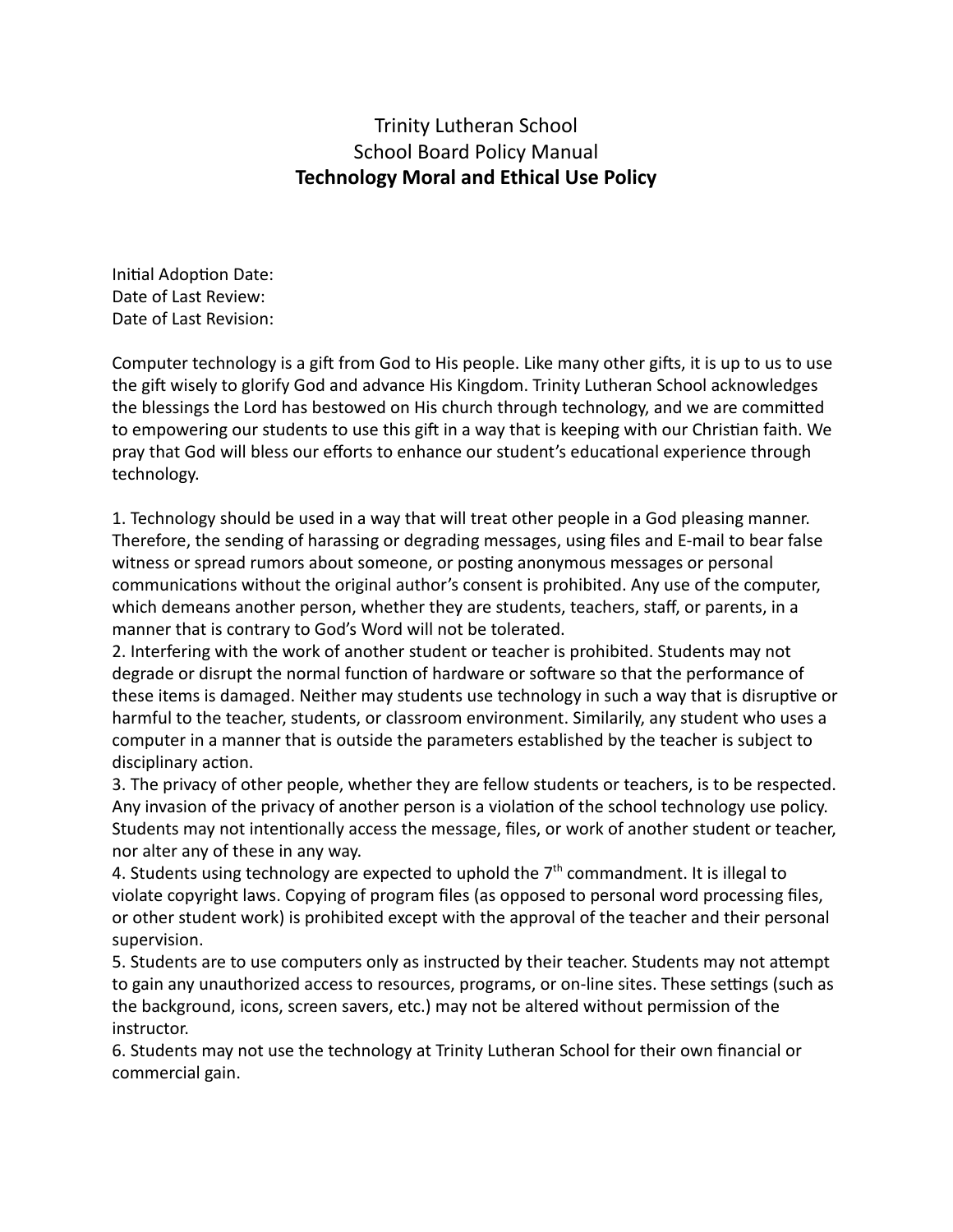#### **SOCIAL MEDIA**

Trinity Lutheran School encourages its families to have open and honest discussions with their students regarding the benefits and risks of social media use.

The teachers, administrators, or leadership of Trinity Lutheran School may **not** request or require any student to supply their password or login credentials to any social networking websites to which they belong.

However, the Trinity School administrator may conduct an investigation or require student cooperation in the event that sufficient evidence suggests that that student's social network account violates Trinity's behavior policies.

In the event that such an investigation is deemed necessary, students may be required to share the content of their social networking sites.

Students and parents are to be reminded of this policy in writing on an annual basis and sign a statement signifying their agreement thereof.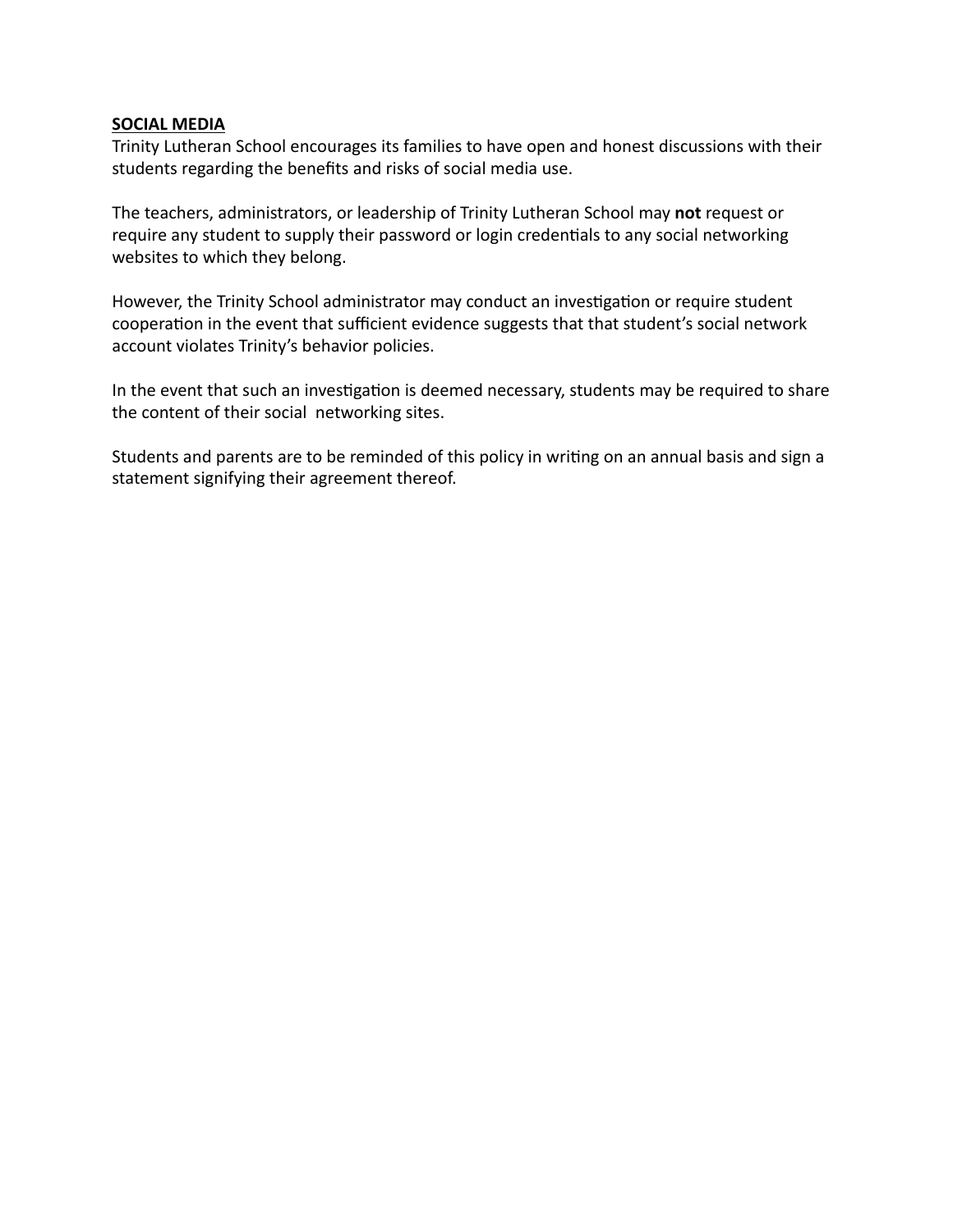

#### **Trinity Lutheran School Technology Agreement**

*Technology is a useful tool for communication, research, and understanding. While Trinity* values the role that technology offers in the furthering of the students' education, we also *recognize that its misuse can be harmful. We therefore ask that all families review and sign this technology agreement.*

#### **Students are expected to adhere to all of the following guidelines concerning Internet use:**

1. Personal information of any kind about himself or herself or other persons may not be shared. This includes home telephone numbers and addresses as well as information regarding the location of any student at any given time.

2. Students may not use any Internet feature without the direct personal supervision of the classroom teacher, teacher's aide, or authorized adult. *Direct personal supervision means that the teacher (or other qualified individual)is present in the classroom or computer lab and is actively monitoring the work of the student.* 

3. Students are expected to maintain a Christ-like demeanor at all times. Therefore no text, image, movie, or sound that contains obscene material or language that offends or degrades others will be allowed.

- 4. Students will not play games on the computer unless approved by their classroom teacher.
- 5. No food, candy, or beverages are permitted around any Trinity Lutheran School Computer.
- 6. Students will not access any social media/social networking websites during school.

7. Personal student electronic devices, including cell phones and smart watches, will be powered off and placed in their backpacks during the school day.

#### **Social Media/Social Networking Use**

- 1. Students are discouraged from having individual profiles on any social media/networking website.
- 2. Students who do possess online profiles are expected to maintain Christlike behavior in what they view, post, and comment.
- 3. Trinity School may conduct an investigation into a student's social media use if sufficient evidence exists that the student's social networking account violates school policies.
- 4. While Trinity staff and administration may require cooperation in such investigations, they may not request or require that students share their login credentials to any social media/networking account or profile.

Possible consequences for violations of the school technology use policy include: withholding of technology privileges (on first offense), or detention, suspension or expulsion (repeat offenses.)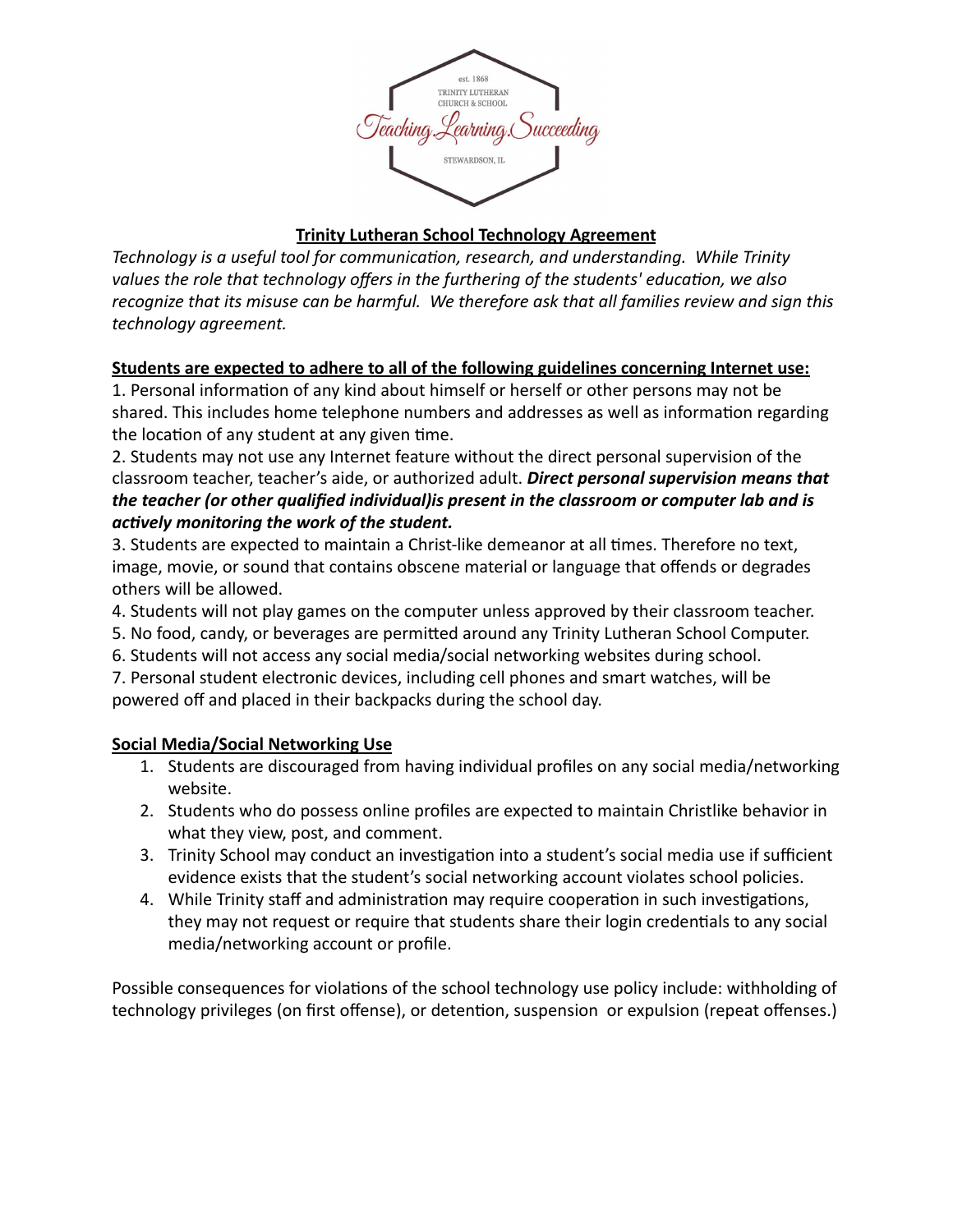

#### **TECHNOLOGY AND SOCIAL MEDIA USE AGREEMENT**

Student Name(s)\_\_\_\_\_\_\_\_\_\_\_\_\_\_\_\_\_\_\_\_\_\_\_\_\_\_\_\_\_\_\_\_\_\_\_\_\_\_\_\_\_\_ Grade(s)\_\_\_\_\_\_\_\_\_\_\_\_\_\_

I agree to abide by the technology guidelines set up by Trinity Lutheran School.

\_\_\_\_I agree to monitor my child's technology and social media use as appropriate.

I understand that any violation of this policy may result in a loss of privileges, detention, and/or suspension.

Signed\_\_\_\_\_\_\_\_\_\_\_\_\_\_\_\_\_\_\_\_\_\_\_\_\_\_\_\_\_\_\_\_\_\_\_\_\_\_\_\_\_\_\_\_\_\_\_\_Date\_\_\_\_\_\_\_\_\_\_\_\_\_\_\_\_\_\_\_\_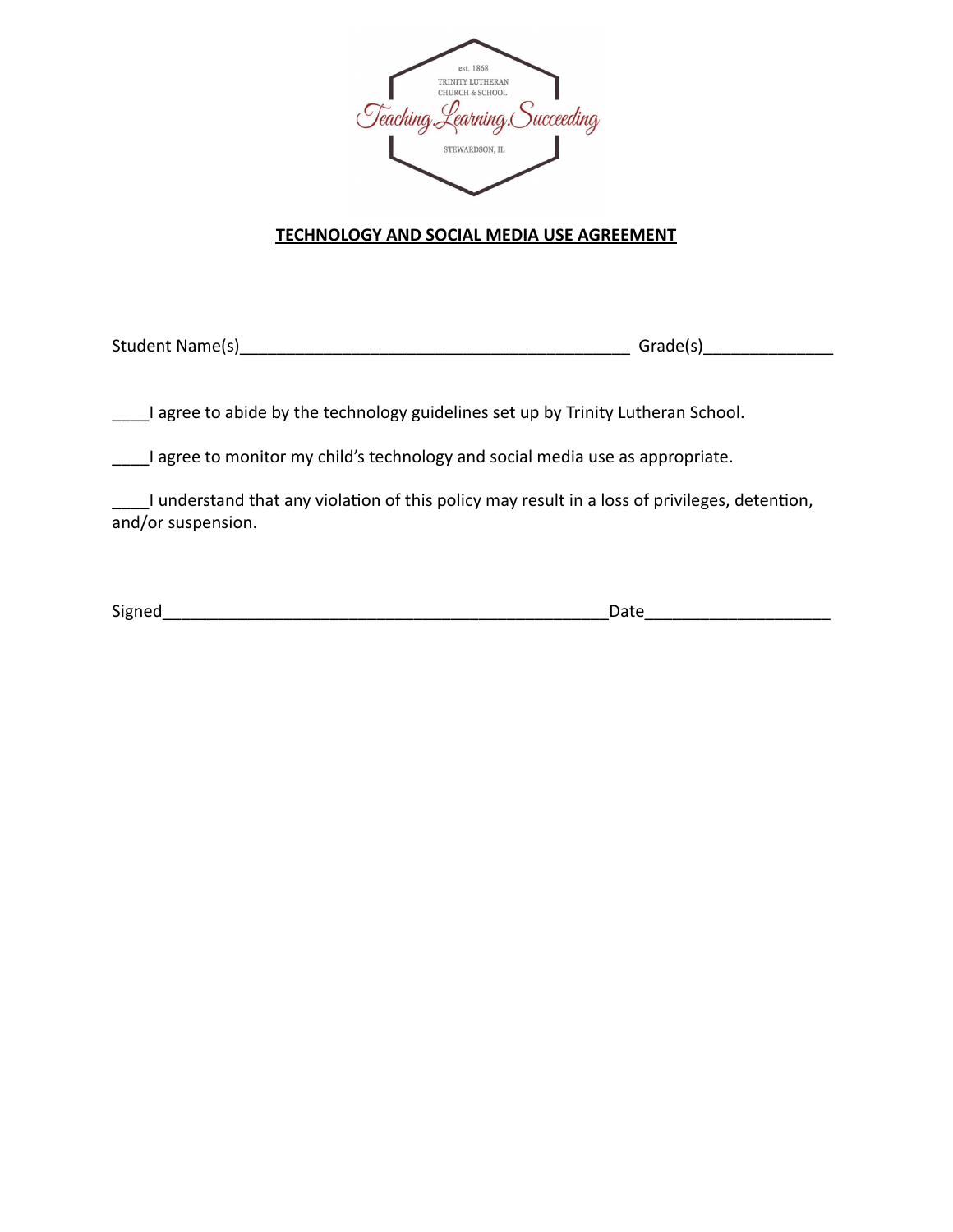#### Trinity Lutheran School School Board Policy Manual **Homework Policy**

Initial Adoption Date: Date of Last Review: Date of Last Revision:

Homework contributes toward building responsibility, self-discipline, and life-long learning habits. It is the intention of Trinity Lutheran School staff to assign relevant, challenging and meaningful homework assignments that reinforce classroom learning objectives. Homework should provide students with opportunity to apply information they have learned, complete unfinished class assignments and develop independence.

#### Time

A. Actual time required to complete assignments will vary with each student's study habits, academic skill and selected course work. If a child is spending an inappropriate amount of time doing homework, contact should be made with the teacher.

B. Homework assignments are reinforcements for classroom curricular areas and are assigned to support student learning as appropriate for the ability of the student.

C. Homework will not introduce new or unfamiliar concepts or skills.

D. The burden that homework places on a student will be considered when assignments are made. In making homework assignments, consideration will be given to school events and other subject area requirements.

E. As appropriate to the nature of the assignment, teachers shall evaluate and return homework assignments to the students and shall periodically inform students and their parents of the student's academic progress and mastery of learning objectives.

F. Students are expected to turn work in on time. Students who turn in late assignments on a consistent basis may receive any of the following based upon individual teacher policies, discretion or grade level; partial credit; no credit; communication with parents; after school detention.

G. Students who miss homework because of an absence will receive the opportunity to make up missed work. Students are given one day for each day absent plus one extra day to make up work. It is the student's responsibility to get work missed due to illness or absence.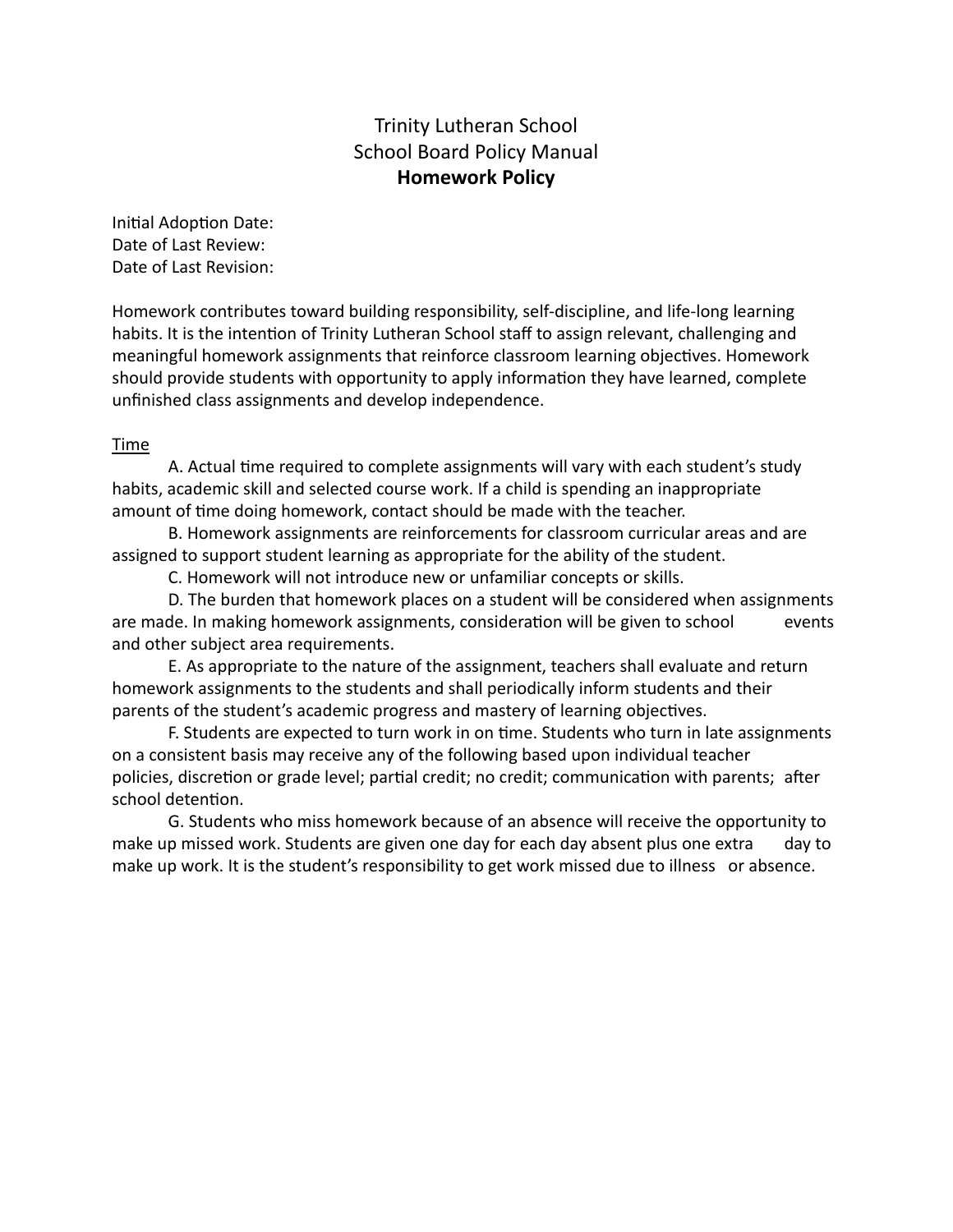# Trinity Lutheran School School Board Policy Manual **Testing**

Initial Adoption Date: Date of Last Review: Date of Last Revision:

Standardized and informal tests are administered during the school year for grades K-8. Results are used as a tool for diagnosing and determining each child's strengths and weaknesses. Test results are made available to the parents. TLS uses the Iowa Test of Basic Skills (ITBS) for grades K-8.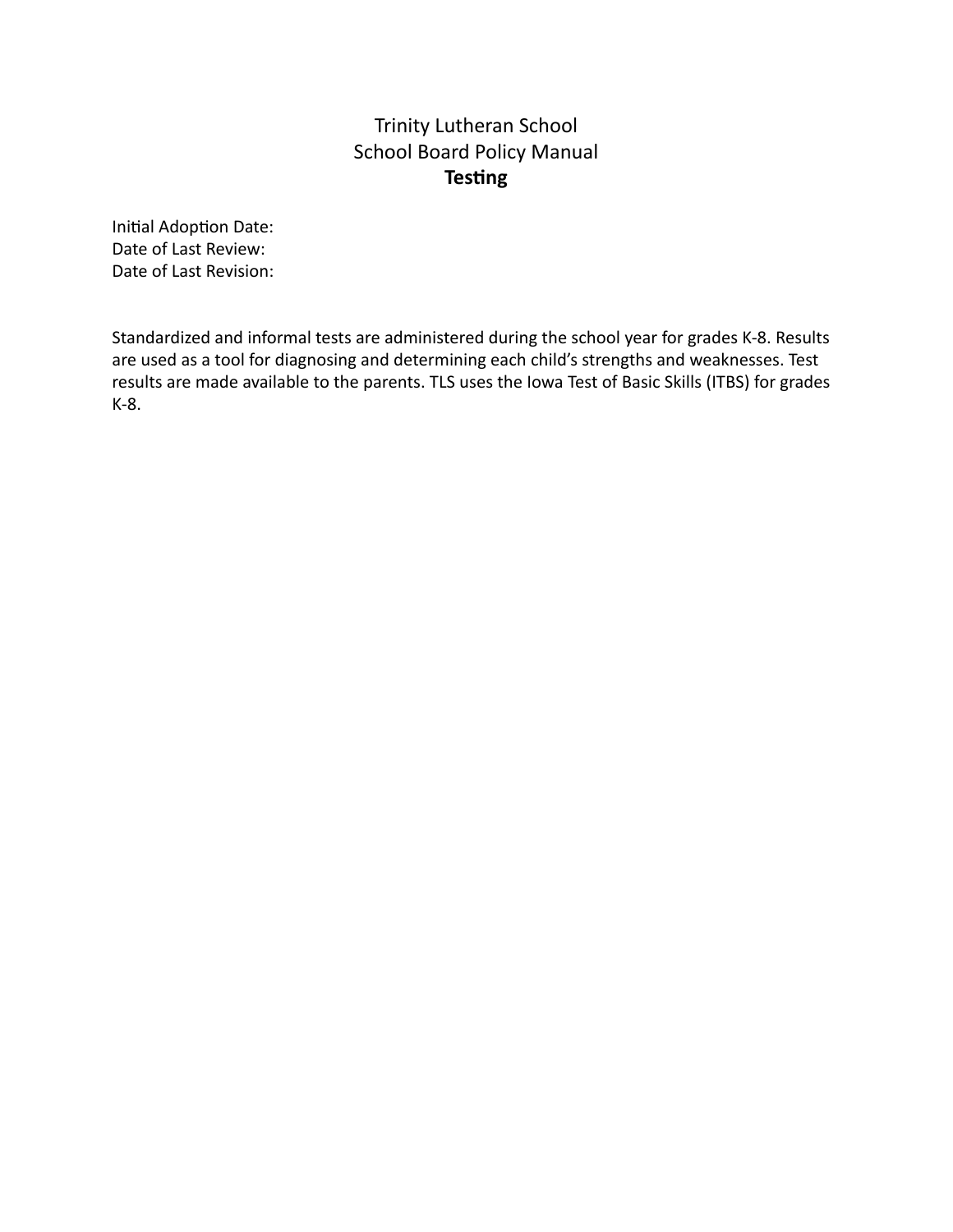# Trinity Lutheran School School Board Policy Manual **Class Size**

Initial Adoption Date: Date of Last Review: Date of Last Revision:

In an effort to keep class sizes to teacher ratio, the School Board has determined that the following class size shall be:

1. Preschool: Ratio of 1 to 10. If the class contains eleven or more children, an adult aide will be added. The maximum enrollment will be 14 students in preschool (determined by the preschool teacher). Once that number has been obtained, a waiting list shall be established. There will be a morning and afternoon session offered, based on numbers.

- 2. The maximum class size for kindergarten will be 15 students.
- 3. The maximum class size for grades 1-2 will be 20 students.
- 4. The maximum class size for grades 3-4 will be 20 students.
- 5. The maximum class size for grades 5-6 will be 20 students.
- 6. The maximum class size for grades 7-8 will be 20 students (or as set by the School Board).

Once the maximum number in any grade K-8 has been obtained, a waiting list shall be established.

Mult/combination classes may be formed whenever there are two classes and their combined total of students does not exceed 25 students. The School Board reserves the right to make changes to this policy based on applications submitted.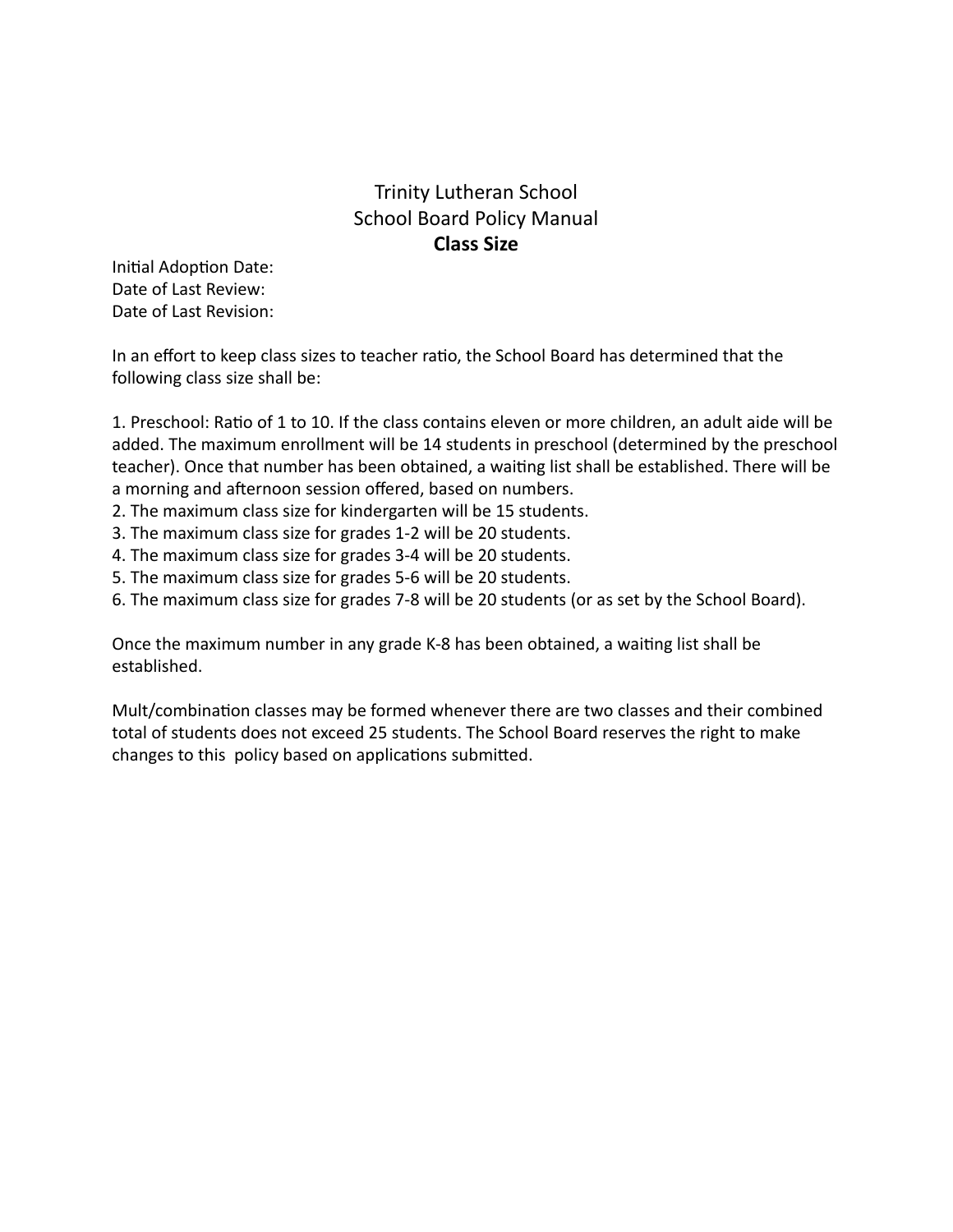## Trinity Lutheran School School Board Policy Manual **Retention Policy**

Initial Adoption Date: Date of Last Review: Date of Last Revision:

1. Students who have the ability to master grade levels, but whose performance is well below grade level, may be considered for retention.

2. Students who have missed more than 20 days of school may be considered for retention.

Student retention will be based on formal and informal classroom evaluation, or attendance records.

The above policy will be implemented on the following:

- A. Identification of student.
- B. Diagnostic record of keeping by teacher.
- C. Attendance record by teacher and office.
- D. Conferencing between teacher and principal.
- E. Conferencing between teacher and parents. Note: For any student being recommended for retention, the teacher will provide parents with data to support the concern.

F. Before a student is to be retained, there will be a meeting between the teacher, parents and principal to discuss the possible retention.

An appeal process could be made to the TLS Board after all other steps have been completed.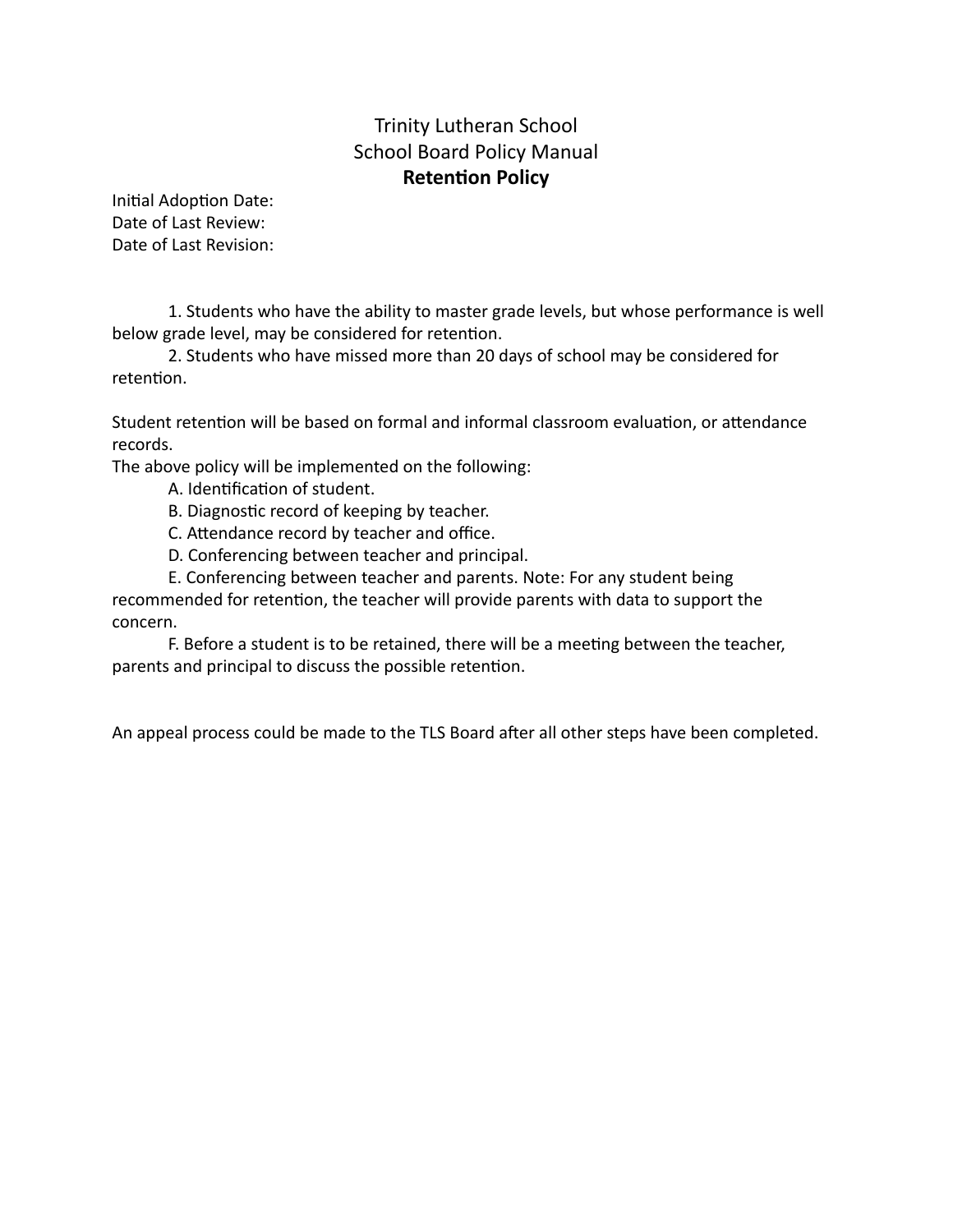# Trinity Lutheran School School Board Policy Manual **Electronic Devices**

Initial Adoption Date: Date of Last Review: Date of Last Revision:

Electronic devices are not to be used in the hallways or during school hours.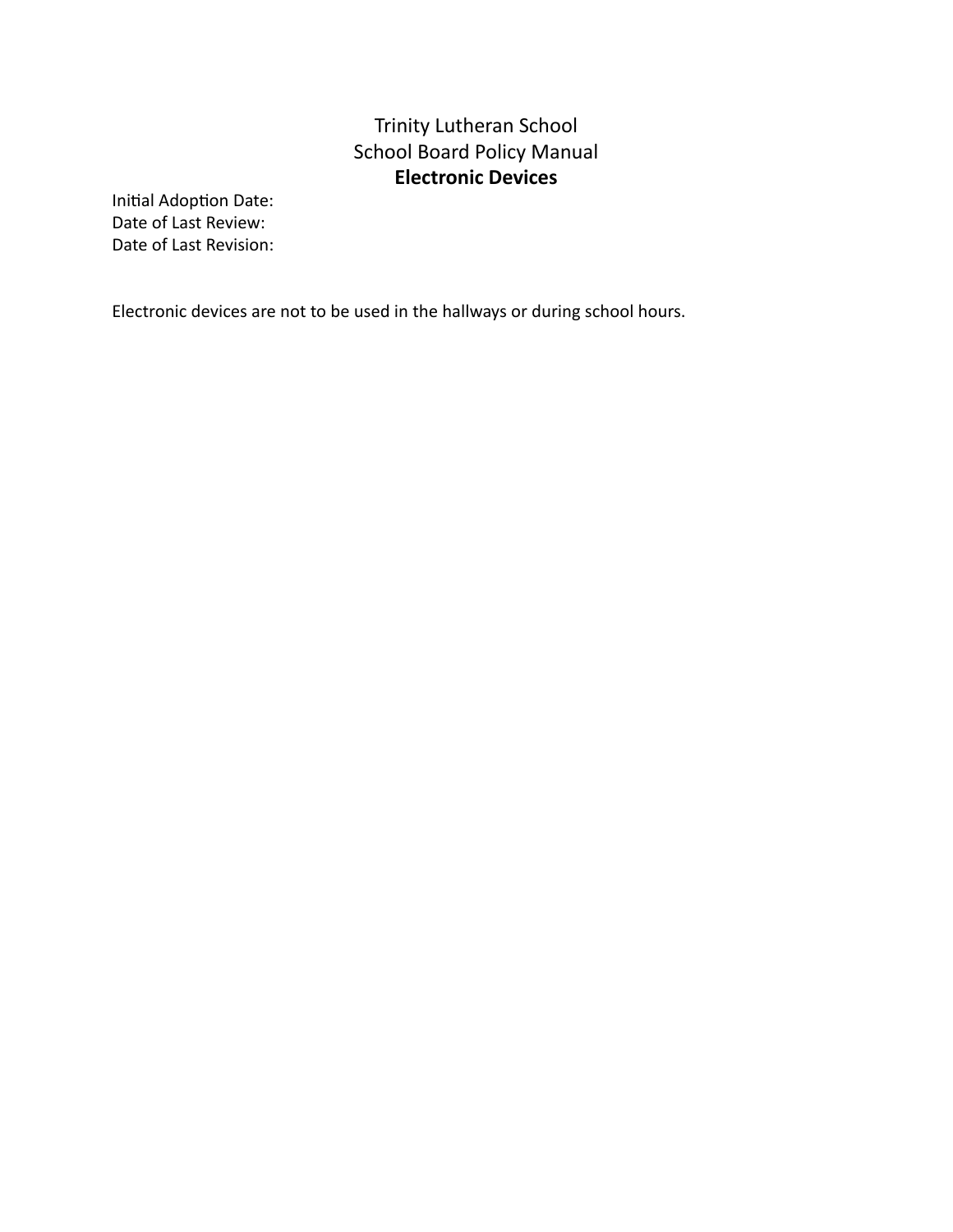## Trinity Lutheran School School Board Policy Manual **Attendance/** Tardies

Initial Adoption Date: Date of Last Review: Date of Last Revision:

1. Regular daily attendance is very important in order to achieve success in school. Students who attend without being absent or tardy will be recognized at the end of each quarter. Certificates will be presented.

2. When students miss school, one of their parents or a guardian must call the school office and notify the secretary. Doctor and dental appointments should be arranged outside of the school day whenever possible. When this cannot be avoided and is known in advance, a note should be sent to the teacher. Students will not be permitted off the school grounds without the written/verbal consent of one of the parents in the event the parent is not the one who is picking up the student.

3. Any student absent the day of an extracurricular event will not be allowed to participate in that event.

4. Children who miss an extended amount of school for an illness should be under a physician's care. Before a child returns to the classroom after 6 or more consecutive school days of absence, the physician should certify that the student is able to return. This certification must be presented to the school office.

5. If a child is going to be absent for 6 or more consecutive days for a reason other than illness, it will be necessary to meet with the teacher and inform the principal. Vacation trips are strongly discouraged. Such absences adversely affect the quality of a child's education. If a trip must be taken, classroom teachers must be notified in advance. After the trip, it is the child's responsibility to make up all missed work. Teachers will not be expected to prepare assignments in advance for completion during a vacation trip. Work missed is due the number of days equivalent to the time lost. (For example, For 1  $\frac{1}{2}$  days out, due 1  $\frac{1}{2}$  days after return.) 6. Children who miss more than 20 days of school during a school year (excused and unexcused

combined) may be retained. This is equivalent to missing an entire month of school. The teacher and principal will evaluate the child's progress and make a final determination. The absences alone are sufficient cause for retention.

7. Children who have 20 or more days of unexcused absences are considered truant and subject to the Illinois truancy laws.

8. Excused absences are those which are unavoidable, as in the case of illness or death in the family. The teacher determines whether or not the work must be made up. It is the parent's responsibility to contact the school and inform them of the reason for the absence.

9. Unexcused absences are those for which the school is given no explanation, an explanation which is not valid as an excuse, and absence which was not prearranged and excused in advance, or for which the student neglected to bring a note and the parent did not contact the office.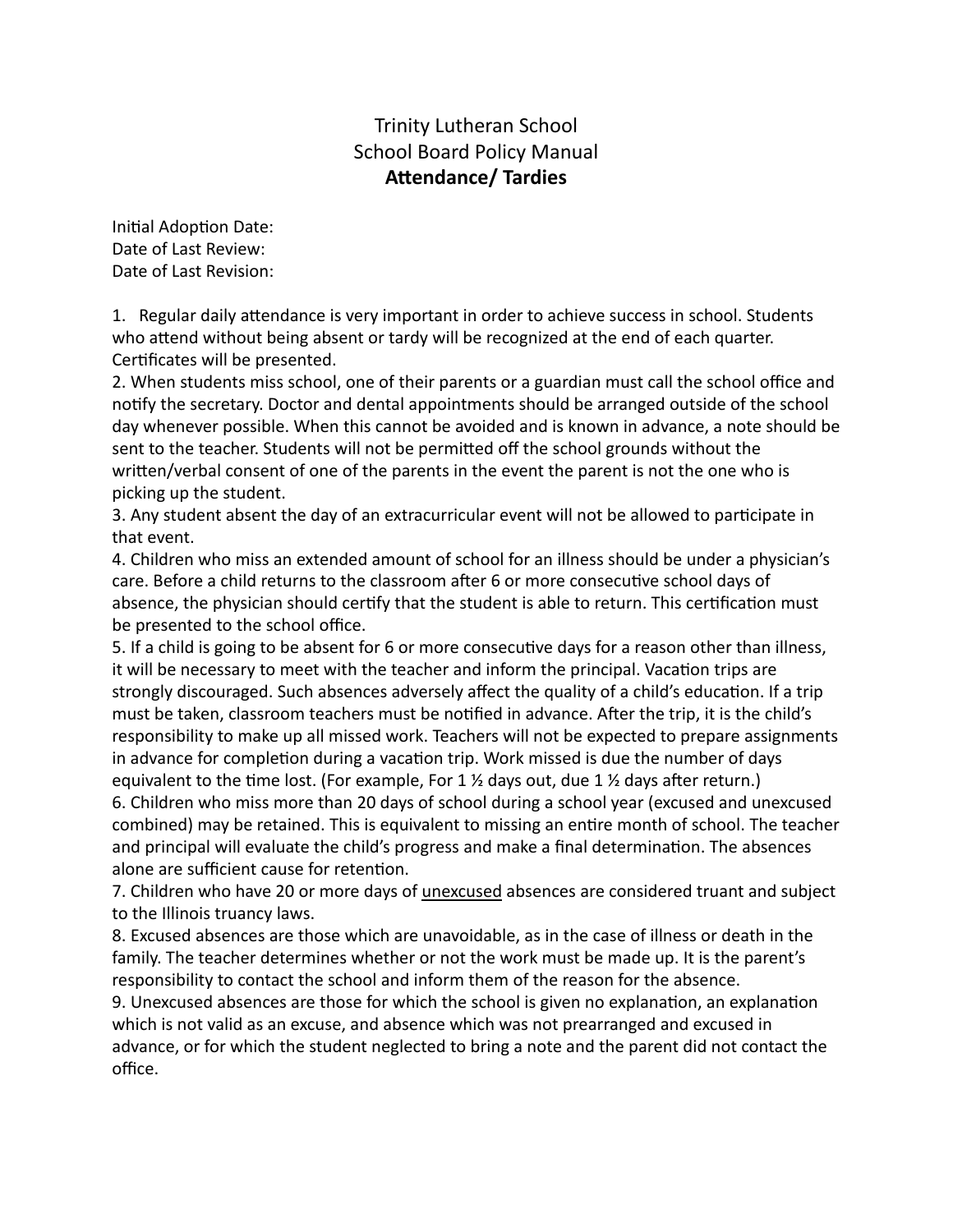#### Trinity Lutheran School School Board Policy Manual **Use of Medications**

Initial Adoption Date: Date of Last Review: Date of Last Revision:

Before any medication or treatment may be administered by school personnel to any student during school hours, the School Board shall require the written prescription from the child's physician for all prescription drugs. This must be accompanied by the written authorization of the parent. In the case of non-prescription drugs, preparations or remedies, a written authorization from the parent must be on file prior to the administration of the treatment. These files and all medicines must be kept in the school office.

Only medication in its original container, labeled with date, the student's name, and the exact dosage will be administered. If the medicine is non-prescriptive, it must also be in the original container along with exact instructions in writing, or the dosage and time it needs to be taken.

The School Board shall permit the administration, by staff, of any medication requiring intravenous or intramuscular injection or the insertion of a device in the body when both medication and the procedure are prescribed by a physician and the staff member has completed any necessary training.

Students who may require administration of an emergency medication may have such medication, identified as stated above, stored in the school office with all staff knowing how to get to it.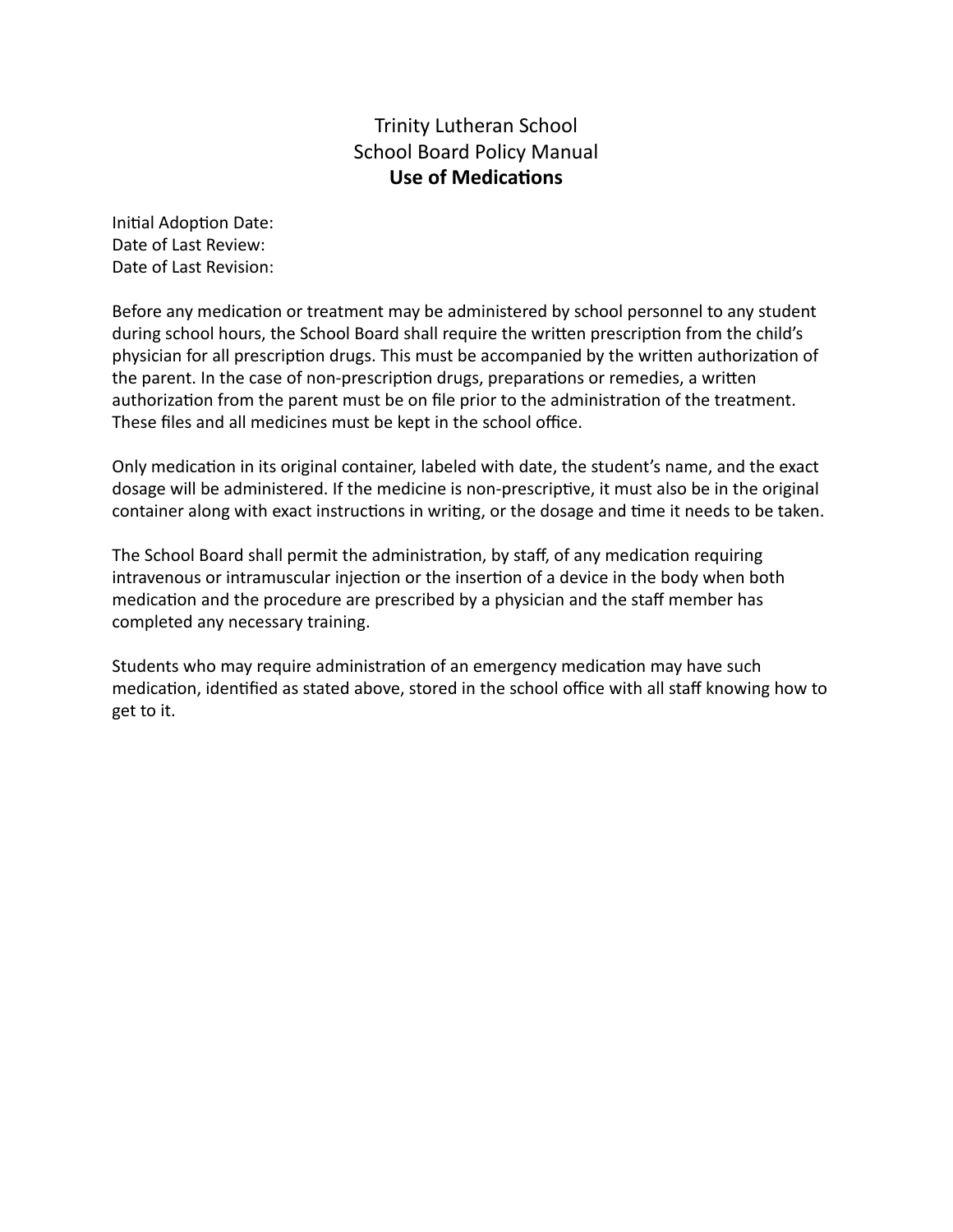## Trinity Lutheran School School Board Policy Manual **Home-Schooled Students**

Initial Adoption Date: Date of Last Review: Date of Last Revision:

While recognizing the requests of home-schooled families to be involved in the various athletic, academic, and extra-curricular activities supported and sponsored by Trinity Lutheran School, our school allows participation only to those who are registered as full time students at Trinity Lutheran School.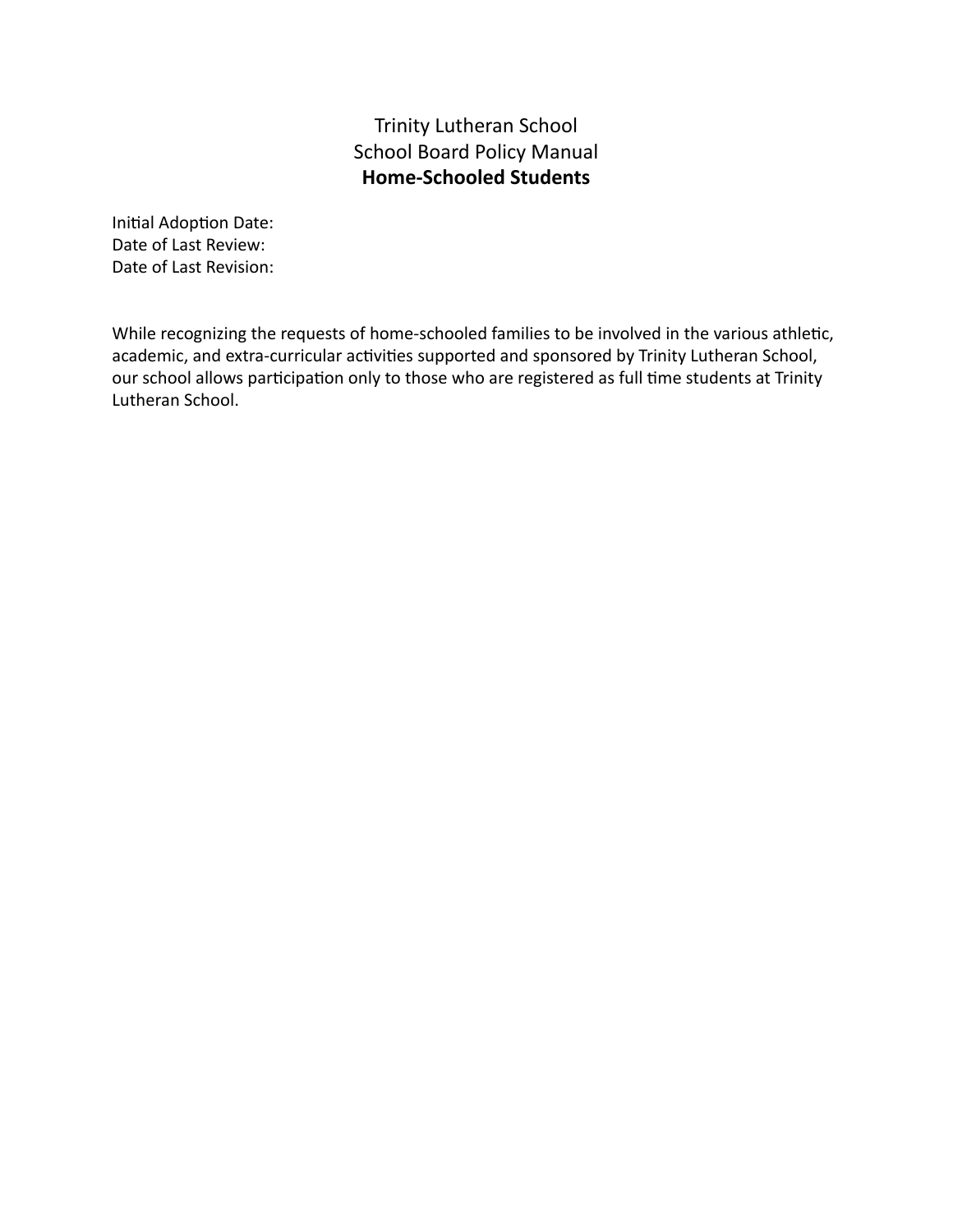# Trinity Lutheran School School Board Policy Manual **Reporting to Parents**

Initial Adoption Date: Date of Last Review: Date of Last Revision:

At Trinity Lutheran School, we make every effort to report student progress to parents.

- 1. Progress reports are sent home the first day of each school week.
- 2. Formal report cards are issued quarterly (every 9 weeks) in grades K-8.
- 3. Formal Parent-Teacher Conferences are scheduled for first quarter. The first conference is for all students.
- 4. Frequent and informal contacts between parents are teachers are encouraged.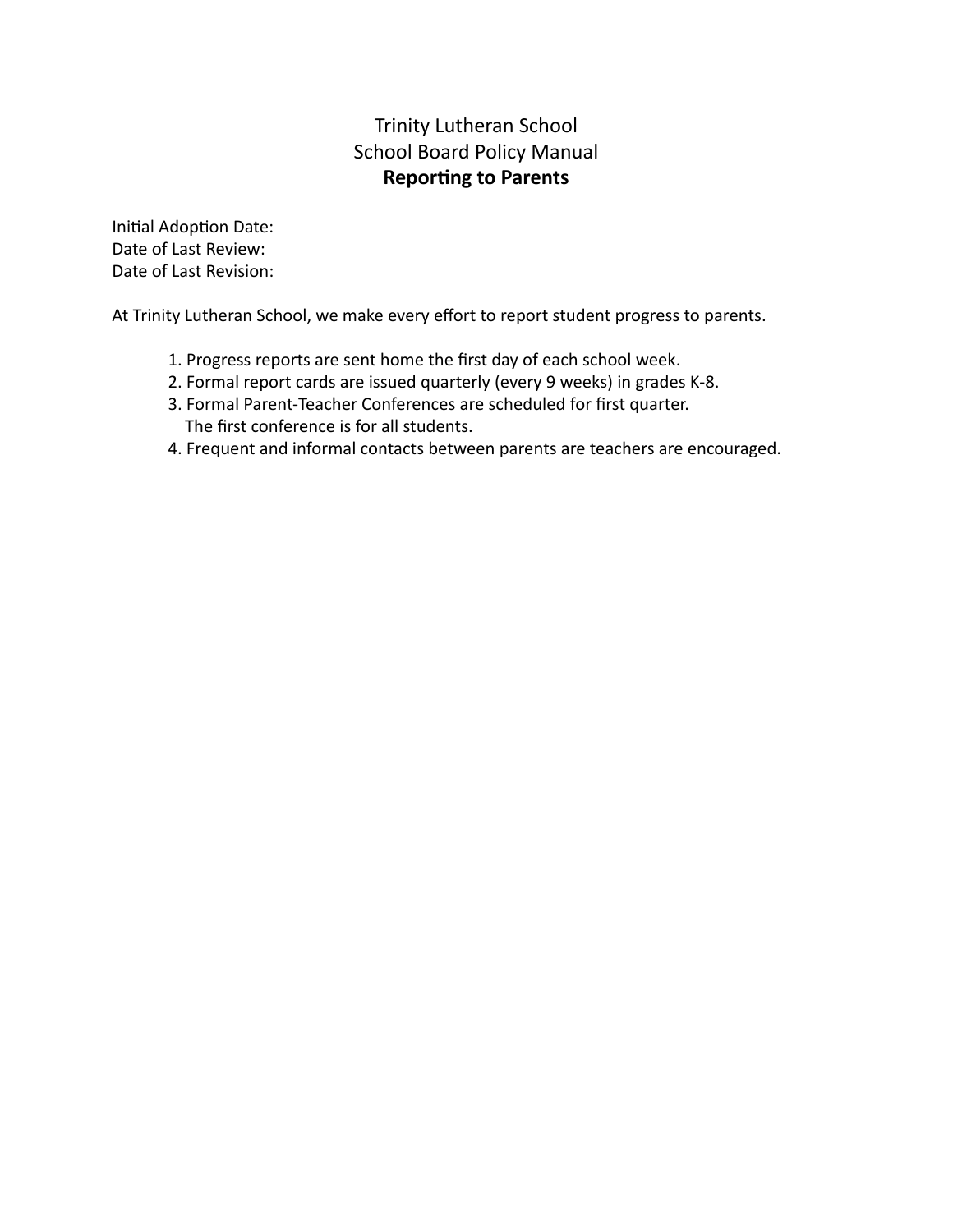# Trinity Lutheran School School Board Policy Manual **Reporting to Parents**

Initial Adoption Date: Date of Last Review: Date of Last Revision:

Trinity Lutheran School will conduct a Parent-Teacher conference in the fall once a school year.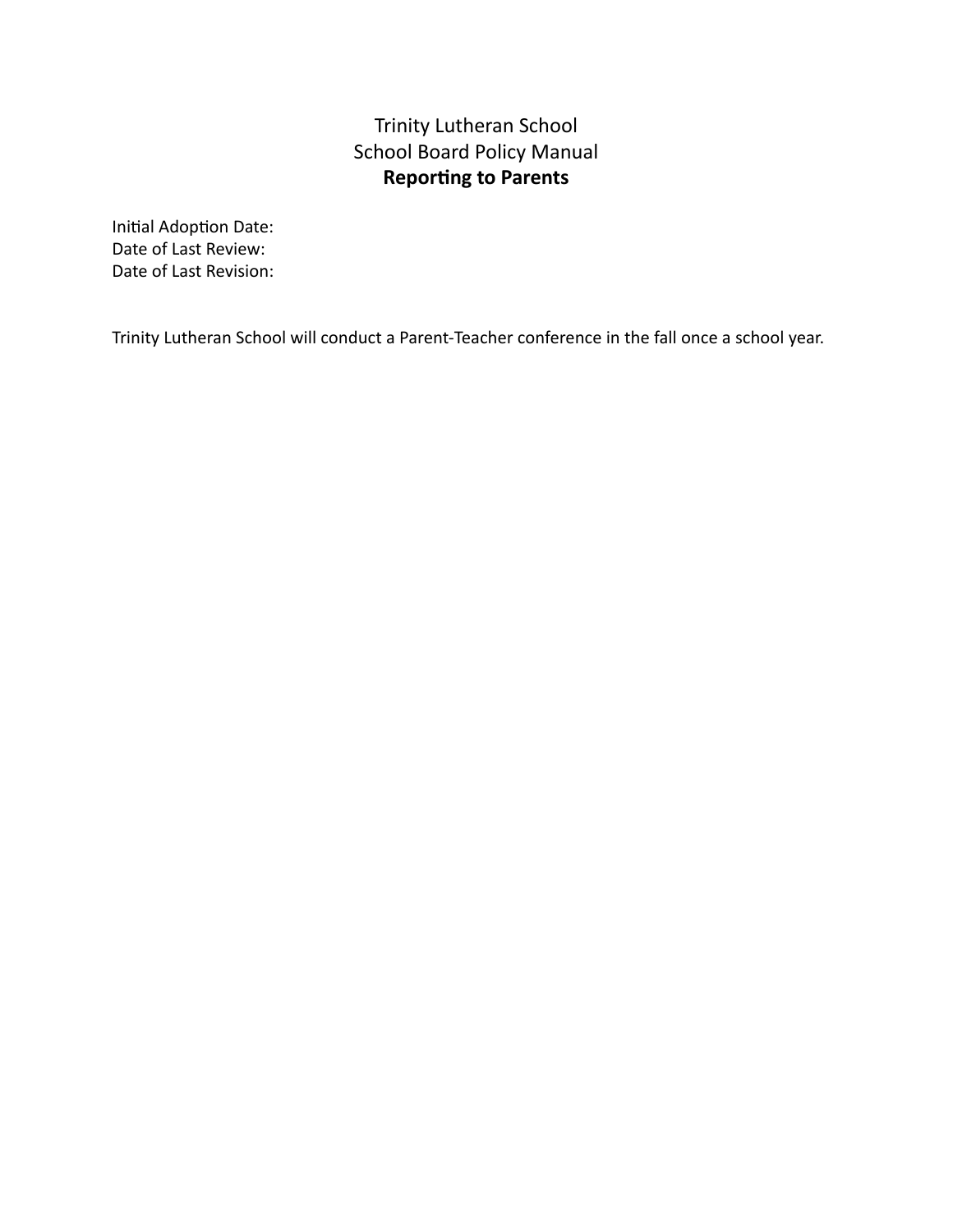### Trinity Lutheran School School Board Policy Manual **Student Discipline/Due Process**

Initial Adoption Date: Date of Last Review: Date of Last Revision:

We believe an integral component of discipline is the Gospel of Jesus Christ. The Law accuses, pointing out our sinfulness. The Gospel forgives. Within the philosophy of Christian education, a child needs to experience the forgiveness of his/her teacher and be reassured of Christ's forgiveness.

Teachers make every effort to treat all children in accordance with God's Word. It must be understood by students and parents alike, that students respect their teachers under the rule of the Fourth Commandment. Student conduct and attitude at Trinity is expected to be of the highest Christian quality both in school and when involved in co curricular and extracurricular activities. Students are expected to conduct themselves in a manner consistent with the school philosophy and goals and serve as ambassadors for the school.

The Law states that fundamental goal is the educational development of all persons to the limit of their capabilities. However, when citizens act irresponsibly, violate the rights of others, or present actual or threatened danger to persons or property, they are subject to the loss of some of their rights.

Such is the case with the right to an education. When a student commits an act of gross disobedience or misconduct as defined by the School Board, the student's right to an education may be temporarily withheld.

Except for cases of serious misconduct, the following sequence is used to correct problems.

A. **Classroom Procedures/Rules:** Each classroom teacher has classroom procedures and consequences in cases of misconduct or misbehavior.

1. The student may be subject to a "time out", "sitting out of activity", "putting their heads down", or some other consequence.

2. Parents may be contacted.

3. Students may be sent to the principal.

B. Detention: Detention may be required if behavior persist or teacher and principal deem it necessary.

C: **In-School Suspension:** In-school suspension is the temporary isolation of a student from more classes while under appropriate supervision. Generally, suspensions last 1-5 days. All work must be completed but will be penalized as *late* (according to the classroom teacher's procedure for late work). Before issuing the suspension, the principal will meet with the teacher and student. All incidents will be documented and presented to the student and the parents.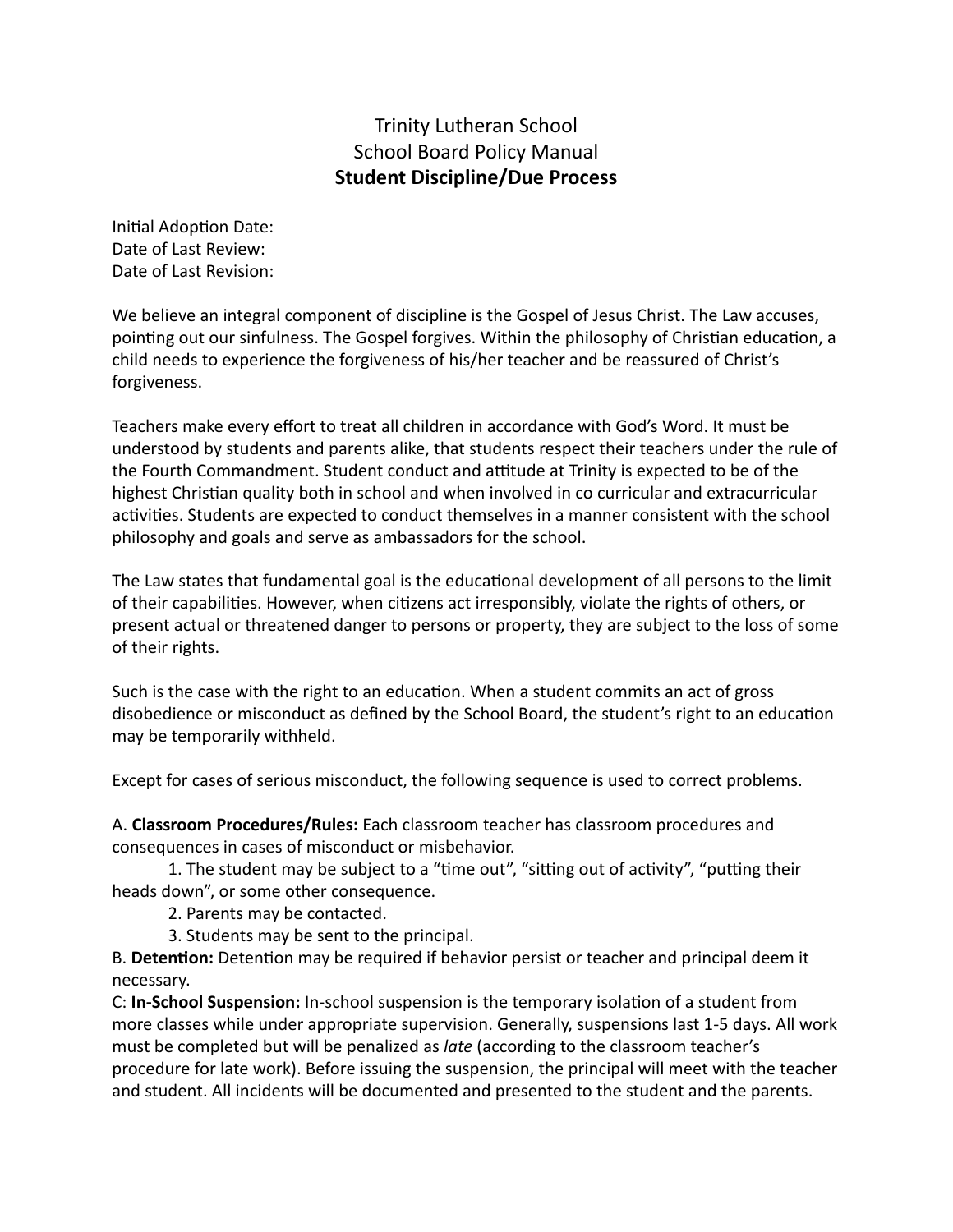D. **Out-of-School Suspension:** Out-of-School Suspension is the removal from the school environment for periods of short duration. The principal, for gross or repeated infractions of school rules, regulations, policy or the law, will impose this suspension. All incidents will be documented and presented to the student and parents.

In cases of serious misconduct, the school may not deprive a student of rights via a suspension or expulsion without due process. A student is entitled to and shall receive due process and will be allowed to present a defense, to explain the circumstances of the action in question, or to attempt to prove innocence.

In the event of serious infraction, the student will remain suspended pending a hearing with the School Board to determine whether the child will be expelled. This meeting will be held at such a time as Board members are reasonably able to assemble. The decision of the School Board is final.

The offenses resulting in any type of suspension will be determined by the principal, but are not limited to: repetitive or flagrant disobedience; misbehavior or misconduct; excessive disruption of classroom procedures; use of obscene or vulgar language (written, verbal or gestured); cheating; plagiarism; disrespect toward staff; intimidation, stealing, physical harm to others; or activating a false alarm.

### *Following any suspension, before returning to class, the child and parent will meet with the principal. Students returning from suspension are on probation for the remainder of the school year.*

E. **Expulsion:** Expulsion is the removal of a student from the school environment, which includes, but is not limited to, classes and activities. Only the School Board may remove a student from the school environment in this manner. Students may be expelled for violations of board policy, school rules, or the law.

When a student is recommended for expulsion by the School Board, the student is provided with:

1. Notice of the reasons for the proposed expulsion

2. An oral or written report on the facts.

3. An opportunity to present a defense against the charges on the student's behalf. The results of the School Board's findings will be in writing and open to the student's inspection. F. **Physical Restraint:** In the event physical restraint becomes necessary, an employee must consider the following factors:

1. The size and physical, mental, and psychological condition of the student.

2. the nature of the student's behavior or misconduct provoking the use of physical force.

3. What is used in applying the restraint.

4. The extent and nature of resulting injury to the student, if any.

The student's parents are given an explanation of the reason for the restraint.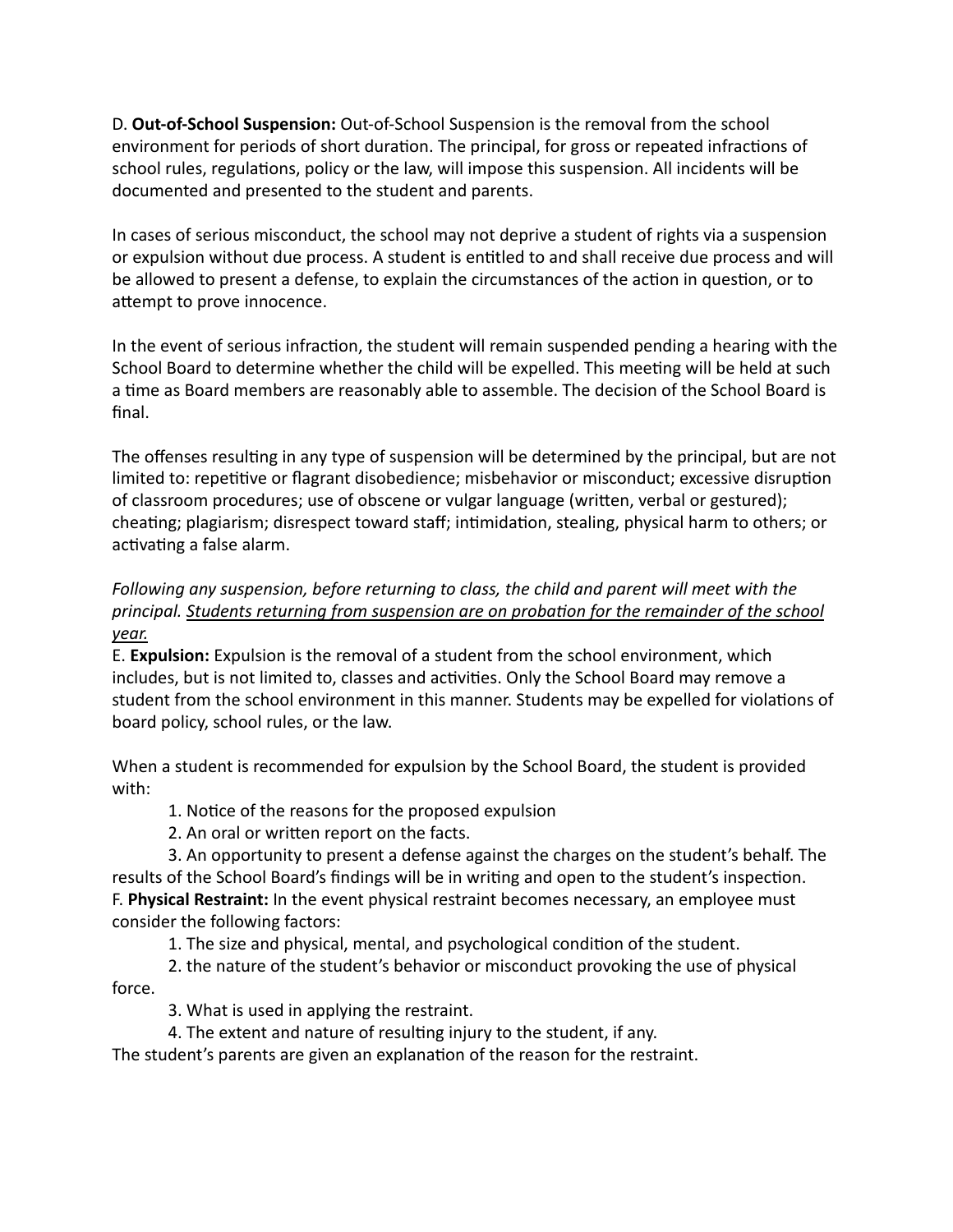Violent, destructive, and seriously disruptive behavior will result in immediate removal from class or other activity in which the student is involved. The principal will investigate the incident, talk with parents, child, and teacher, and determine what additional action, if any, is necessary.

#### **Specific Serious Offenses are Identified and Handled as Follows:**

Weapons: The possession of weapons is handled according to state law. Violators are expelled from school and the incident is reported to the appropriate law enforcement agency. The possession of *lookalike* items result in a suspension from school pending a hearing before the School Board.

Tobacco, alcohol, and controlled substances-Possession or use results in a suspension from school pending a hearing before the School Board. An incident involving alcohol or controlled substances may be reported to the appropriate law enforcement agency.

**Sexual Harassment:** Sexual harassment includes any inappropriate behavior of a sexual nature whether physical, or verbal. Any behavior which embarrasses a student and has sexual connotations or calls attention to the students sexuality in a demeaning or un-Christian manner will not be tolerated. Sexual harassment complaints may be filed by the victim's parents, or any observer. The school will act in the following way to immediately and deliberately halt toe harassment:

1. First offense will result in a school detention. The teacher or principal will inform the child that the offense constitutes sexual harassment and explain it. The child will apologize to the victim. The child's parents are notified in writing. The victim's parents will be notified of the incident and of the action taken by the school. The child will be informed that another act of sexual harassment will result in a hearing before the School board to decide upon continued enrollment. *If, in the opinion of the principal and classroom teacher, the incident is extremely offensive (e.g., fondling, indecent exposure, etc.) the principal may suspend the student pending a hearing of the School Board to determine the enrollment status of the offender.*

2. A second offense will result in immediate suspension from school until such time as the School Board is able to conduct a hearing to determine the enrollment status of the offender. 3. A third offense results in expulsion.

4. Any act of sexual harassment which might involve criminal penalties will be referred to the appropriate law enforcement agency for further investigation.

**Harassment/Bullying:** This entails any electronic (computer, Cyberspace), verbal or physical act or conduct toward a student which is based on an actual or perceived trait or characteristic of the student that creates a hostile school environment that meets one of the following conditions:

A. Places a student in reasonable fear or harm to the student's property or person.

B. Has a substantially detrimental effect on the student's mental or physical health.

C. Has the effect or interference with the student's academic performance.

D. Has the effect of interfering with a student's ability to participate in or benefit from services, activities, or privileges.

Harassment and bullying may include, but are not limited to, the following circumstances: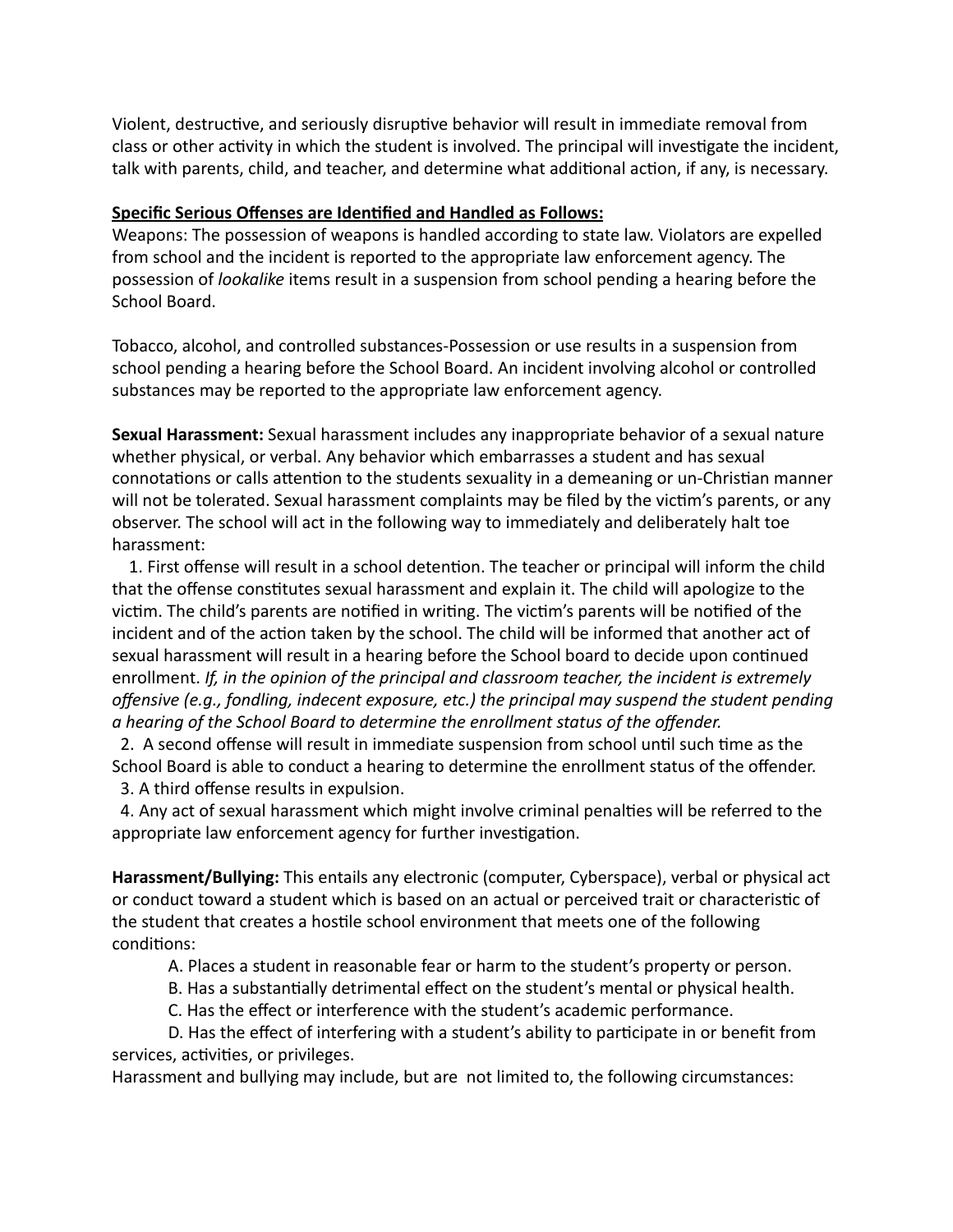- Verbal, nonverbal, physical or written harassment, bullying, hazing, or other victimization that have the purpose or effect of causing injury, fear, or suffering to the victim.
- Repeated remarks of a demeaning nature that have the purpose or effect of causing injury, fear, or suffering to the vicm.
- Implied or explicit threats concerning one's grades, achievements, property, etc., that have the purpose or effect of causing injury, fear, or suffering to the vicm.
- Demeaning jokes, stories, or activities directed to the student that have the purpose or effect of causing injury, fear or suffering to the vicm.
- Unreasonable interference with a student's performance or creation of an intimidating, offensive, or hostile learning environment.

The school will act in the following way to immediately and deliberately halt the harassment:

1. First offense will result in school detention. The teacher and principal will inform the child that the offense constitutes harassment and explain it. The child will apologize to the victim. The child's parents are notified in writing. The child will be informed that another act of harassment will result in a hearing before the School Board to decide upon **connued enrollment.** *If, in the opinion of the principal and classroom teacher, the incident is extremely severe, the principal may suspend the student pending a hearing of the School Board to determine the enrollment status of the offender.*

2. A second offense will result in immediate suspension from school until such time as the School Board is able to conduct a hearing to determine the enrollment status of the offender.

3. A third offense results in expulsion.

Any act of harassment which might involve criminal penalties will be referred to the appropriate law enforcement agency for further investigation.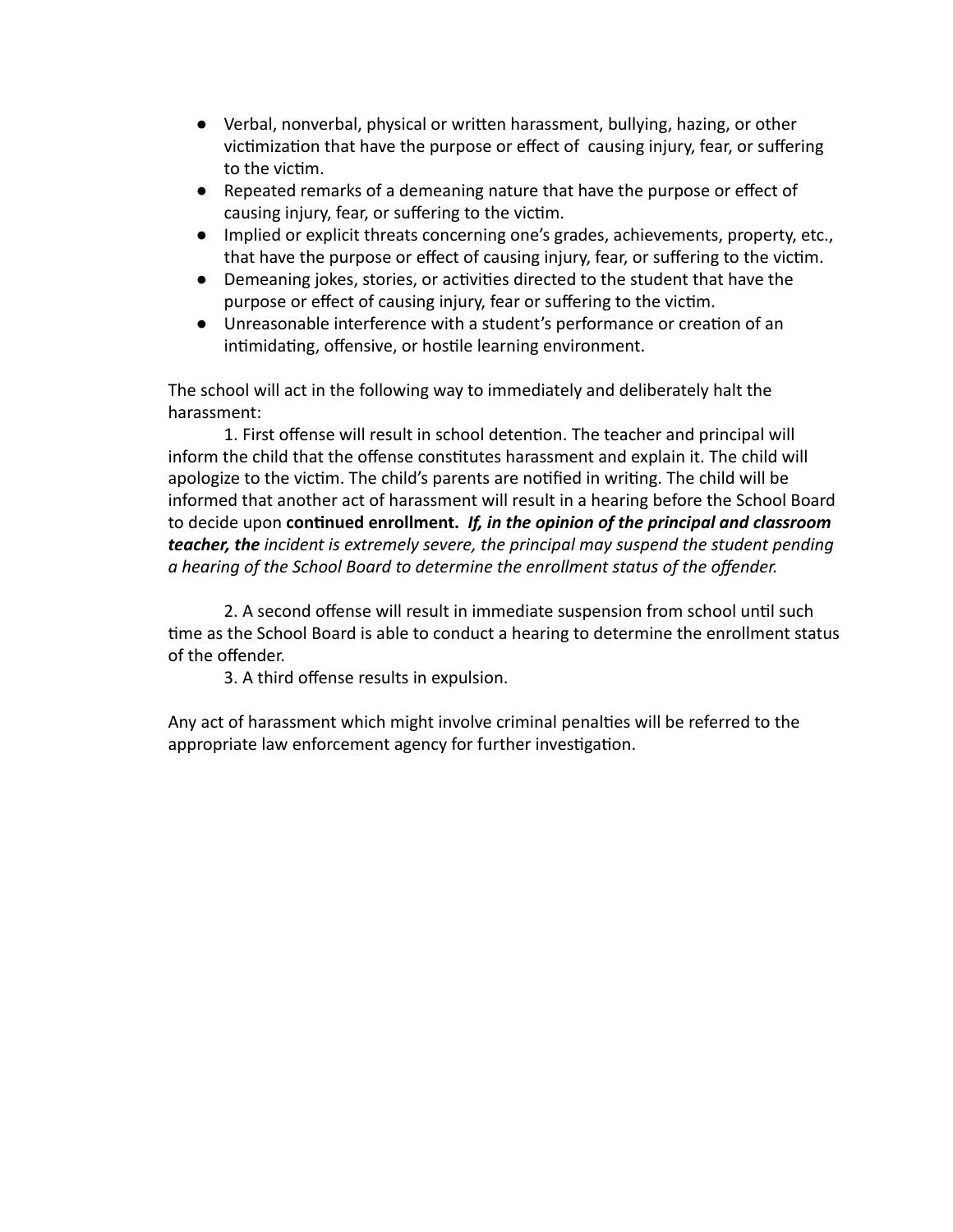# Trinity Lutheran School School Board Policy Manual **Dress Code**

Initial Adoption Date: Date of Last Review: Date of Last Revision:

In keeping with the principle that God does set standards in Holy Scripture for Christian modesty and appearance, Trinity Lutheran School expects its students to dress neatly, to be well-groomed, and to avoid extremes in clothing. Students are also expected to dress appropriately for existing weather conditions.

Specific Dress code requirements:

| PANTS:          | Students may choose from:<br>Denim, khaki, corduroys, knit, cargo/painter dress pants of appropriate<br>length.<br>No pants will have hole, tears, rips, or frayed edges. No pants are to be<br>low riding.                                                                          |
|-----------------|--------------------------------------------------------------------------------------------------------------------------------------------------------------------------------------------------------------------------------------------------------------------------------------|
| SHORTS/CAPRIS:  | Shorts/Capris (see pants) will be allowed. Shorts must be longer than<br>finger-tip length.                                                                                                                                                                                          |
| TOPS:           | Skirts/dresses must be longer than finger-tip length.                                                                                                                                                                                                                                |
| <b>OUTWEAR:</b> | You may choose from: Collared, crew neck, turtleneck, mock neck, or<br>sweater-type tops. All tops are to have sleeves and must be of an<br>appropriate length to display Christian modesty at all times. Pictures and<br>writing acceptable in a Christian environment are allowed. |
| HAIR:           | Hair must be well-groomed, neat, and away from the eyes. No extreme<br>styles or colors are permitted.                                                                                                                                                                               |
|                 | Note: Trinity Lutheran School does not prohibit hairstyles that are historically associated                                                                                                                                                                                          |

with race, ethnicity, or hair texture, including, but not limited to, protective hairstyles such as braids, locks, and twists.

FOOTWEAR: Children will wear athletic shoes or shoes with closed toes and backs. Heels are to be 1 inch or less.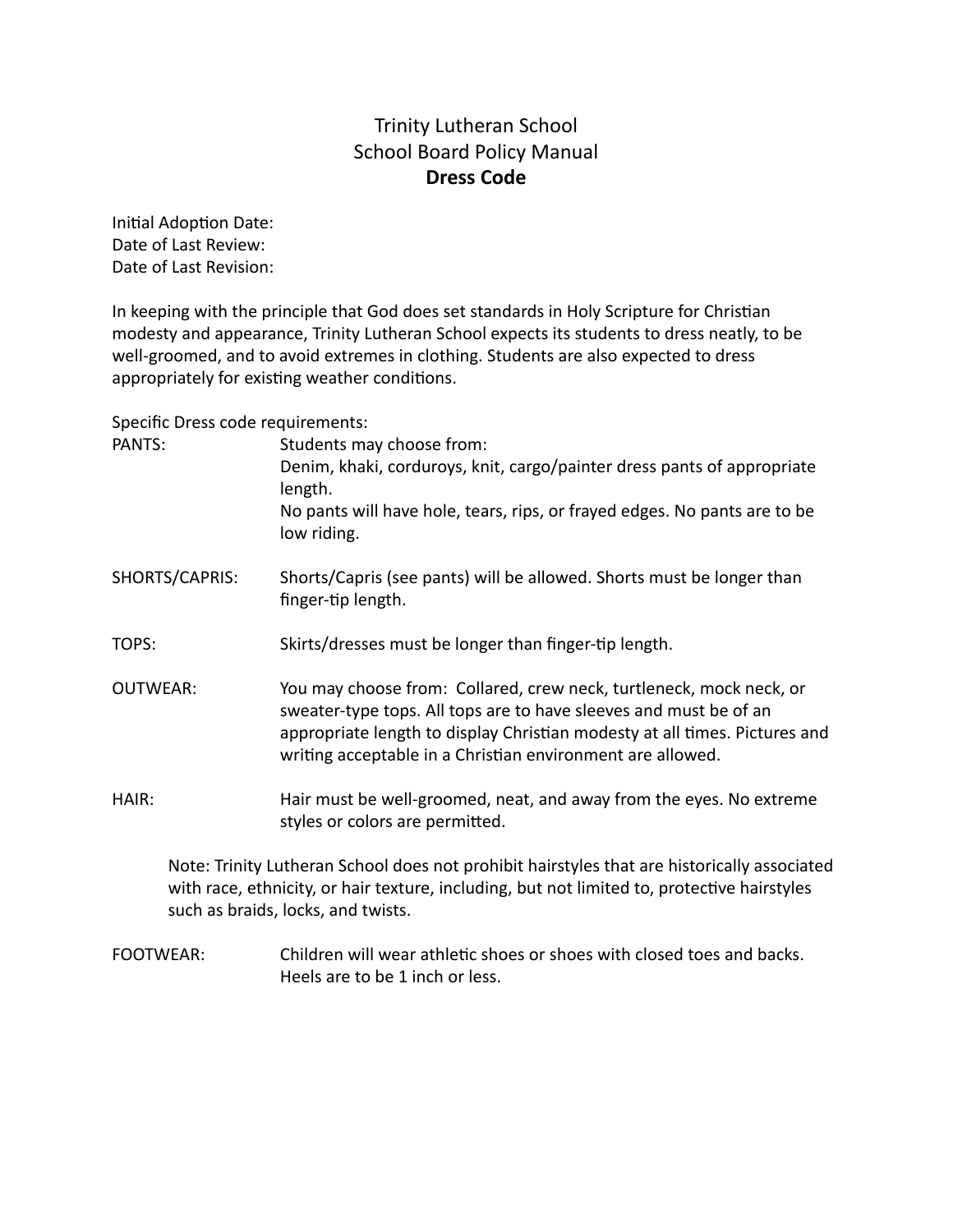# Trinity Lutheran School School Board Policy Manual **Admission Policy**

Initial Adoption Date: Date of Last Review: Date of Last Revision:

Trinity Lutheran School admits students of any race, color, or national or ethnic origin to all the rights, privileges, programs, and activities generally accorded or made available to students at the school. It does not discriminate on the basis of race, color, or national or ethnic origin in administration of its educational policies, other admissions policies, scholarship and loan programs and athletic and other school administered programs.

To enter the pre-School program, a pupil must be 3 years old on or before Sept. 1 of the calendar year in which she/he is to be enrolled.

Pupils entering  $1^{st}$  through  $8^{th}$  grades will be evaluated before admission.

By state law, all children admitted to school in Illinois for the first time must be immunized. Records of immunization must be presented to the office prior to the first of school (See Health Section). Complete immunization records, including a physical exam before kindergarten, are required to be furnished prior to the beginning of the school year.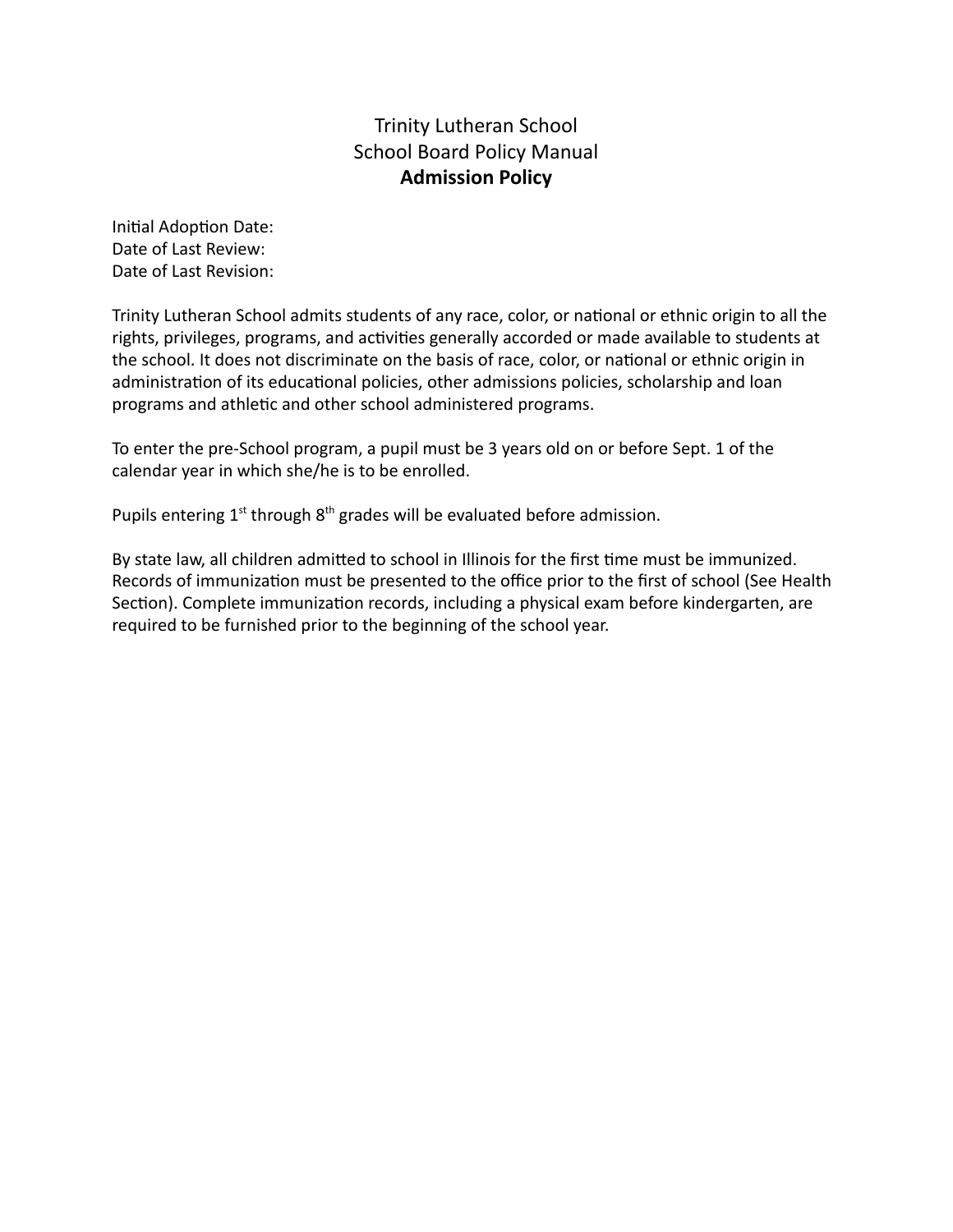### Trinity Lutheran School School Board Policy Manual **Student Check –Out Procedures**

Initial Adoption Date: Date of Last Review: Date of Last Revision:

If a parent or guardian wishes to take a child from school prior to the end of the school day, or out for an appointment and then returning, the following procedures must be followed:

1. The parent/guardian must sign a note indicating time and where the appointment is at.

- 2. If the child returns, a note must come from the appointment.
- 3. The secretary will contact the classroom.
- 4. If someone other than the parent/guardian is picking up the child, the

parent/guardian must notify the school office by telephone of the name of the person picking up the child. This person may be asked to show proper identification if the secretary feels it is necessary.

People picking children up after school must be on the emergency form as an authorized person to take the child. School personnel may ask for identification if they do not recognize the individual.

This procedure has been implemented to protect our students. While teachers are acquainted with the parents, they may not recognize older siblings, relatives, and friends of the family.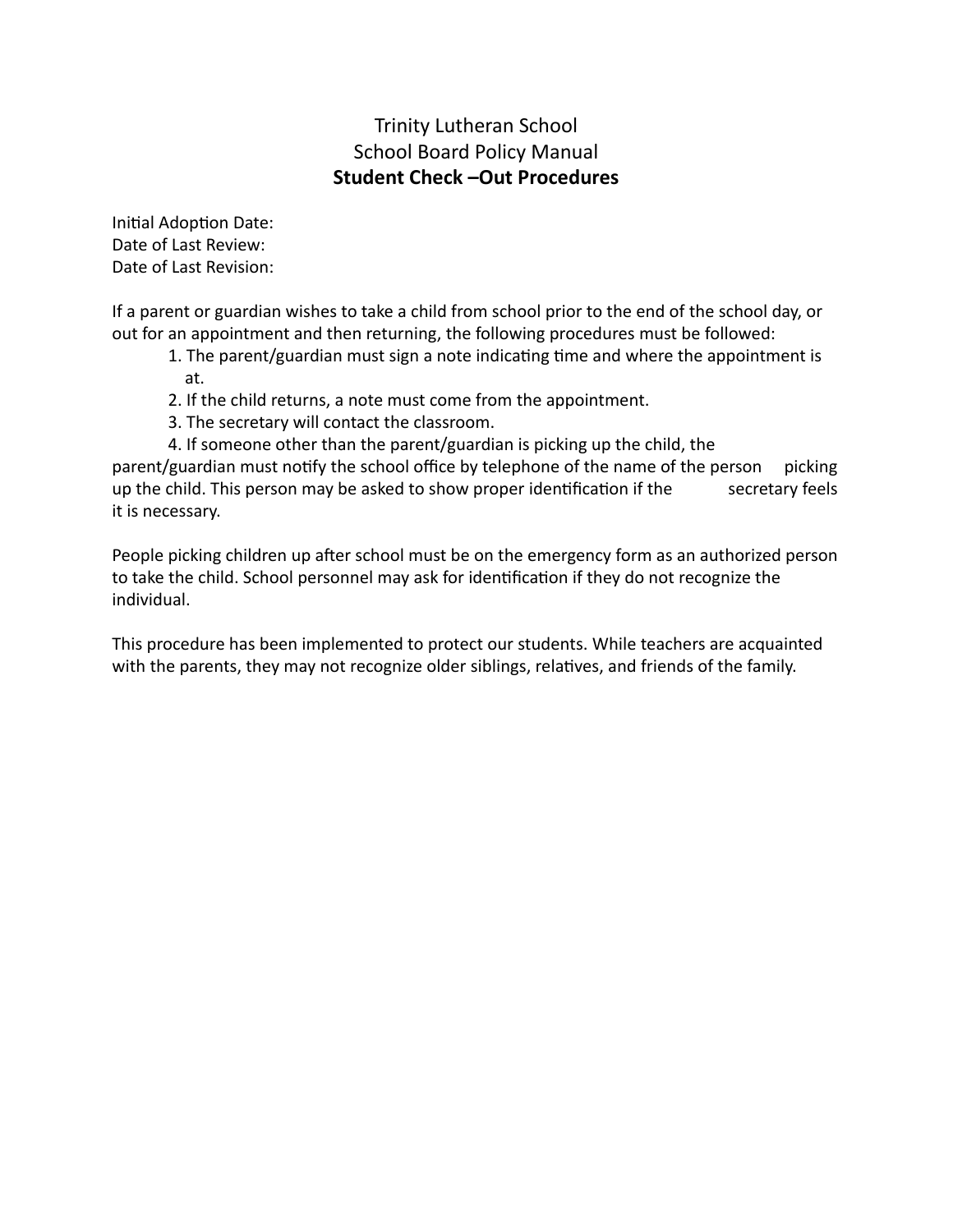# Trinity Lutheran School School Board Policy Manual **Extracurricular Programs Participation/Eligibilty**

Initial Adoption Date: Date of Last Review: Date of Last Revision:

Students at Trinity Lutheran School are encouraged to participate in our extracurricular programs.

1. A. We offer an athletic program which consists of boys and girls basketball, girls' volleyball, and track and co-op sports with Stew-Stras School Only TLS students are eligible to participate on sports teams. The administrator, athletic director, and coaches will determine the grade eligibility for each sport on a year to year basis. Student athletes are expected to demonstrate Christian sportsmanship, a willingness to listen and learn, and attend all practices and games unless excused by the coaches.

B. These sports will be offered providing there are enough participants and interest. If insufficient numbers occur in the middle of the season, all games will be discontinued or use younger students, until the situation is corrected. Practices may continue at the option of the remaining team players and coaches.

C. Students are allowed to make modifications to sports uniforms/attire for purposes relating to religious, cultural, or modesty preferences.

D. No student will be retained in a grade level for the sole purpose of improving the student's ability to participate in extracurricular athletic programs.

2. Fine Art Opportunities include musicals and singing.

All students involved in any extracurricular activities will be subject to the following academic standards:

1. If a student receives two D's or an F on any quarterly report, he or she will be put on a quarterly probation period.

2. If the grades have not improved at the end of that quarter period, the student will not participate in the extracurricular activity for the next quarter. (This includes all sports practices, games, any academic competitions, or after school activities, etc.)

Teachers and coaches will discuss this with the student in an effort to encourage the student to improve his or her effort.

**Any** student absent from school the day of any extracurricular event will not be allowed to participate in the event on that day.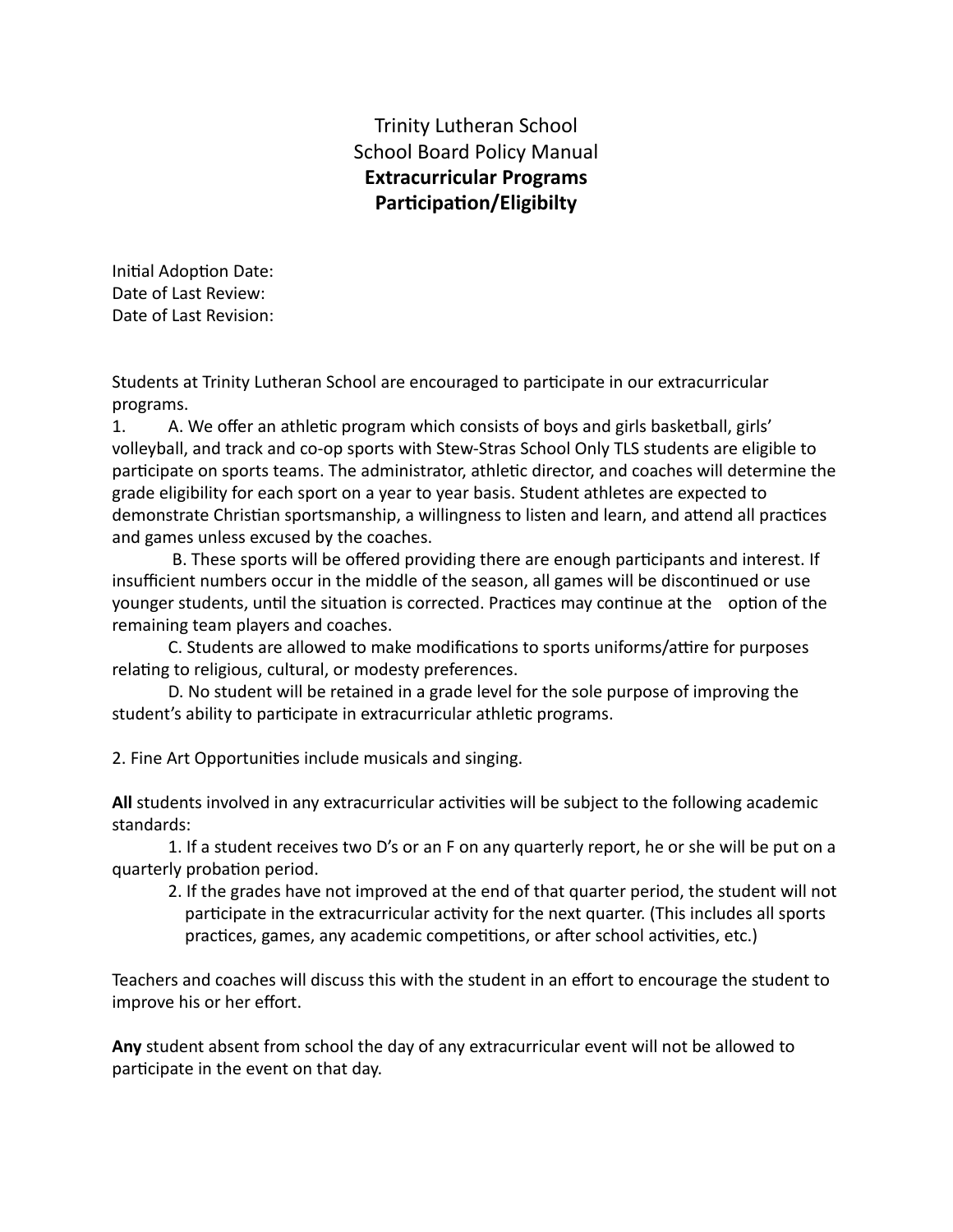# Trinity Lutheran School School Board Policy Manual **Classification of Staff**

Initial Adoption Date: Date of Last Review: Date of Last Revision:

The Board of Trinity Lutheran School shall classify staff in order to provide correct compensation and benefit administration.

1. Called faculty: Educators who are on the roster of the Lutheran Church Missouri Synod, classified as a "Minister of Religion" and self employed by the Internal Revenue Service may be eligible for having a portion of their salary designated as Housing Allowance which is not subject to income tax.

2. Contract Staff-Staff may be classified in one of the following categories:

- A. Educators who are cerfied by the state of Illinois, graduates of a synodical or nonsynodical college, and regularly employed to work the normally scheduled school week for a period of time are considered full time.
- B. Educators who may be, but are not required to be, certified by the state of Illinois and/or by the Lutheran Church Missouri Synod, graduates of a synodical or non-synodical college, and are occasionally employed to work less than the normally scheduled school week for a designated period of time.

C. Educators who are cerfied by the state of Illinois and are occasionally employed on a per diem basis.

- D. Individuals who are regularly employed to work the normally scheduled work week for a designated period of time.
- E. Individuals who are regularly employed less that the normally scheduled work week or a designated period of time.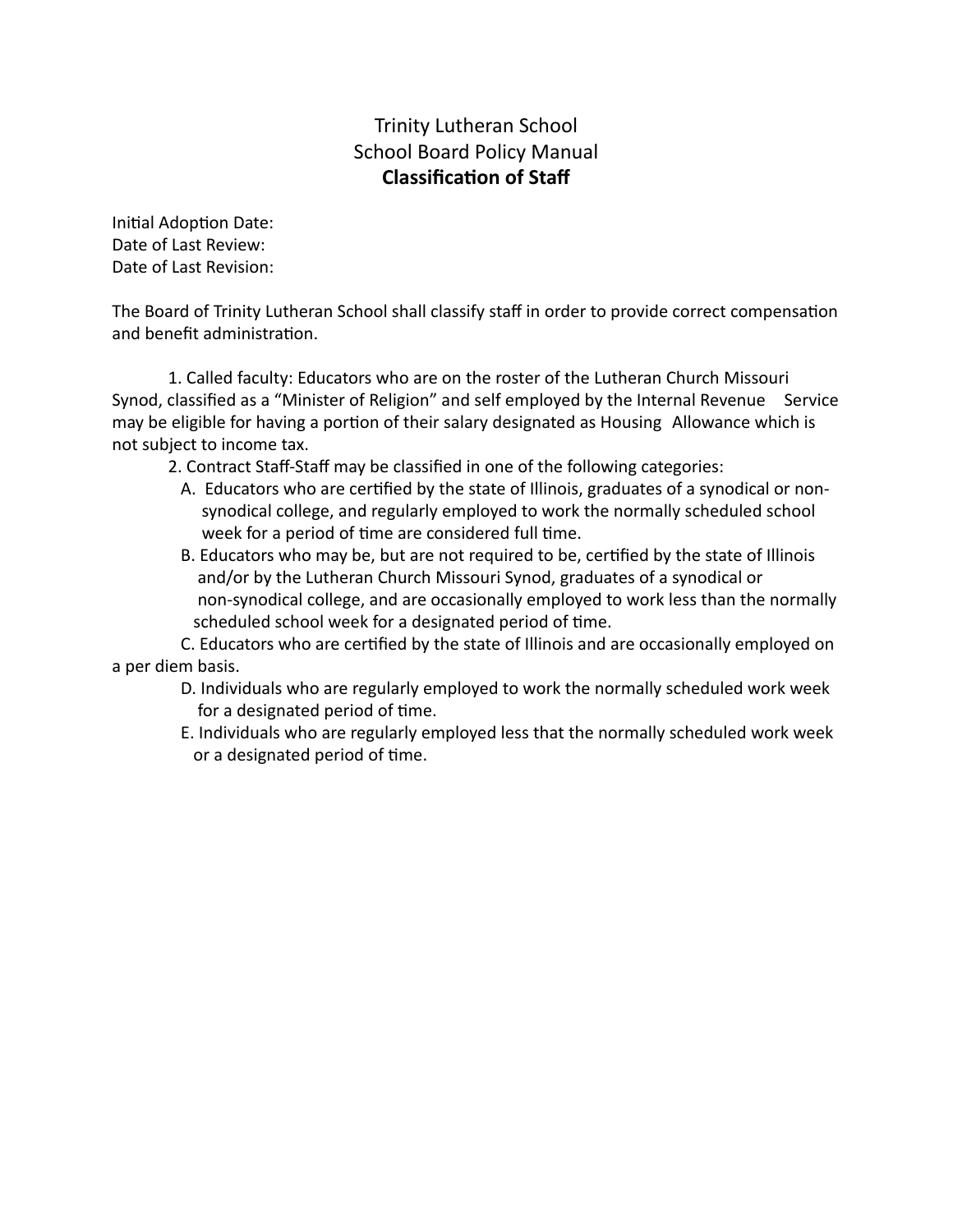# Trinity Lutheran School School Board Policy Manual **Employment Procedures**

Initial Adoption Date: Date of Last Review: Date of Last Revision:

Trinity Lutheran School maintains a uniform selection procedure related to the filing of a teacher vacancy. The qualifications of the teacher shall be determined by the need and finances of the school and congregation.

The School Board will recommend individuals for all calls and contracts according to the procedures outlined by Lutheran Church of Trinity. No school staff may be employed without the approval of the School Board and passed at a Voter's Meeting.

Called Teachers: Graduates from synodical institutions, and teachers completing the colloquy program, are eligible for a call to TLS. Called members of the staff are called to serve twelve months beginning August 1 and ending July 31.

Contract: Contracts for full-time or part-time teachers are written on a twelve month basis beginning August 1 and ending July 31.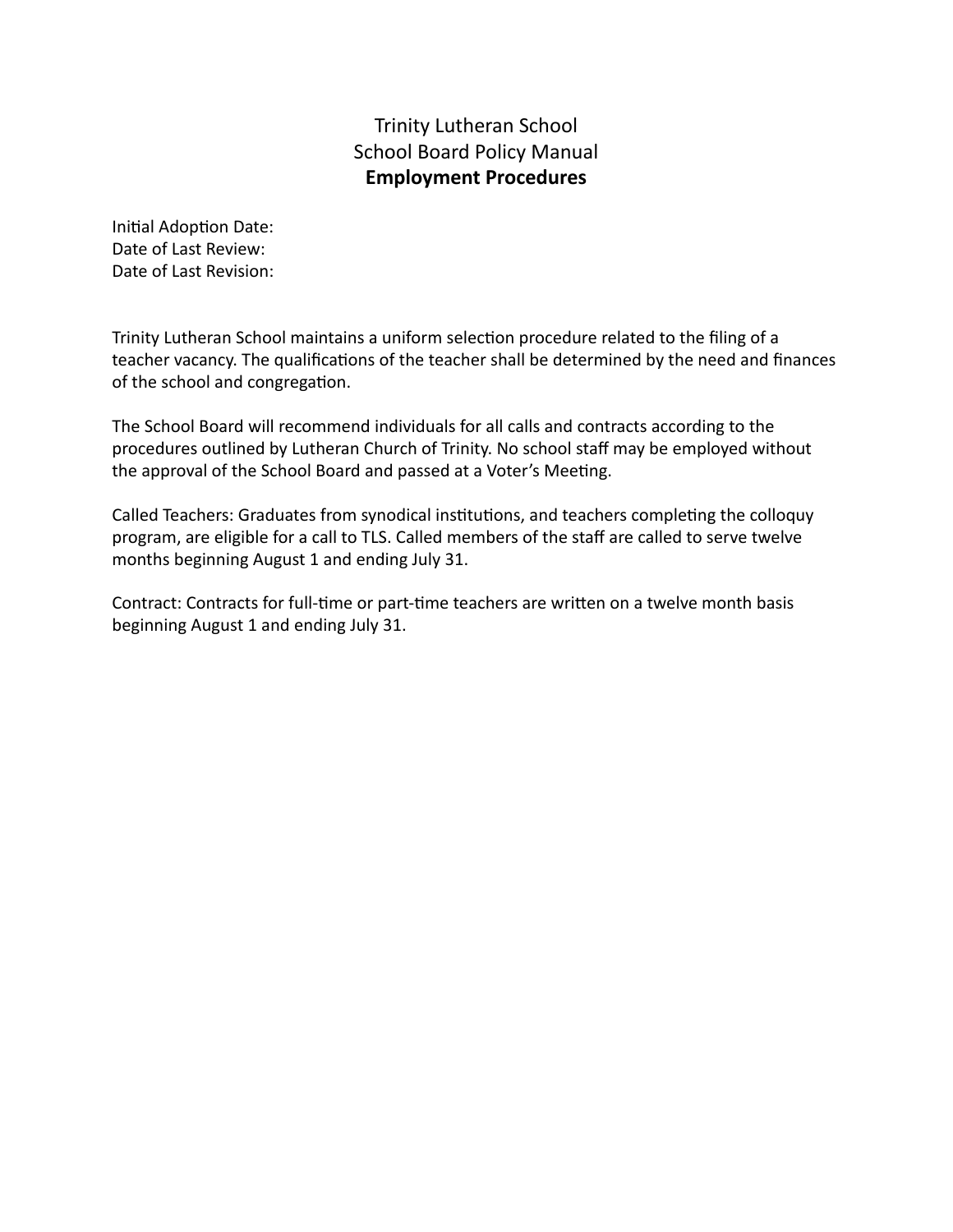# Trinity Lutheran School School Board Policy Manual **Job Description-Principal**

Initial Adoption Date: Date of Last Review: Date of Last Revision:

#### **Basic Function**

The principal shall promote and maintain a Christian Day School in accordance with the Lutheran Church Missouri Synod and Trinity Lutheran Church's School Board guidelines. This includes execution of any and all procedures and policies necessary to ensure a successful day school program. The principal is responsible for the day-to day operations of managing a Christian Day School.

#### **Accountability**

| Responsible to: | School Board                                                    |
|-----------------|-----------------------------------------------------------------|
| Works with:     | Pastors, Teachers, Support Staff, Parents, Students, Volunteers |

#### **Qualifications**

1. The principal shall meet professional staff qualifications.

2. The applicant shall have met the requirement for the professional cerficate endorsed for one of the several types of teaching services, and in addition thereto, have secured a masters degree in elementary education with an emphasis on Administration or be actively pursuing this degree in elementary education with an emphasis on Administration or be actively pursuing this degree within a time frame acceptable to the School Board.

3. The principal shall be a member of professional organizations and associations.

4. The principal shall be certified by the Lutheran Church Missouri Synod through graduation from a synodical school or by colloquy, and by signing the synodical constitution, take an active interest in the work of the Synod.

5. The principal shall be a member of Trinity Lutheran Church.

### **General Responsibilies**

1. Evaluate the curriculum and programs with other professional staff.

2. Regularly evaluate teachers' classroom performances as outlined by policy and reports to the School Board.

3. Maintain teacher files including biographical data, correspondence, state cerficates, transcripts of academic records.

- 4. Require daily classroom schedules of each teacher and suggest revisions, if needed.
- 5. Require the preparation of lesson plans by all teachers.
- 6. Represent the faculty at all School Board meetings.
- 7. Report to the faculty and staff on Board action related to school and faculty.
- 8. Administer the budget as approved.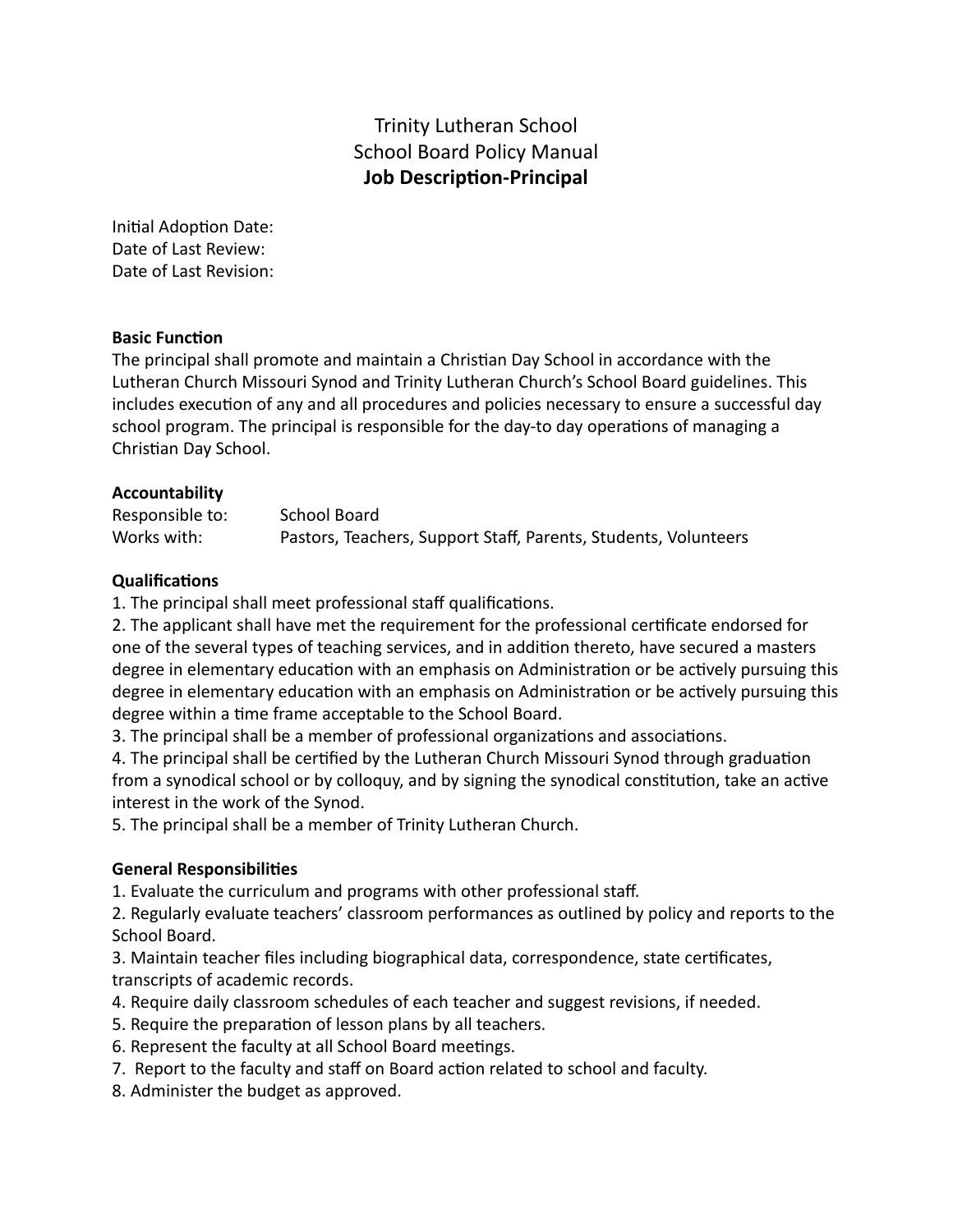9. Approve student admissions and transfers in consultation with the Board. Approve all promotions, accelerations, and retentions of pupils in accordance with policies set forth by the School Board.

10. Conduct faculty meetings regularly using planned and written agendas.

11. Provide orientation for all new and returning professional staff.

- 12. Coordinate fire and tornado drills.
- 13. Maintain current handbooks; parent, student and faculty.
- 14. Coordinate health related visits and tests.
- 15. Coordinate all open houses.

16. Be responsible for ordering of all school material and equipment.

17. Make certain teachers communicate to parents through conferences, private consulations, written and oral forms, and the status of each student.

18. Coordinate administration of annual achievement tests and review results as part of curriculum review.

19. Keep accurate student records according to the law.

20. Recommend policies as needed, to the Board.

21. Disseminate school news to school and church families and other area churches when appropriate.

22. Actively participate in PALS.

23. Promote the school and encourage parents to enroll their children.

24. Administer policies set by the School Board.

25. Work through all state requirements for accreditation.

26. Actively participate in District sponsored conferences and workshops, as well as attend principal meetings.

27. Oversee Tuition and payments as well as delinquent tuition.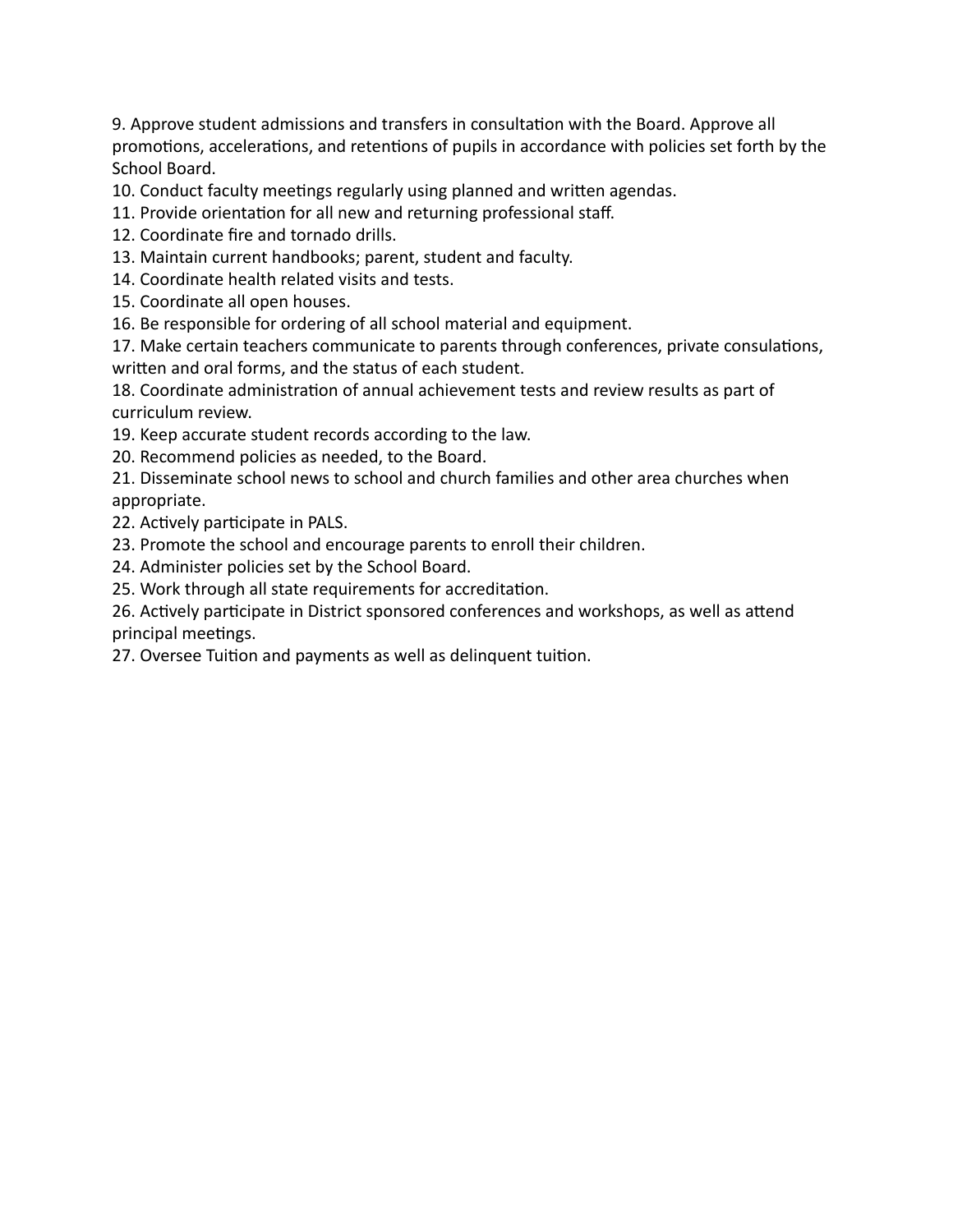# Trinity Lutheran School School Board Policy Manual **Job Description-Teacher**

Initial Adoption Date: Date of Last Review: Date of Last Revision:

#### **Basic Function**

The teacher is part of the team ministry of Trinity Lutheran church and School. The teacher provides instruction in the Christian Day School in accordance with the guidelines of the School Board of TLS. Any additional duties will be determined by the School Board and the principal and will be included with the teacher's contract or Call documents.

#### **Accountability**

Responsible to: Principal Works with: Other teachers, staff, students, parents

### **Qualifications**

1. The teachers shall be defined as a member of the professional staff who holds a certificate/license endorsed by the type of position in which employed.

2. The teacher models Christian faith, dresses appropriately, and is an effective communicator.

#### **General Responsibiles**

1. Keeps license current.

2. Takes continuing education courses.

3. Supports in practice of the school's statements of purpose, philosophy, goals and the mission statement of the congregation.

4. Diagnoses, prescribes, evaluates, and directs student learning in terms of the school's objectives.

5. Follows Matthew 18 in conflict resolution.

6. Fulfills assigned responsibilities-including grade level assignment, staff assignments, and co-curricular assignments.

7. Completes required reports, records, and forms on time.

8. Maintains a Christian professional relationship with colleagues, parents, and students.

9. Attends and participates in faculty meetings.

10. Attends PALS meetings as directed by the principal.

11. Participates in the total life of the congregation.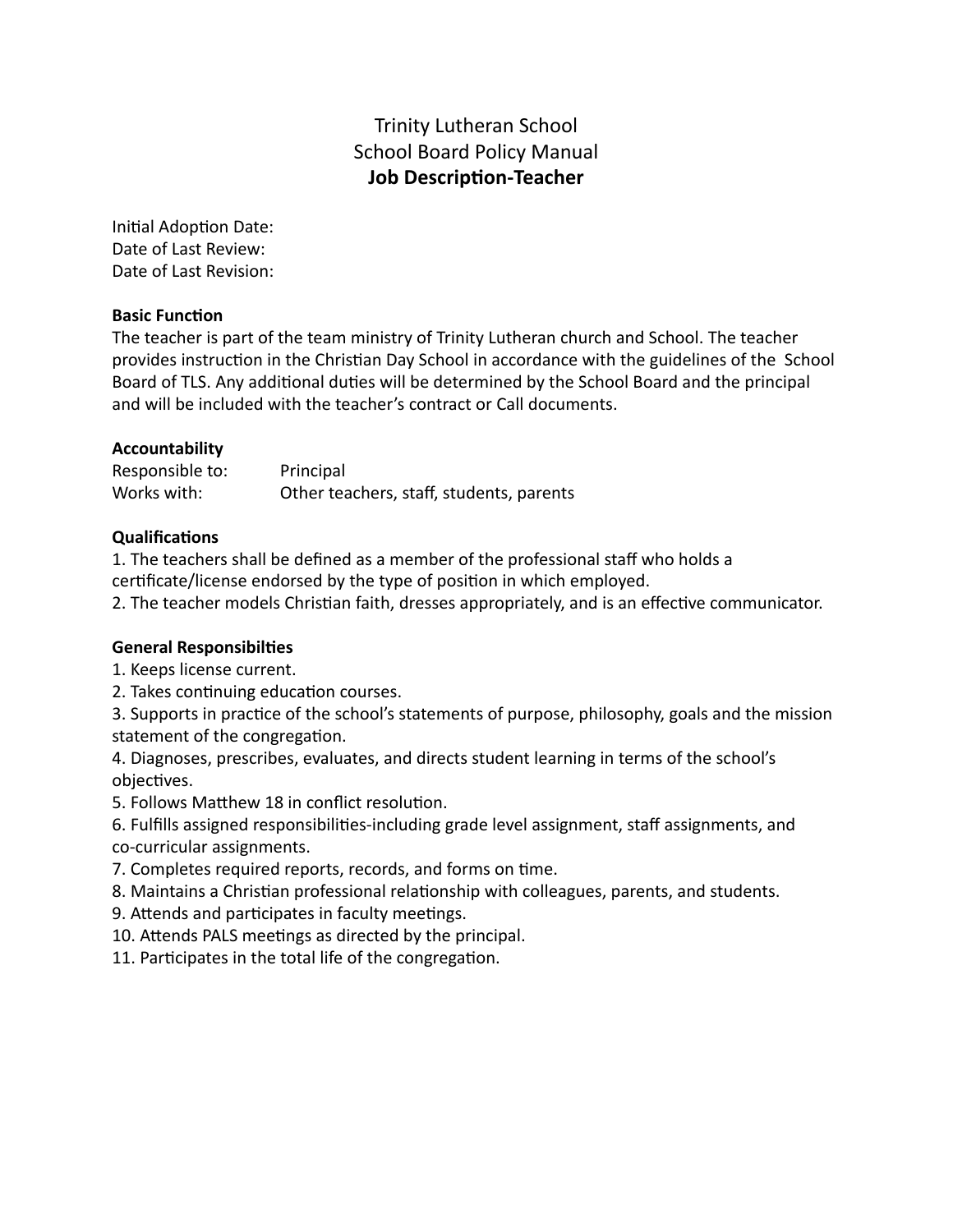# Trinity Lutheran School School Board Policy Manual **Job Description-Secretary**

Initial Adoption Date: Date of Last Review: Date of Last Revision:

### **Basic Function**

To assist the principal in maintaining an effective and efficient school office.

### **Accountability**

| Responsible to: | Principal                             |
|-----------------|---------------------------------------|
| Works with:     | Teachers, Students, Parents, Visitors |

#### **Qualifications**

- 1. The secretary shall model the Christian faith and understand the philosophy of the school.
- 2. The secretary shall have minimum of a high school education and demonstrate skills in word and data processing, accounting, telephone etiquette and office organization.
- 3. The secretary shall relate well to children and adults.

### **General Responsibilies**

1. To receive, screen and route telephone calls and to deliver messages.

2. To give routine information or answer questions according to pre-established guidelines with the principal.

3. To organize the work of the office so that records, reports, and general correspondence are forwarded on time.

4. To have general experience/training in office procedures and have the basic typing proficiency and knowledge of word processing skills.

- 5. To handle confidential correspondence with the principal.
- 6. To prepare routine reports under the direction and by the supervision of the principal.
- 7. To maintain school records and develop and adequate filing system.
- 8. To keep the principal informed about activities needing the principal's attention.
- 9. To send our mailings to school families when necessary.
- 10. To sort mail daily and to mail out any letters, packages when needed.
- 11. To order office supplies and school supplies as guided by the principal.
- 12. To be public relations person for prospective school parents over the phone or in person.
- 13. To keep copier and other office equipment operable.
- 14. Performs other duties as deemed necessary and directed by the principal.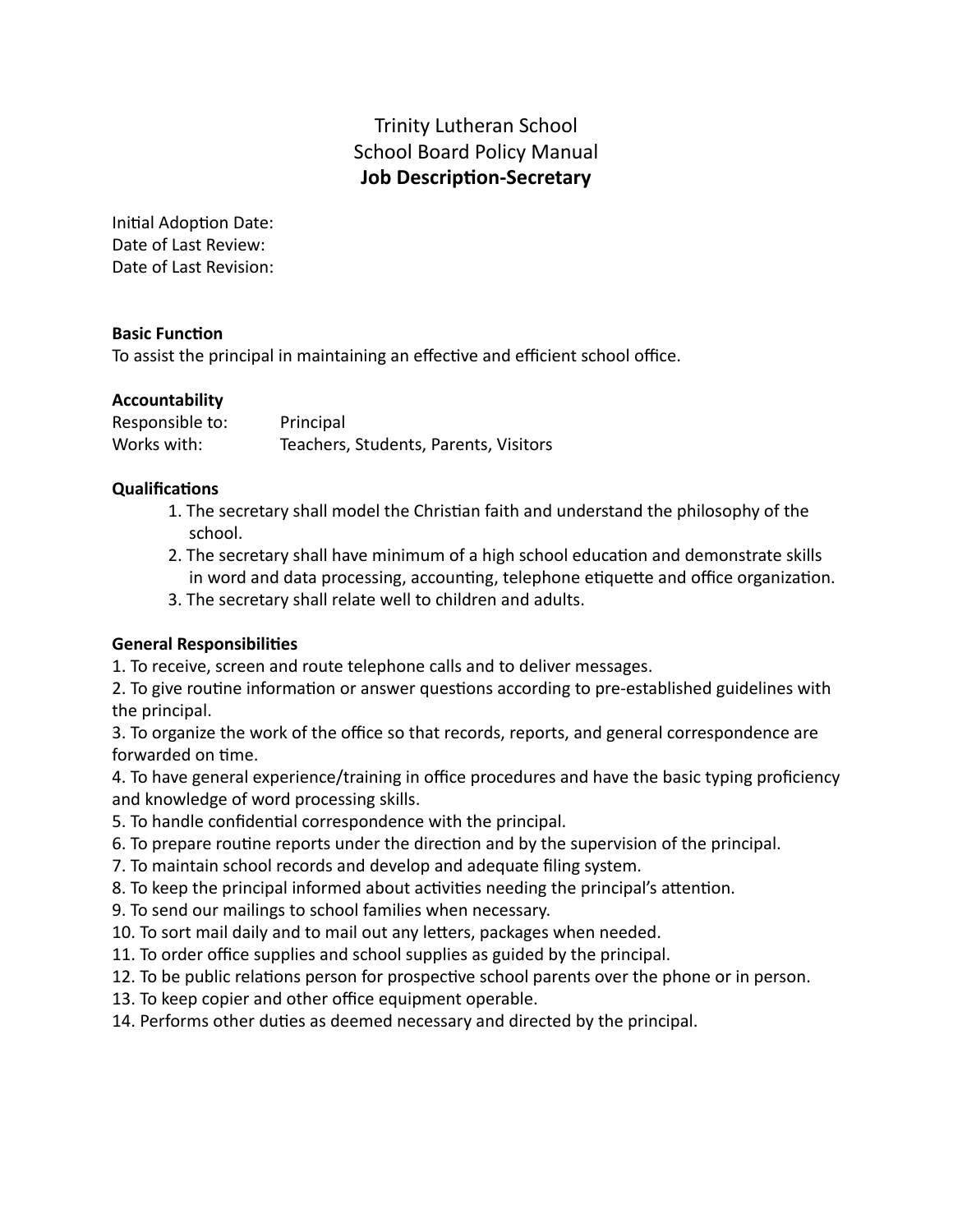# Trinity Lutheran School School Board Policy Manual **Job Description-Teacher Aide**

Initial Adoption Date: Date of Last Review: Date of Last Revision:

#### **Basic Function** Assist the teacher in the classroom

### **Accountability**

| Responsible to: | Classroom Teacher, Principal |
|-----------------|------------------------------|
| Works with:     | Teachers, Students           |

### **Qualifications**

1. Hold at least a high school diploma or it equivalency.

2. Ability to work with students, staff, and parents.

3. Such alternatives to the above qualifications as the School Board may find appropriate and acceptable.

### **General Responsibilies**

1. Work one-on-one basis with special needs children under the direction and guidance of classroom teacher.

2. Assist the classroom teacher with some aspects of the educational program.

3. Support students and instructional programs in other ways within the school context.

4. Act as a positive role model for students through appropriate action and dress.

### **General Principles**

1. Teacher aides are not teachers and will not carry out any tasks normally reserved for teachers. They are responsible to the teacher who prepares and plans lessons, activities, and seat work. They may be asked to assist in the preparation of materials planned by the teacher. 2. Teacher aides may work in the classroom with the teacher or work in a small group of students in a room assigned for that purpose. They may supervise the work assigned by the teacher, such as practicing, reviewing concepts taught, reading with the children, etc. 3. Teacher aides will not be responsible for direct evaluation such as preparing and marking

exams. They may, from time to time, be asked to do minimal corrections, but the final evaluation is done by the teacher.

4. Teacher aides shall respect confidentiality of information pertaining to the school and the students. They will not have access to confidential records unless deemed necessary by the principal. Any inquiries from parents regarding their child's progress shall be directed to the teacher. Communication with parents shall be through the teacher.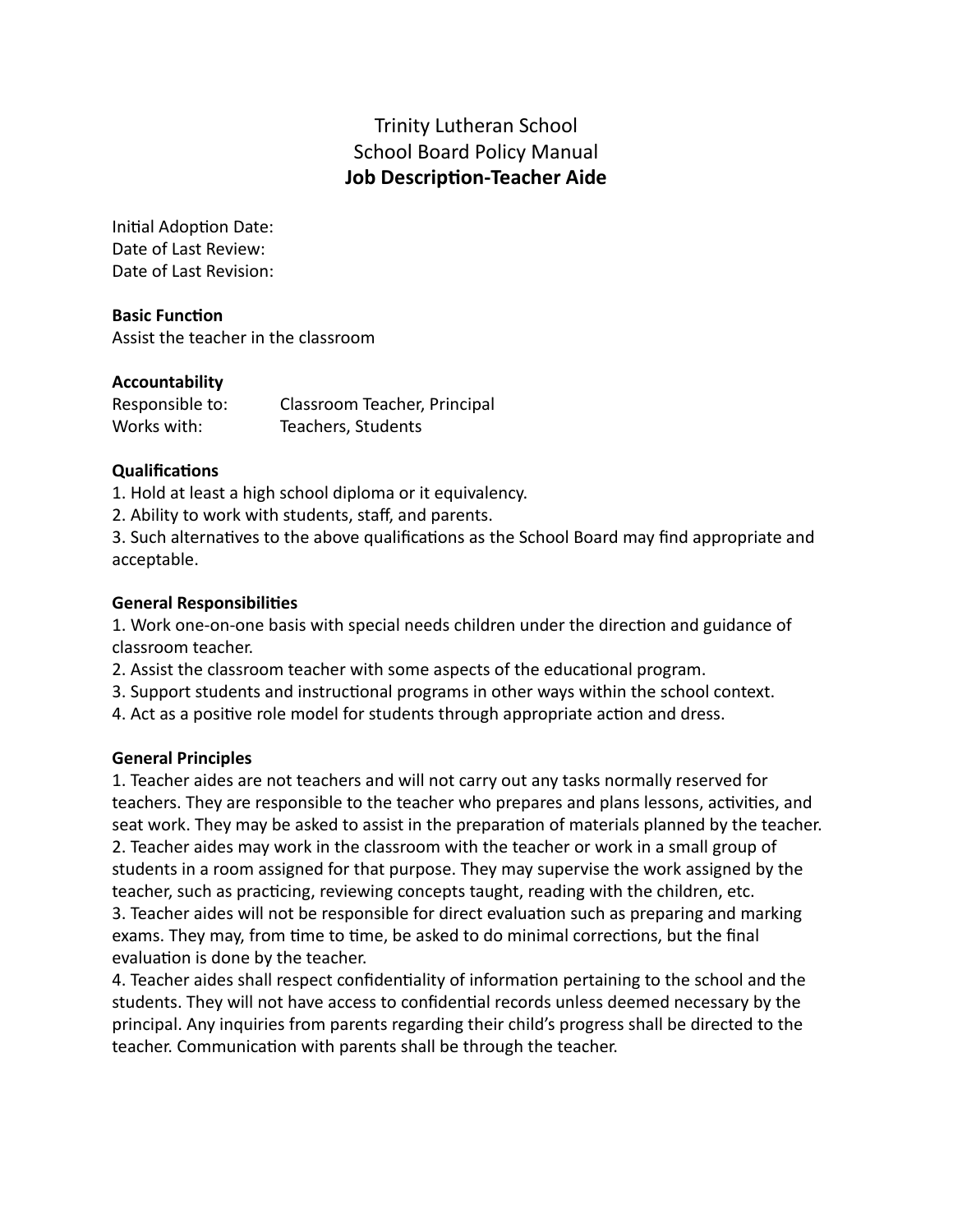5. Teacher aides have the authority to administer disciplinary measures in regard to unacceptable behavior outside of the classroom. More serious or repeated incidents shall be brought to the attention of the teacher or the principal.

6. Teachers aides' hours will be specified by the School Board.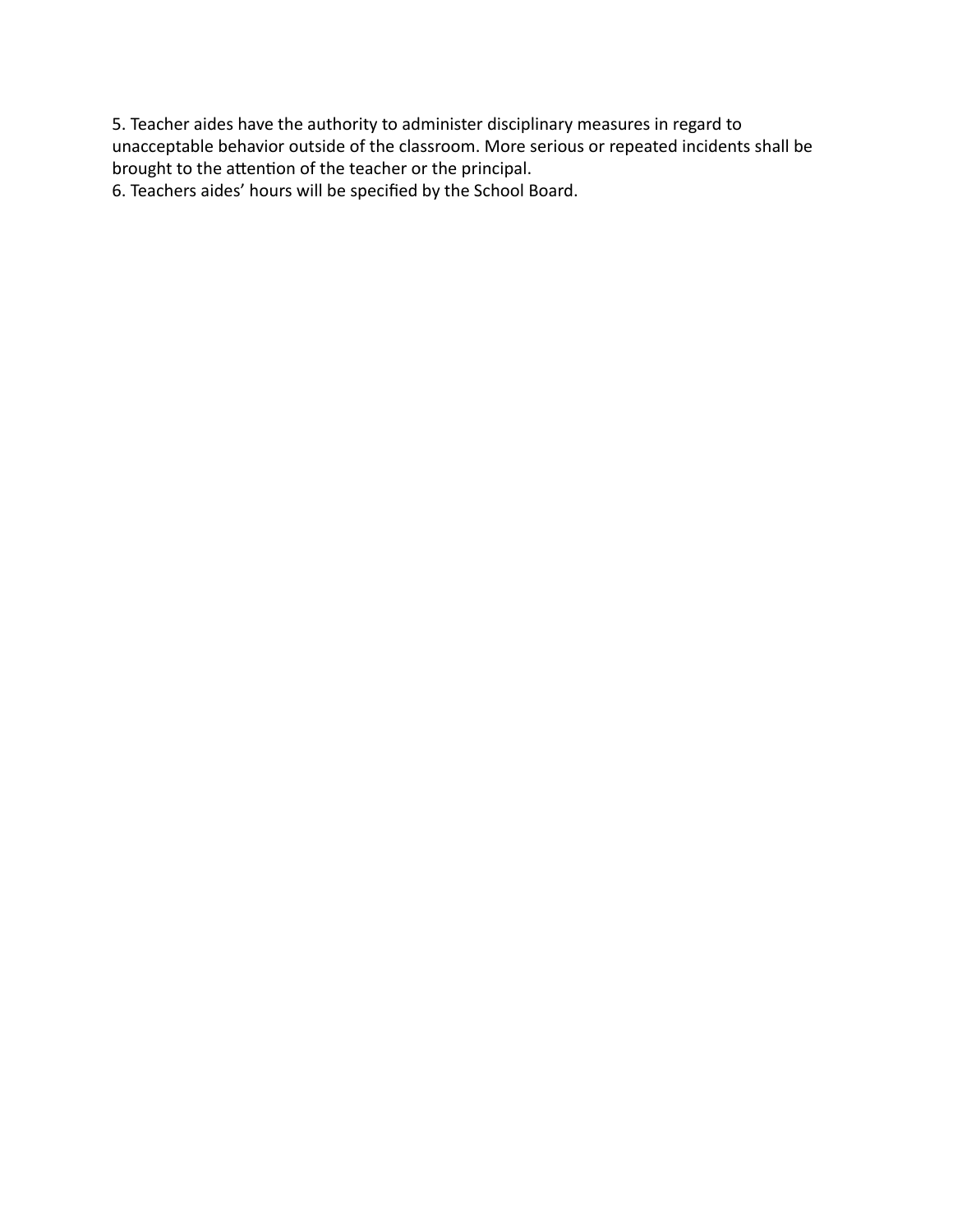# Trinity Lutheran School School Board Policy Manual **Job Description-Teacher Assistant**

Initial Adoption Date: Date of Last Review: Date of Last Revision:

### **Basic Function**

Provide assistance to the classroom teachers, principal, and office.

### **Accountability**

| Responsible to: | Principal, office staff, classroom teachers |
|-----------------|---------------------------------------------|
| Works with:     | Other Staff                                 |

### **Qualifications**

- 1. Models the Christian faith.
- 2. Personality and ability to work with co-workers, school staff.
- 3. Supportive of the ministry of Trinity Lutheran School.
- 4. Shall be over the age of 18 and a high school graduate.
- 5. Ability to multi-task.

### **General responsibilies**

- 1. Arrive promptly and regularly.
- 2. Copy papers for teachers, principal.
- 3. Cut items out for teachers.
- 4. Laminate.
- 5. Gluing and pasting items.
- 6. Work on bulletin boards.

7. Performs any other duties deemed appropriate by the classroom teacher and principal.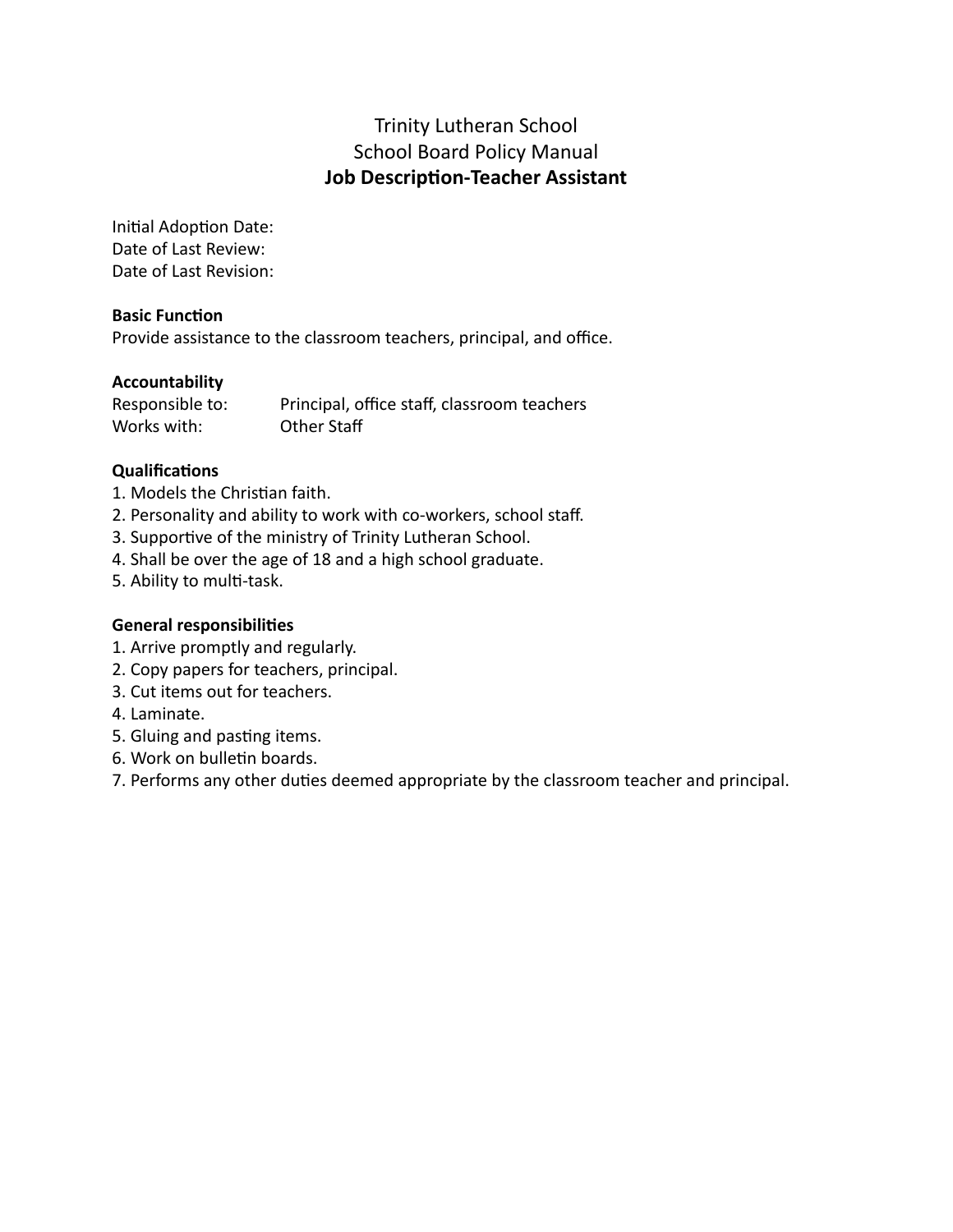# Trinity Lutheran School School Board Policy Manual **Evaluation of Staff**

Initial Adoption Date: Date of Last Review: Date of Last Revision:

During the school year, the principal will observe the teachers in the classroom setting. This will occur at least twice during the year, once informally and the other formally.

Following the formal observation, the teacher and principal will meet to discuss the observation.

Observations will be done for the purpose of improvement of instruction on the part of the teacher. An evaluation form will be filed for each observation. A formal evaluation to be shared with the School Board will be made at the end of the school year.

An evaluation of full and part time staff will also be made annually.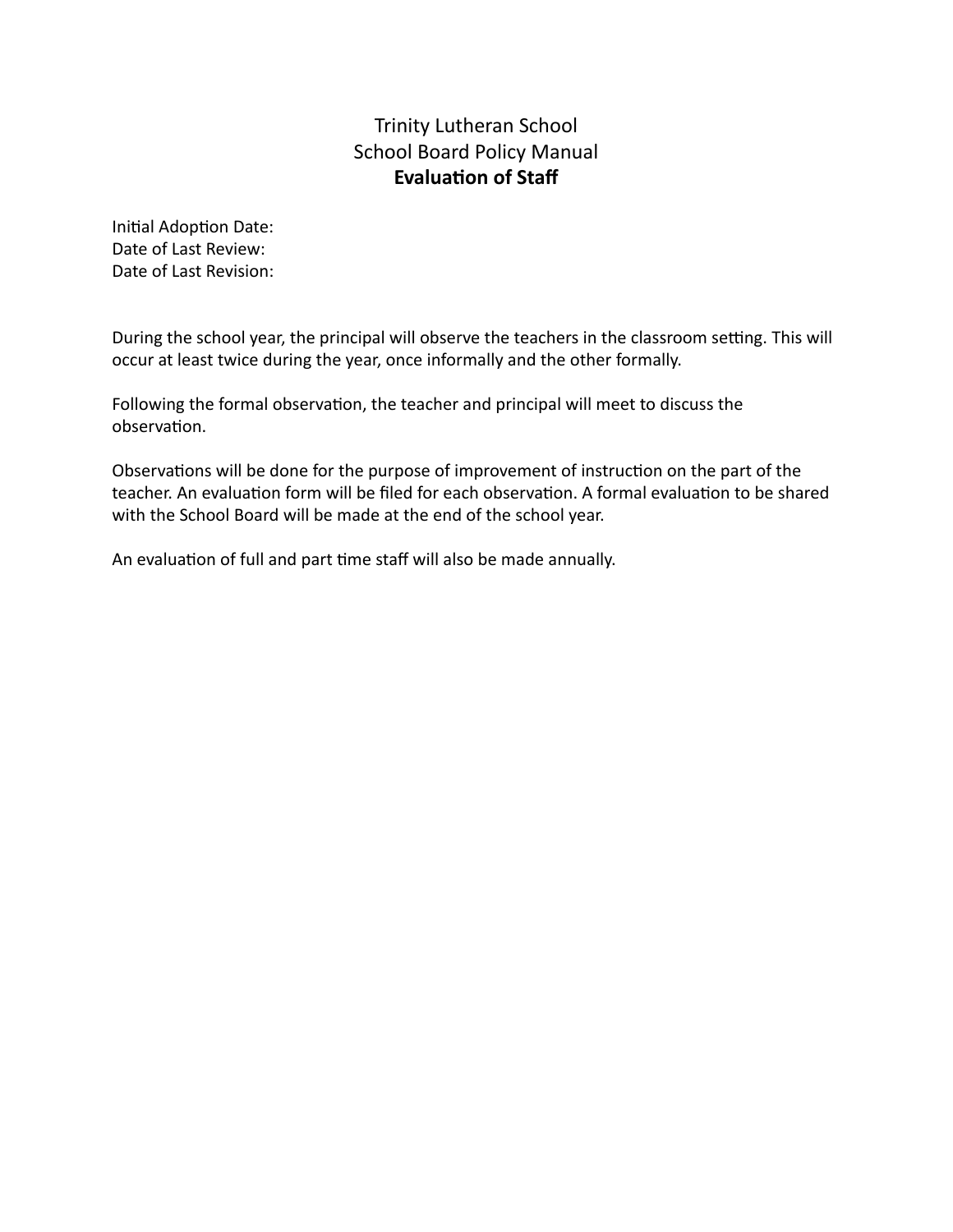# Trinity Lutheran School School Board Policy Manual **Termination of Call or Contract**

Initial Adoption Date: Date of Last Review: Date of Last Revision:

All disciplinary actions should follow the passage in Matthew 18:15 dealing with Christian love as a preliminary to corrective actions. Before termination occurs, a performance improvement program must have been considered and either implemented or rejected by a simple majority of the Board of Education.

Showing Christian concerns for all parties, a teacher's Call or Contract may be terminated by the calling/contracting entity under the following circumstances clearly documented by date and incident:

- -the worker is incompetent, immoral, or teaches false doctrine.
- -Irreconcilable, unhealthy worker/congregation relationships persist.
- -The worker refuses the Synodical reconciliation process and/or refuses to abide by its results.
- Reduction in staff is necessary.

Called Teachers: A vote by the Voter's Assembly is required.

Contract Teachers: A simple vote by the School Board is required, then the voters are made aware of the decision.

If the board is not renewing a contract for the next school year, the School Board must notify the teacher in writing, before the end of the school year, that his/her contract is not being renewed.

In the event of immediate dismissal, all benefits and salary will be terminated.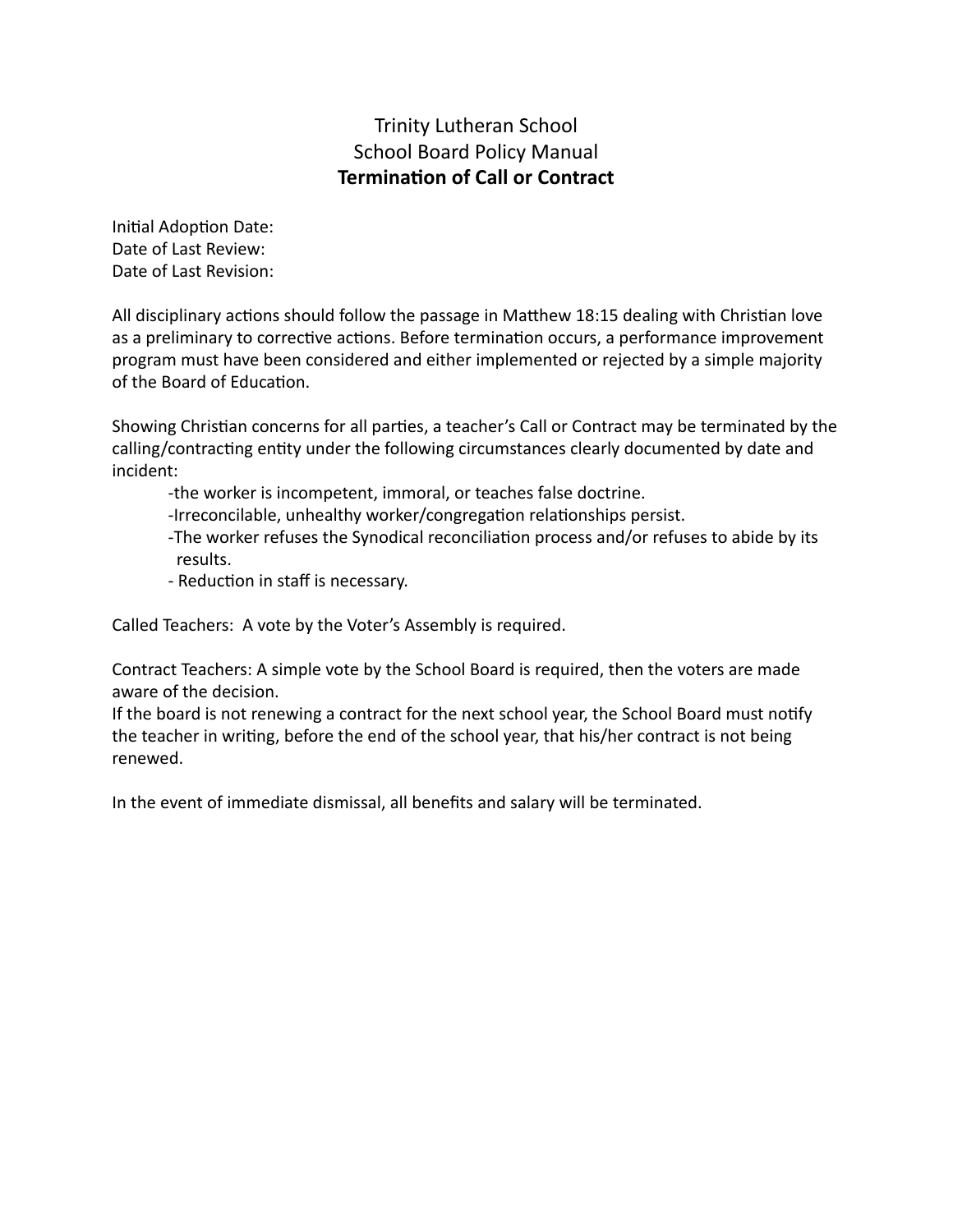# Trinity Lutheran School School Board Policy Manual **Reduction in Force**

Initial Adoption Date: Date of Last Review: Date of Last Revision:

Recognizing its obligation to be responsible to the congregation, the board is aware that financial resources and/or pupil enrollment may not always be capable of supporting the current school staff.

Called and continuing contract faculty may be terminated by the School Board and administrator as a result of conditions that do not reflect on the competency or faithfulness of the individual faculty member whose position is affected for the following reasons:

- 1. Discontinuance of a curricular area or program.
- 2. Reduction of the size of staff in order to maintain financial viability.
- 3. A state of financial emergency.

### Procedure:

When the School Board or the Church Council determines a reduction is necessary, the following steps will be taken:

1. The decision will be communicated with staff.

2. The School Board will determine the area in which the reduction will be affected.

3. Every attempt will be made to adhere to the following order as it will minimize the impact to students, although each situation will have to be addressed individually.

- a. Support staff
	- 1. Contract-non-Lutheran
	- 2. Contract-Lutheran
	- 3. Called
- b. Special Area Teachers
	- 1. Contract-non-Lutheran
	- 2. Contract-Lutheran
	- 3. Called
- c. Classroom Teachers
	- 1. Contract-non-Lutheran
	- 2. Contract-Lutheran
	- 3. Called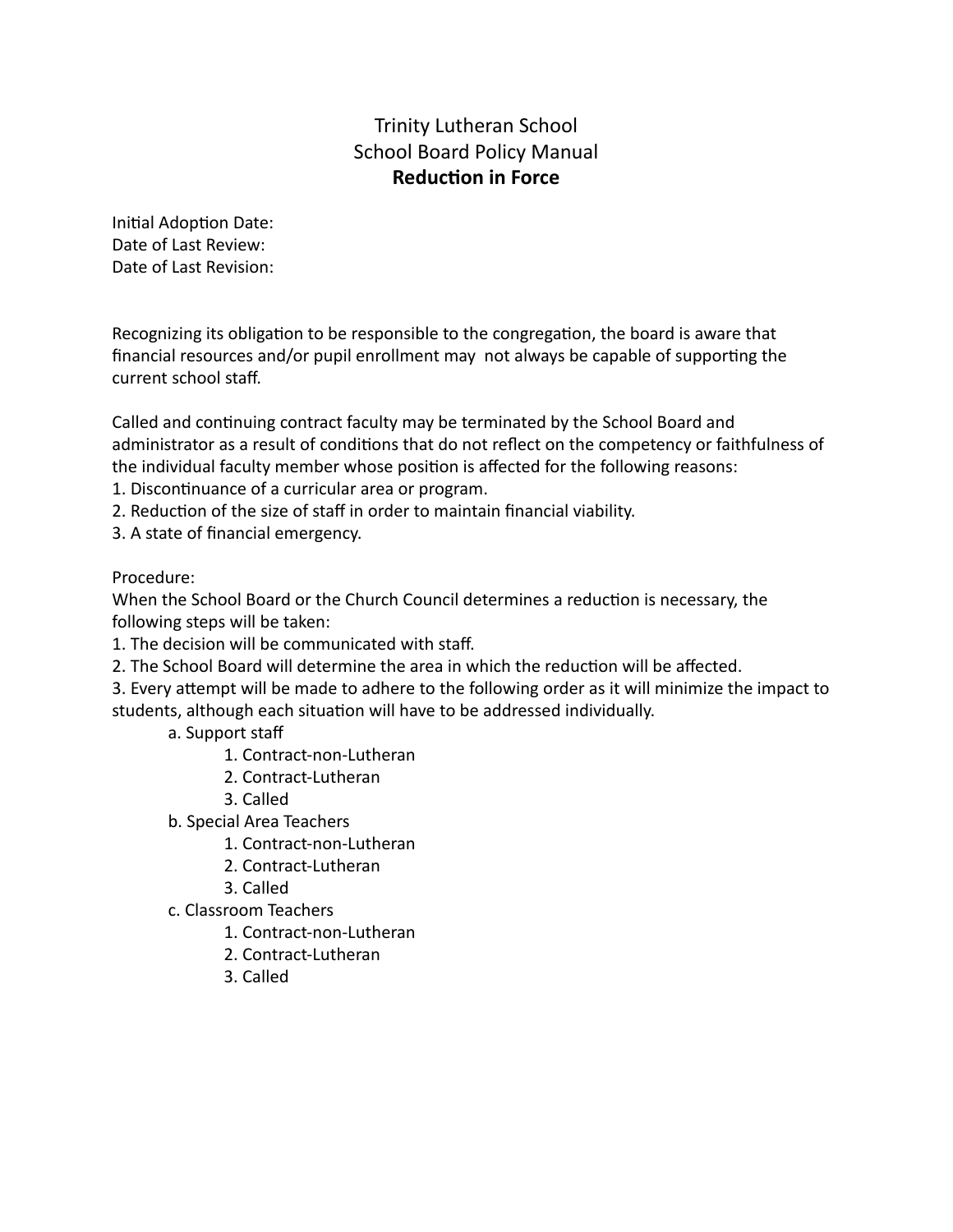# Trinity Lutheran School School Board Policy Manual **Sexual Harassment**

Initial Adoption Date: Date of Last Review: Date of Last Revision:

It is the policy of Trinity Lutheran School to strictly prohibit and conduct which constutes sexual harassment by an employee (worker) or non-employee and will take action against any person guilty of such conduct. This policy is based on Title VII of the 1964 Civil Rights Act and related court decisions.

Sexual harassment in any form toward an employee (worker) by another employee or a non-employee (e.g. student, parent, vendor, visitor) will not be tolerated. Employees who believe they have been or are being sexually harassed will inform the harasser that the behavior must stop immediately and, if continued, will be reported to school and/or church authorities. Any employee who believes that he or she has been subjected to repeated or abusive sexual harassment shall report the conduct to the school administrator (or pastor) who will arrange investigation of the incident and will present the investigated incident to the School Board. The board will decide the appropriate action the situation warrants. This could result in termination of employment, contract, or enrollment. It is the responsibility of each employee (worker) and non-employee to respect the rights of others.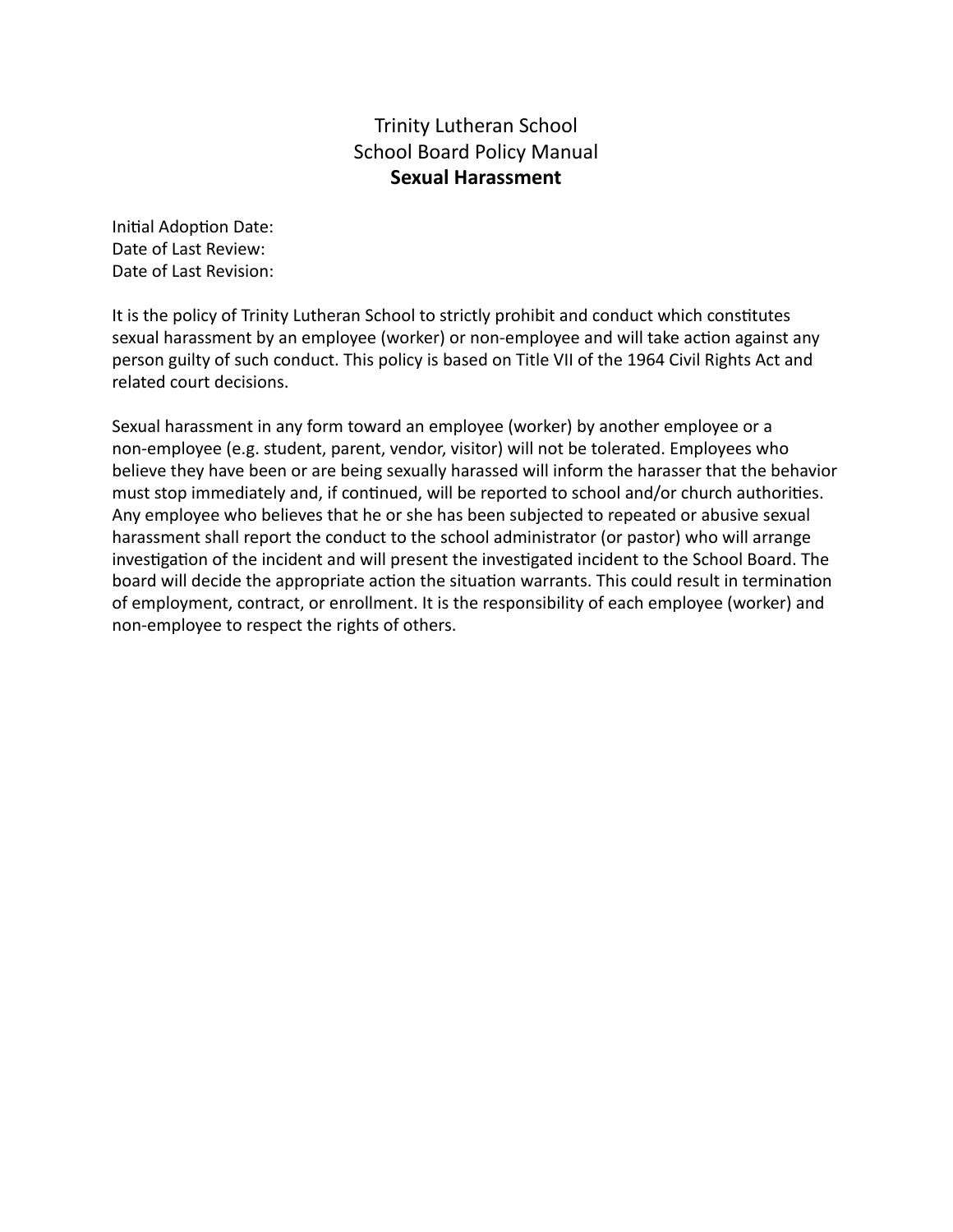### Trinity Lutheran School School Board Policy Manual **Grievance Procedures-Staff**

Initial Adoption Date: Date of Last Review: Date of Last Revision:

The school staff is composed of a pastor, principal, teachers, secretary, custodians, teacher aides, and volunteers in various activities. All must work cooperatively to offer the best Christian education possible. Each has been called by the Lord to work with and for His people.

It is important that all staff members be unified in their efforts and feel a common bond of Christian purpose and fellowship. A sincere interest in not only their own individual tasks, but also in the labors of other members of the staff is essential for each. Professional and Christian ethics require that the members speak well of each other, encourage each other, and give whatever help that they are able to give when it is necessary.

Staff members who believe they have been treated unfairly, or subjected to any form of abuse or harassment as a result of their working conditions or another staff member's actions, may initiate the formal grievance procedures according to scriptures as follows:

"*If your brother sins against you go and show him his fault just between the two of you. If he listens to you, you have won your brother over. But if he will not listen, take one or two others* along, so that every matter may be established by the testimony of two or three witnesses. If he *refuses to listen to them, tell it to the church; and if he refuses to listen to even the church, treat* him as you would a pagan or a tax collector." Matthew 18:15-17

1. The problem should be resolved prayerfully between the two parties involved. All problems will be solved at the lowest level whenever possible.

2. If the problem persists, staff members should meet with the principal to resolve it.

3. In the event the above steps do not result in a solution, the principal will take the matter before the school board for resolution.

4. In the event that the staff member is dissatisfied with the decision reached by the School Board, they may appeal to the Voter's Assembly by presenting a written request to the President of the congregation. The decision of the Voter's Assembly is final.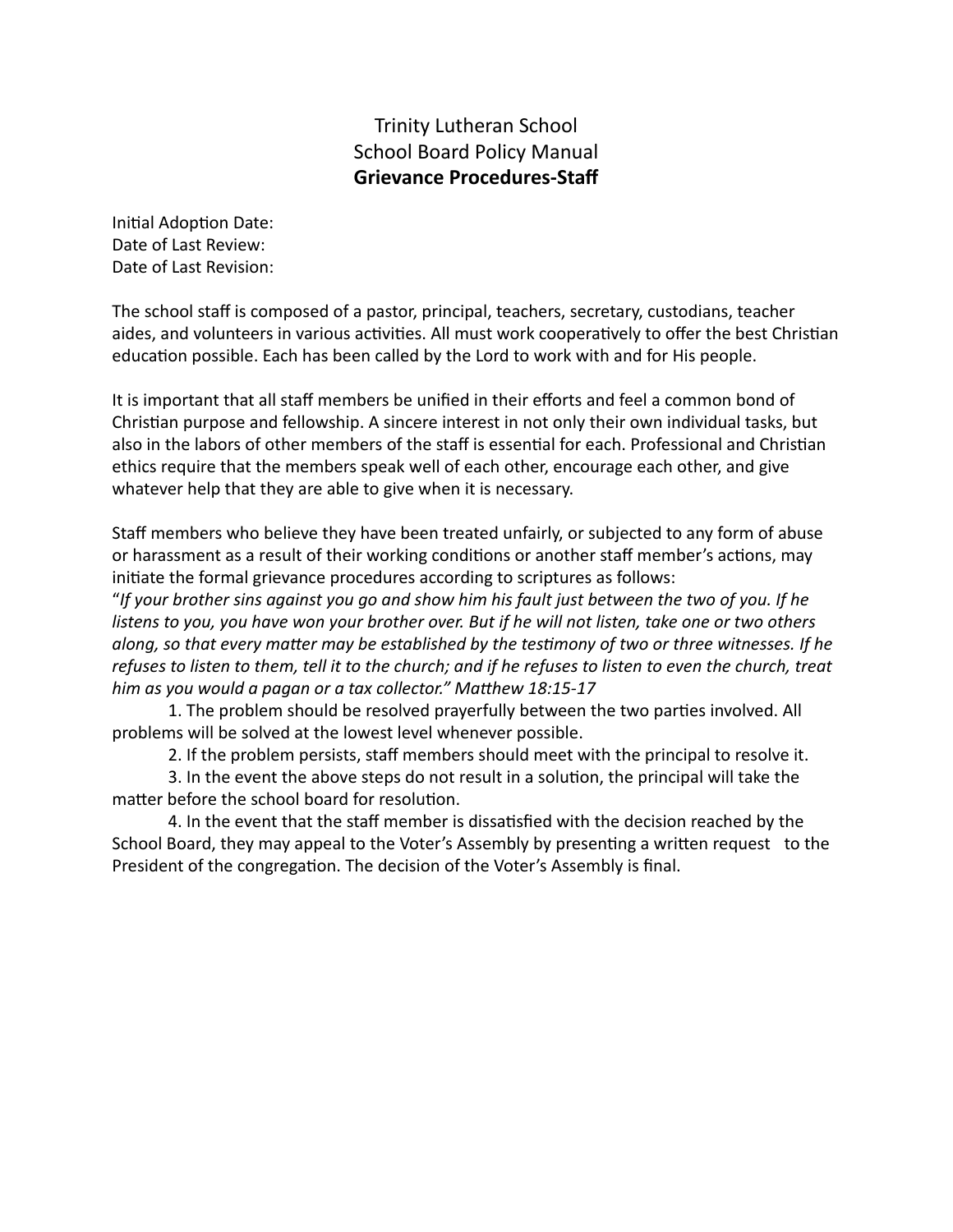# Trinity Lutheran School School Board Policy Manual **Personnel Files**

Initial Adoption Date: Date of Last Review: Date of Last Revision:

Staff personnel files shall include a certificate or statement of professional recognition, transcript, physical exam, evidence of child abuse training and record of benefits.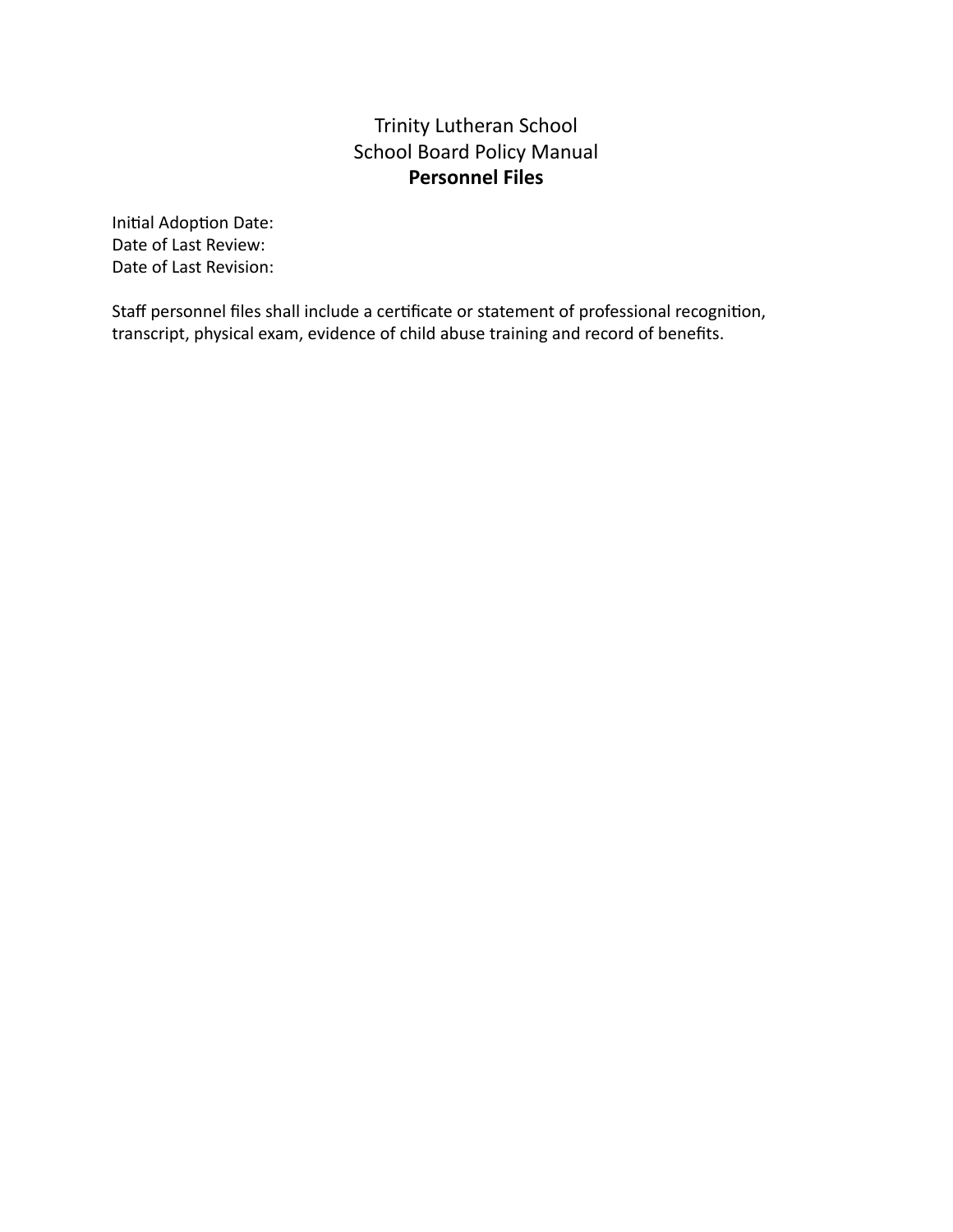# Trinity Lutheran School School Board Policy Manual **General Personnel Physical Examination**

Initial Adoption Date: Date of Last Review: Date of Last Revision:

Good Health is important to job performance. Employees shall present evidence of good health in the form of a written physical examination report form qualified medical personnel prior to their employment to the school.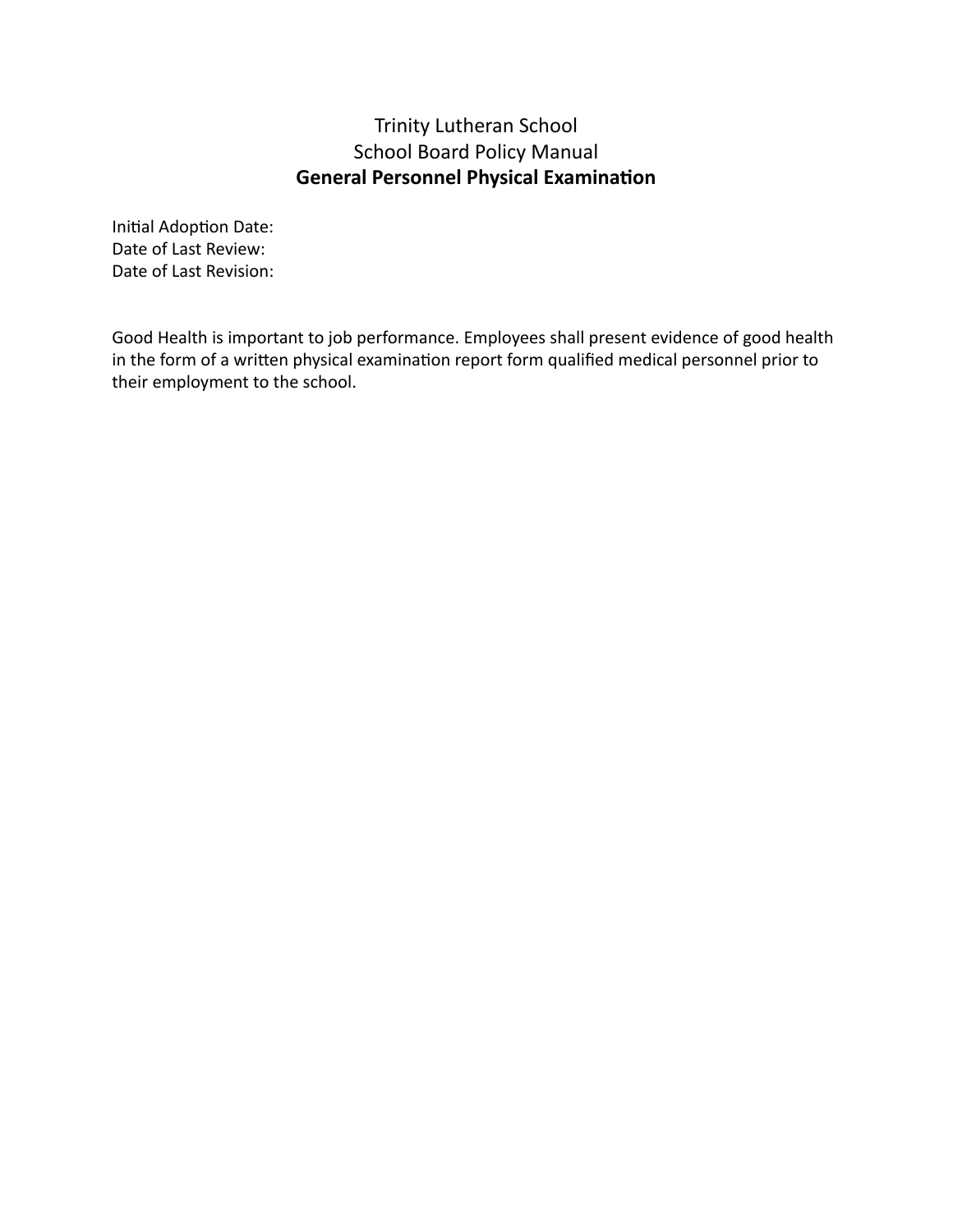### Trinity Lutheran School School Board Policy Manual **Teacher Personal days/Absences**

Initial Adoption Date: Date of Last Review: 6-15-2021 Date of Last Revision: 6-15-2021

If you find it necessary to be absent from school and you need a substitute teacher, notify the principal at your earliest opportunity to ensure a substitute can be found. It is important that you keep a daily schedule, seating chart, and lesson plans in your desk for the substitute.

*Professional days-* two (2) days a year, with the understanding that these days do not have to be used. Congregation will pay for substitute. Professional Days may not accumulate.

*Sickness* (extended, full me employees)-ten (10) paid days will be granted per teacher per year. Can be used for self or family medical needs. Sickness beyond 10 days will be considered as needed. If you must take time off from school because your child is sick, this time will be taken from your sick days. If your child must go to the doctor or dentist during a school day, this time will be taken off your sick days. Any part of a day will be called a half day.

*Personal days-two* (2) paid days per year are granted for taking care of matters that cannot be handled after school or on weekends (school pays for substitute). Personal days may be taken in  $\frac{1}{2}$  day increments. Additional days may be requested from the Board of Education through the Principal. In these instances the teacher will be responsible for paying for the substitute.

*Maternity Leave-* Maternity leave will be considered as needed.

*District Service-* Faculty members who are representing the school or district on various committees will be given the necessary days off to complete their assignments.

Special requests pertaining to any of the above mentioned leaves should be brought to the Board of Christian Education.

Approved June 15, 2021 by Trinity Lutheran School Board.

Jason D. Philip M. Kyle D.

| Teacher (Printed Name) |  |
|------------------------|--|
| Teacher Signature:     |  |
| Date:                  |  |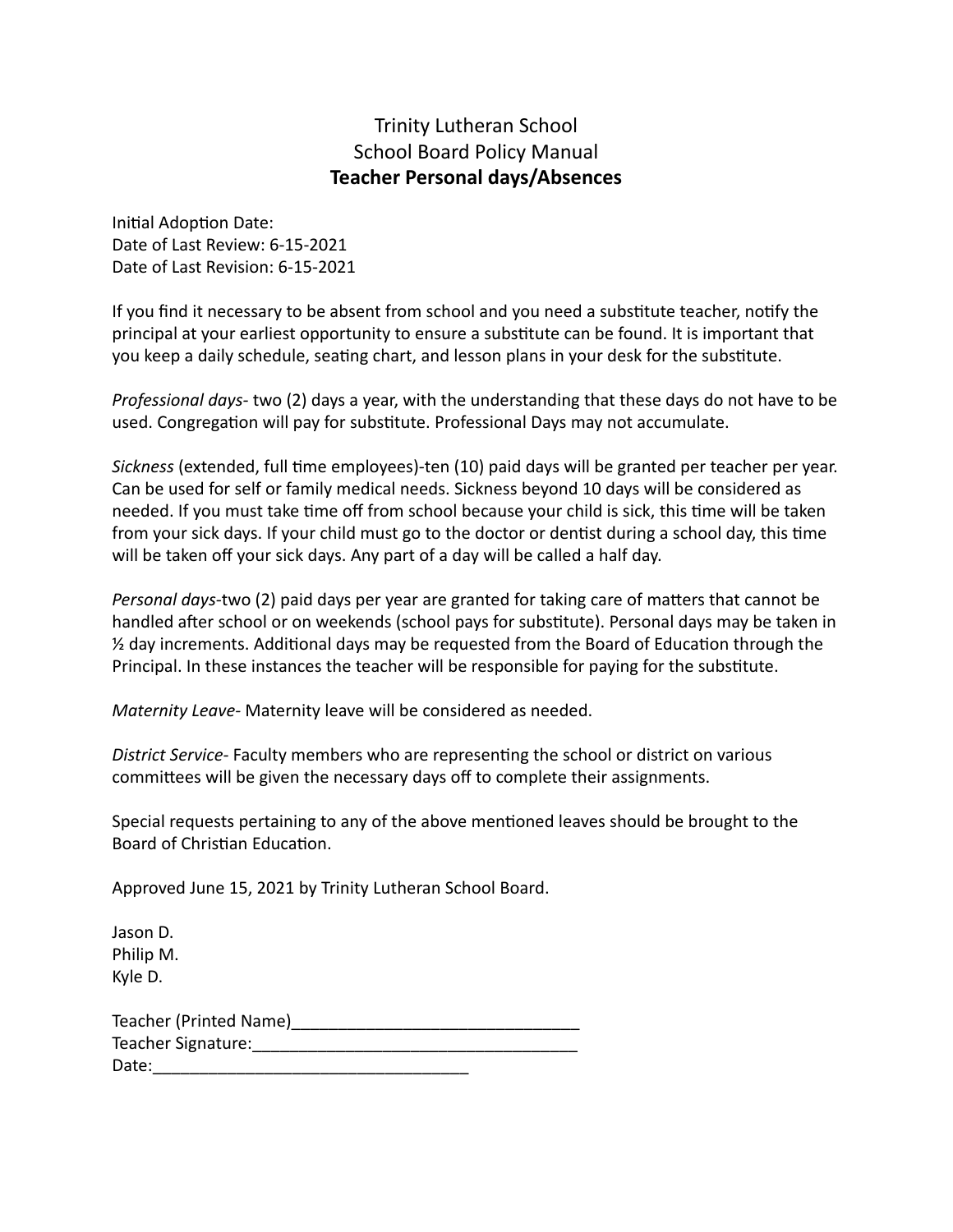# Trinity Lutheran School School Board Policy Manual **Employee Benefits Package**

Initial Adoption Date: Date of Last Review: Date of Last Revision:

The School Board shall classify school staff in order to provide correct compensation and benefit administration.

1. Full time Called faculty: Educators who are on the roster of the LCMS, classified as a "Minister of Religion" and self-employed by the Internal Revenue Service may be eligible for having a portion of their salary designated as housing allowance which is not subject to income tax.

2. Full-time Contract faculty or staff: Educators or other workers who are regularly employed to work the normally scheduled school week for designated period of time.

3. Part-time Contract faculty or staff: Educators or other workers who are regularly employed less than twenty hours per week.

#### **Holidays**

All full-time and part-time faculty and staff receive paid legal holidays.

#### **Vacation**

1. Teachers normally would take vacation during the summer months. Teachers may take vacation when school is in session with School Board approval. Teachers are required to be on call one week prior to the start of school to one week after the last day of school.

2. All full-time personnel receive four weeks vacation annually.

#### **Death**

All full-me personnel receive and allowable number of days for a death in the immediate family

#### **Family Emergency**

An allowable number of days are available in the event of an impending death of an immediate family member, or the employee's spouse: specifically father, mother, brother, sister, spouse or child. Requests must be made to the principal who will discuss the situation and consider any special circumstances.

**Personal Days**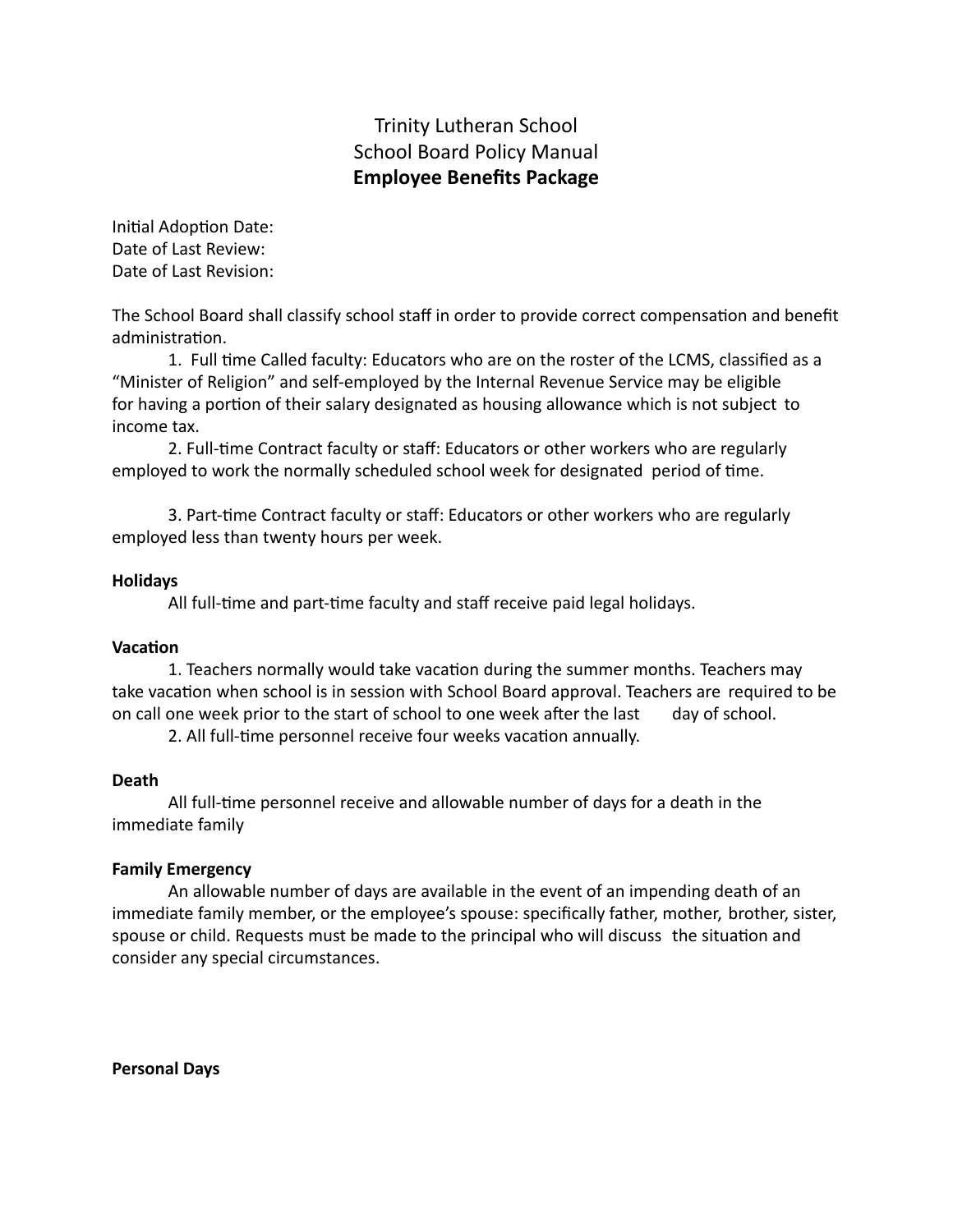All full-time personnel receive time for personal business. These days are to be scheduled with the principal in advance and may only be taken if a substitute can be found.

### **Relocation Expenses**

Full-time Called faculty receives relocation expenses when moving to the community.

### **Health/Retirement Plan Enrollment:**

1. The Concordia Health Plan will be provided for all full-time workers who average 40 hours/week.

2. All full-time personnel are enrolled in the congregation's retirement plan.

3. Personnel enrolled in the Health Plan will pay a percentage towards the plan. This is based on their salary.

### **Maternity**

1. Maternity leave shall be a maximum of six months from the date of birth of the child. The leave shall be unpaid except as provided by benefits available to the teacher through Concordia Plan, or if not covered by the Concordia Plan, by use of sick days. The minimum leave will be determined by a physician's release to return to work.

2. Time away from the classroom because of medical reasons relating to pregnancy of the child will be considered disability/maternity leave.

3. No later than three months prior to the expected date of the child's birth, the teacher shall, in writing, state:

a. The expected birth date,

b. Whether the teacher intends to return to work,

c. The duration of maternity leave.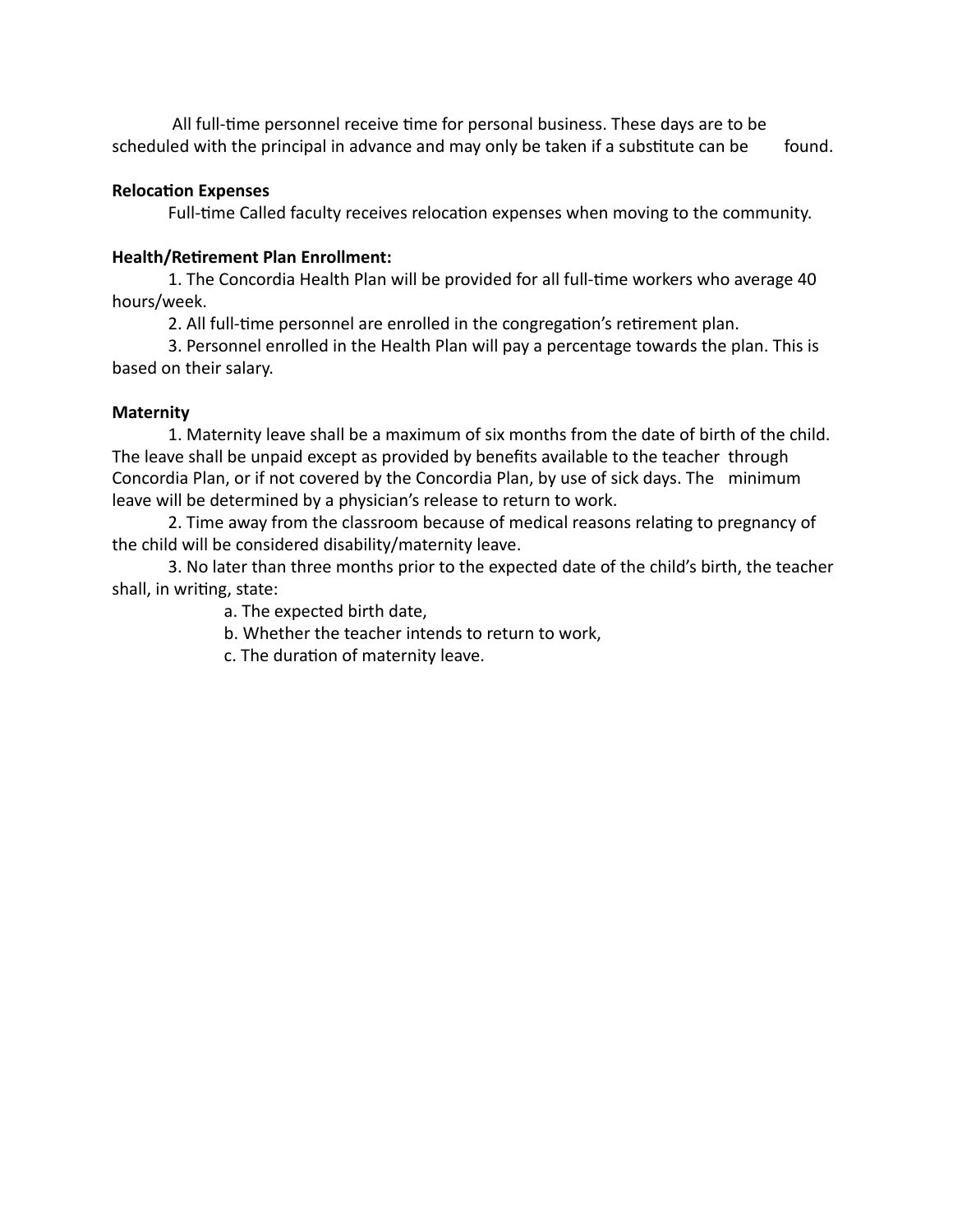# Trinity Lutheran School School Board Policy Manual **Financial Policy**

Initial Adoption Date: Date of Last Review: Date of Last Revision:

### **Tuition**

Trinity Lutheran School is funded through tuition and a subsidy from the Trinity Lutheran Church. Tuition is payable by the year, by semester, or by month. School parents who are granted member tuition status are expected to attend church regularly, volunteer for school and church activities, and financially support the church within their abilities. Church attendances are monitored, and non-member rates may be imposed if these conditions are not satisfied.

#### **Preschool (Monthly)**

| Member \$110 TTh (3 yr. old) | Non-member \$120 |
|------------------------------|------------------|
| $$120$ MWF (4 yr. old)       | \$130            |
|                              |                  |
| $K-R$ (vearly)               |                  |

#### **K-8 (yearly)**

| Member \$900 | $1st$ Child    | Non-member \$1050 |
|--------------|----------------|-------------------|
| \$770        | $2^{nd}$ Child | \$900             |
| \$645        | $3rd$ Child    | \$750             |

### **Registration Fee**

#### **Book Fees:**

Preschool \$75 Kindergarten \$110 Grades 104 \$125 Grades 5-8 \$105

### **Technology Fees:**

Kindergarten-4<sup>th</sup> \$10 per student 5<sup>th</sup>-8<sup>th</sup> Grade- \$80 per student

(includes payment towards Chromebook-after 4 \$80 payments student will own Chromebook.)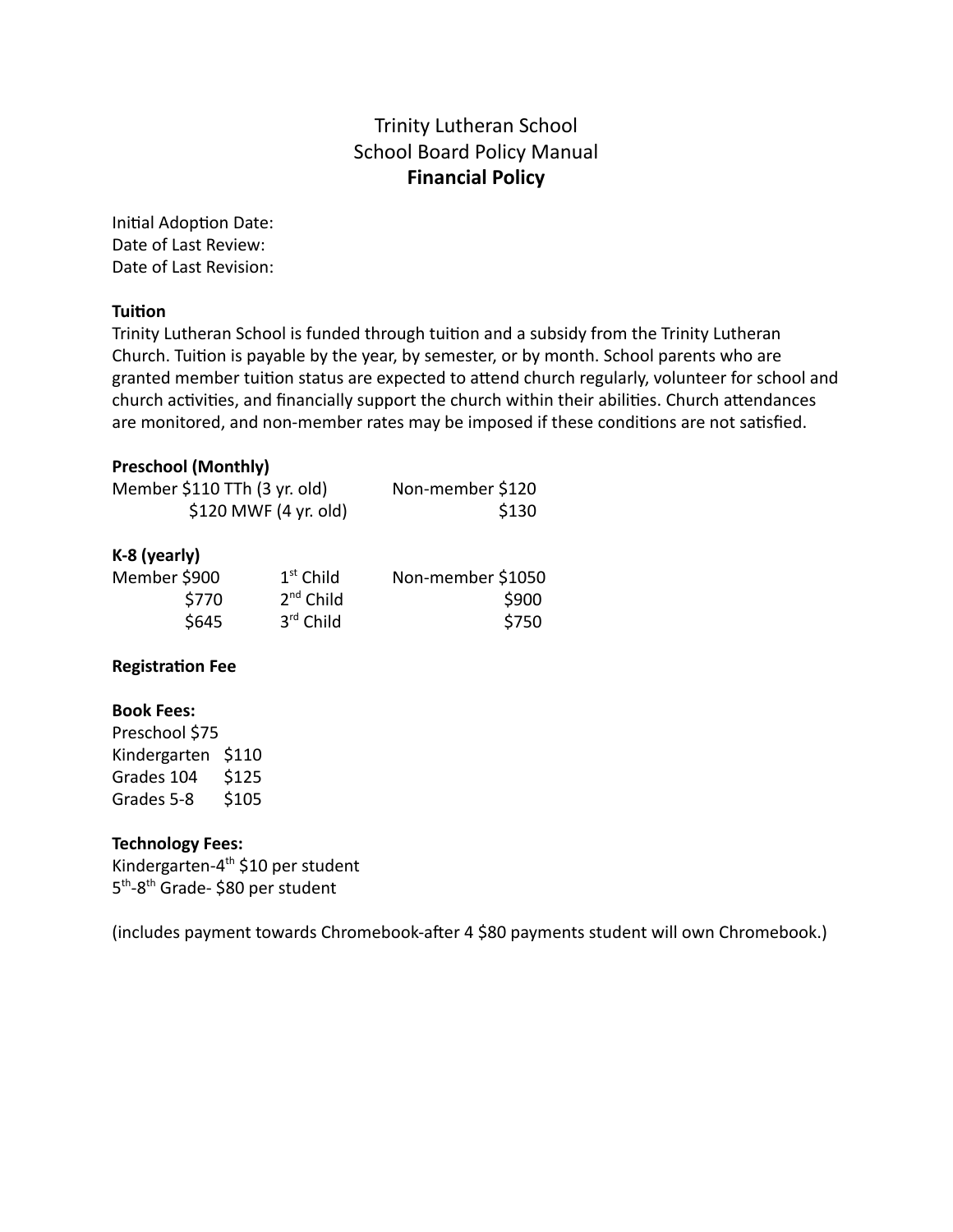# Trinity Lutheran School School Board Policy Manual **Member/Non-member Tuition Rates**

Initial Adoption Date: Date of Last Review: Date of Last Revision:

The cost of and education at Trinity is funded through tuition and the Church. Trinity Lutheran School has tuition rates for both members and non-members as follows:

1. Members of Trinity Lutheran Church receive a member tuition rate.

2. Anyone who takes the adult confirmation classes to become a member of Trinity Lutheran Church will receive member tuition beginning the following semester after the class is finished.

3. Anyone else enrolling in Trinity Lutheran School receives a non-member rate.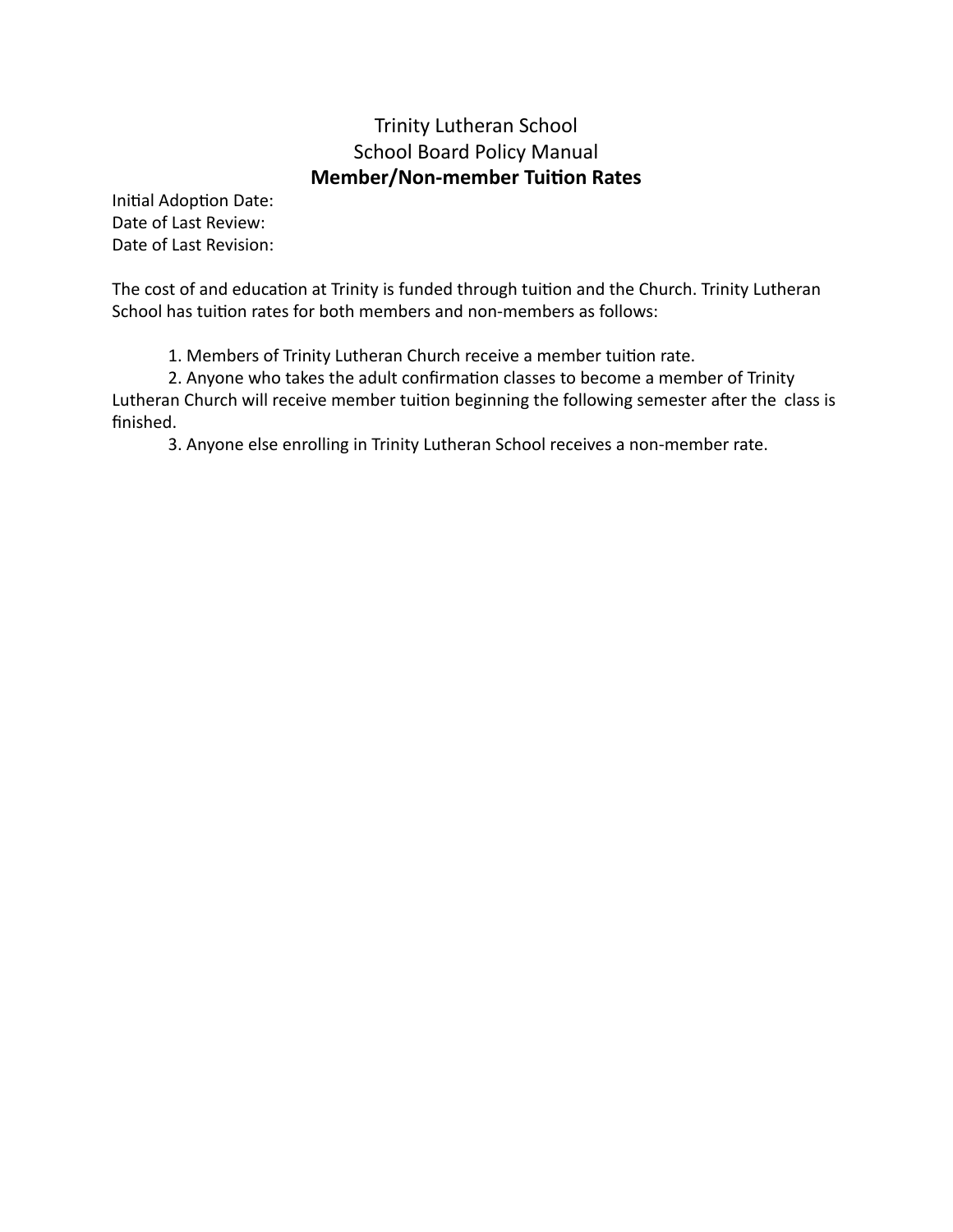### Trinity Lutheran School School Board Policy Manual **Delinquent Tuition**

Initial Adoption Date: Date of Last Review: Date of Last Revision:

From time to time, families get behind in paying their tuition and fees to Trinity Lutheran School. This can become a burden to the school and makes it difficult to pay salaries and other expenses. Therefore the School Board of Trinity Lutheran School has determined the following course of action.

1. For any account that is thirty days past due, the school office will send a reminder letter to the address of record.

2. For any account that becomes sixty days past due, the school office will send a second letter and will include this policy. The party will be directed to contact the school office to set up a course of action for repayment.

3. In the event the account becomes ninety days past due, the school office will send a final notice letter. If no progress is made within five business days, the school office will refer the bill to the School Board.

4. In addition, the school office will hold report cards and transcripts for any and all students whose accounts are not in good standing.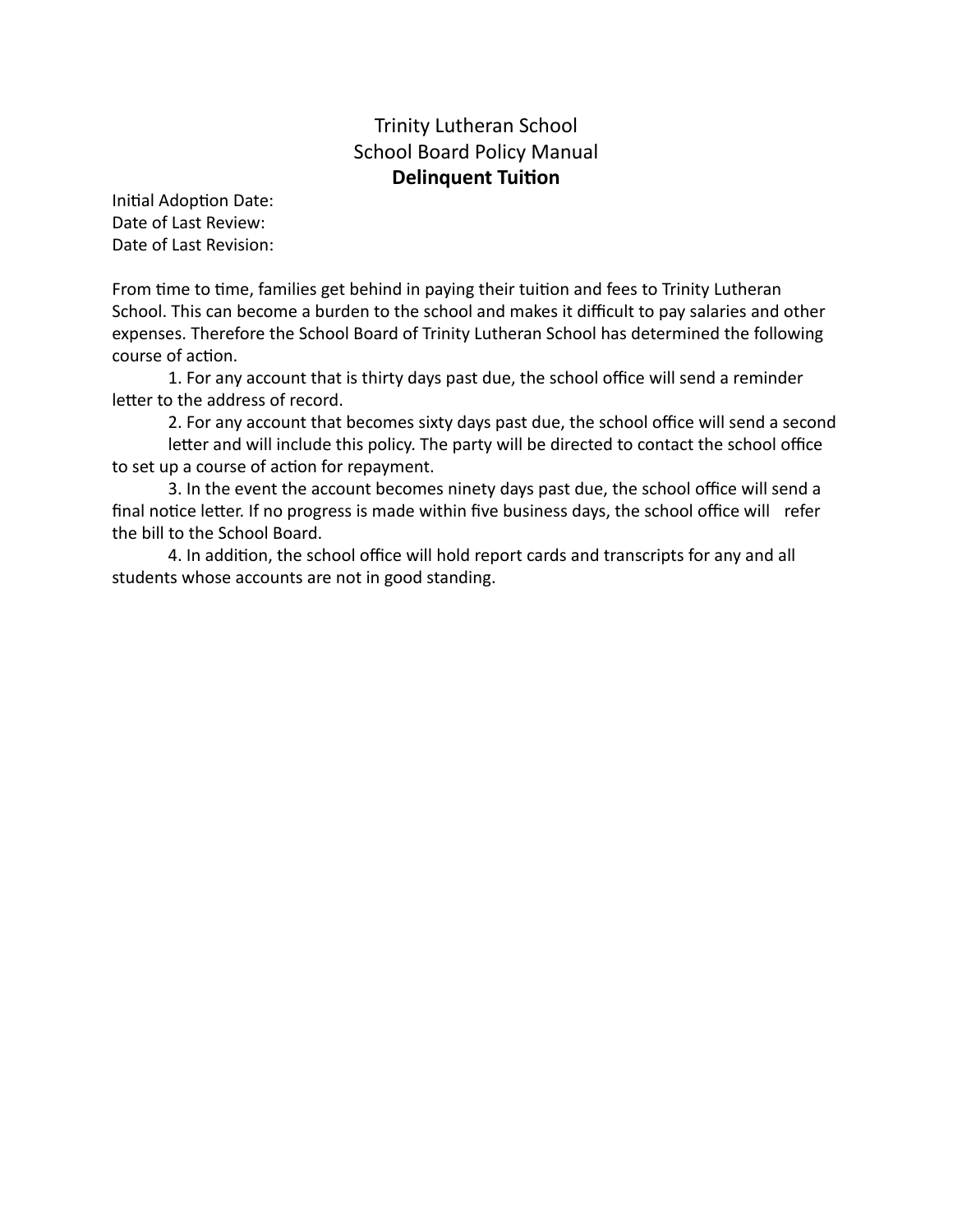# Trinity Lutheran School School Board Policy Manual **Milk**

Initial Adoption Date: Date of Last Review: Date of Last Revision:

The cost of milk is \$0.20/carton

The number of milks for the different grade levels will be determined by the teachers. Families not able to afford milk, may apply for "Free Milk" if they meet state guidelines.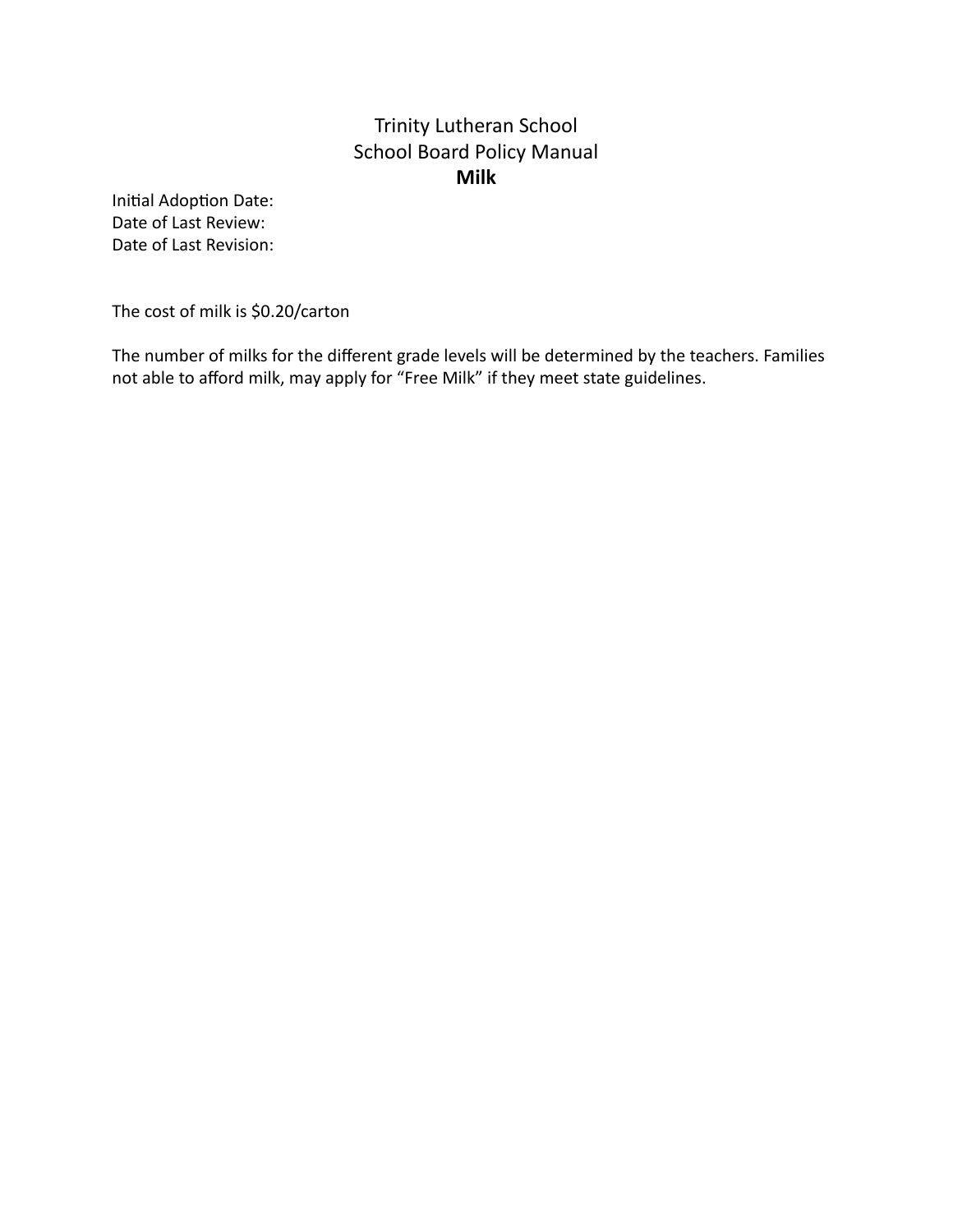# Trinity Lutheran School School Board Policy Manual **Fundraisers**

Initial Adoption Date: Date of Last Review: Date of Last Revision:

Fundraisers are an important part of the Ministry of Trinity Lutheran School. They are used to offset general school costs or to offset the cost of specific items. Each year the school will have fundraisers to offset costs for class trips and bus expenses.

PALS currently does the SCRIP program.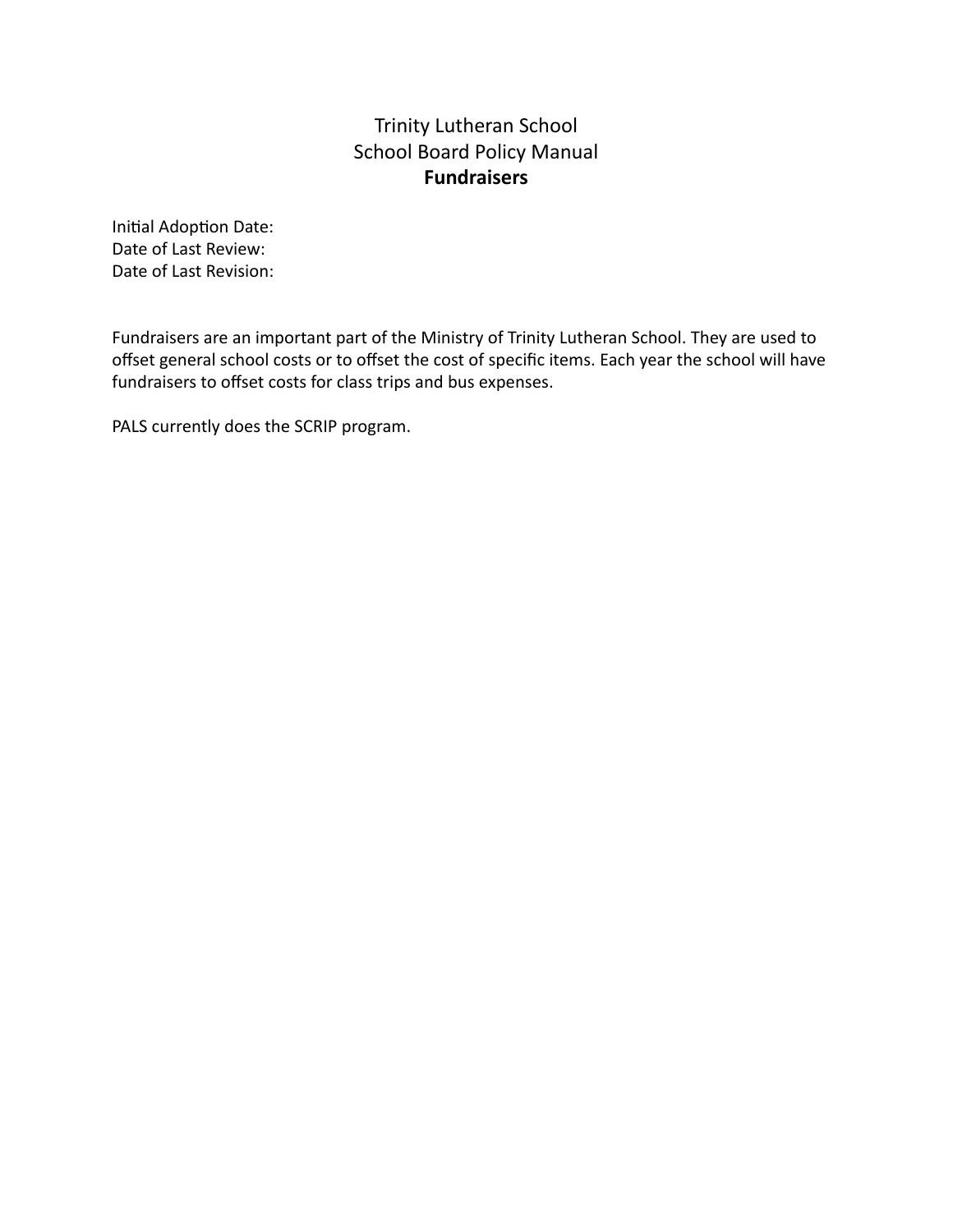### Trinity Lutheran School School Board Policy Manual **School Wellness Handbook**

Initial Adoption Date: Date of Last Review: Date of Last Revision:

Trinity Lutheran School promotes a healthy school by supporting wellness, good nutrition, and regular physical activity as a part of the total learning environment. The school supports a healthy learning environment where children learn and participate in positive dietary and lifestyle practices. By facilitating learning through the support and promotion of good nutrition and physical activity, schools contribute to the basic health of children. Improved health optimizes student performance potential and ensures that no child is left behind. Nutrition is linked to achievement, attendance, and behavior.

A. Provide a comprehensive learning environment for developing and practicing lifelong wellness behaviors.

The entire school environment, not just the classroom, shall be aligned with healthy school goals to positively influence a student's understanding, beliefs, and habits as they relate to good nutrition and regular physical activity. A healthy school environment should not be dependent on revenue from high-fat low nutrient foods to support the school lunch program.

B. Support and promote proper dietary habits contributing to student's health status and academic performance.

All school foods available on school grounds and at school-sponsored activities during the instructional day should meet or exceed school standards. Emphasis should be placed on foods that are nutrient dense per calorie. Food should be served with considerations toward variety, appeal, taste, safety, and packaging to ensure high quality meals.

C. Increase the amount of time students are engaged in physical activity.

The quality of a P.E. program is an essential component for all students to learn about and participate in physical activity. Physical activity should be included in the daily education program for grades PS-8<sup>th</sup> grade. Physical activity should include regular instruction, curricular activities and recess. Teachers and other personnel will not use physical activities (e.g., running laps, pushups) as punishment, or withhold opportunity for physical activity (e.g.; recess, P.E.) as punishment. ALL students will have at least 20 minutes a day of supervised recess.

D. The school is committed to improving academic performance in high-risk groups so that no child is left behind.

Educators, administrators, parents, and health practitioners must all acknowledge the critical role student health plays in academic stamina and performance and adapt the school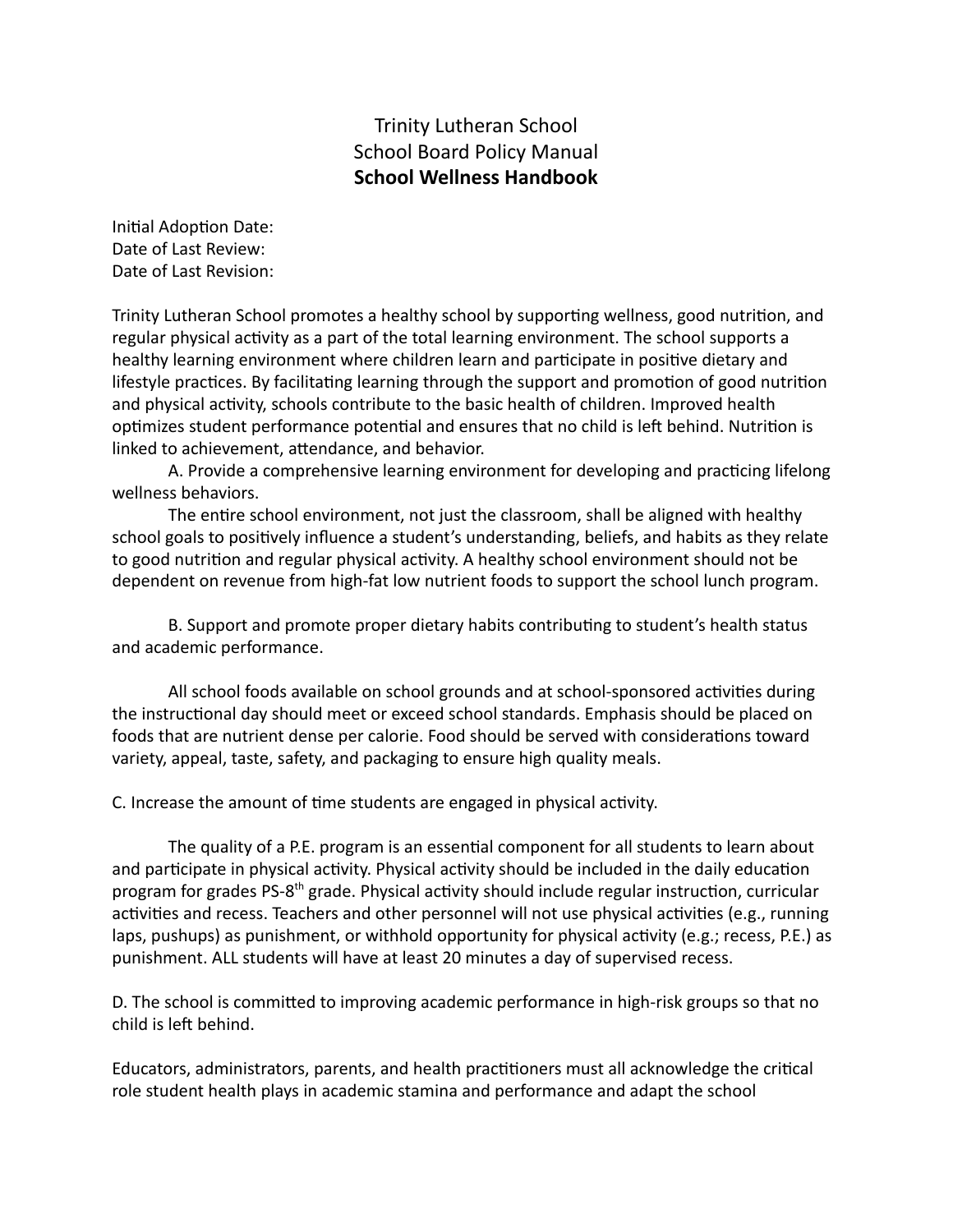environment to ensure student's basic nourishment and activity needs are met. Research highlighting the positive relationship between a good nutrition, physical activity, and the capacity of students to develop and learn should be highlighted to ensure widespread understanding of the benefits to healthy school environments. The diversity of student population (e.g., economic, religion, nationality, and medical) should be considered at all times to ensure that all students' needs are being met so that no child is left behind.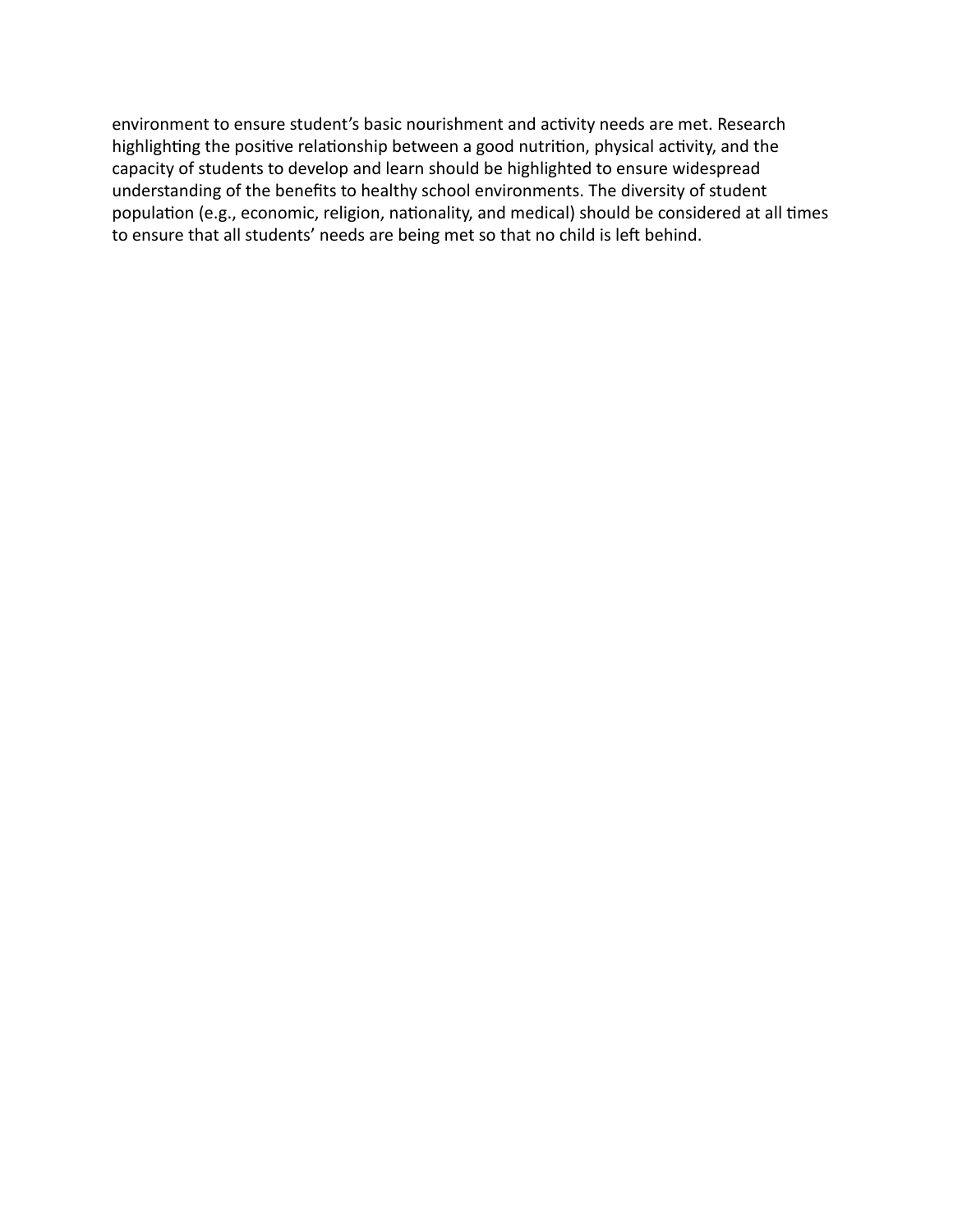# Trinity Lutheran School School Board Policy Manual **Student Nutrion Procedures**

Initial Adoption Date: Date of Last Review: Date of Last Revision:

Trinity Lutheran School promotes healthy students by supporting wellness, good nutrition, and regular physical activity as a part of total learning environment. The school supports a healthy environment where children learn and participate in positive dietary and lifestyle practices. By facilitating learning through the support and promotion of good nutrition and physical activity, schools contribute to the basic health status of children. Improved health optimizes student performance potential and ensures that no child is left behind.

Lunchroom Climate:

- A lunchroom environment that provides students with a relaxed, enjoyable climate should be developed.
- It is encouraged that the lunchroom environment be a place where students have:
	- a.) Adequate space to eat and pleasant surroundings.

b.) Adequate time for meals (the American Food Service Association recommends at least 20 minutes for lunch form the time they wash their hands.

c.) Convenient access to hand-washing facilities before meals.

d.) Ten minutes of quiet time starting when the last child sits down, so children can focus on the task at hand without being distracted.

Teacher-to Student Incentive:

Strong consideration should be given to nonfood items as part of any teacher-to-student incentive programs. Should teachers feel compelled to utilize food items as an incentive, they are encouraged to adhere to Nutritional Standards.

## Student Nutrition Education

Trinity Lutheran School will provide a comprehensive curriculum approach to nutrition PS-8<sup>th</sup> grade. Beginning the 2016-2017 school year, all staff will be encouraged to integrate nutrional themes into daily lessons when appropriate. The health benefits of good nutrition should be emphasized. The nutritional themes include but are not limited to:

- Knowledge of food guide pyramid
- Healthy heart choices
- Sources and varieties of foods
- Guide to a healthy diet
- Diet and disease
- Understanding calories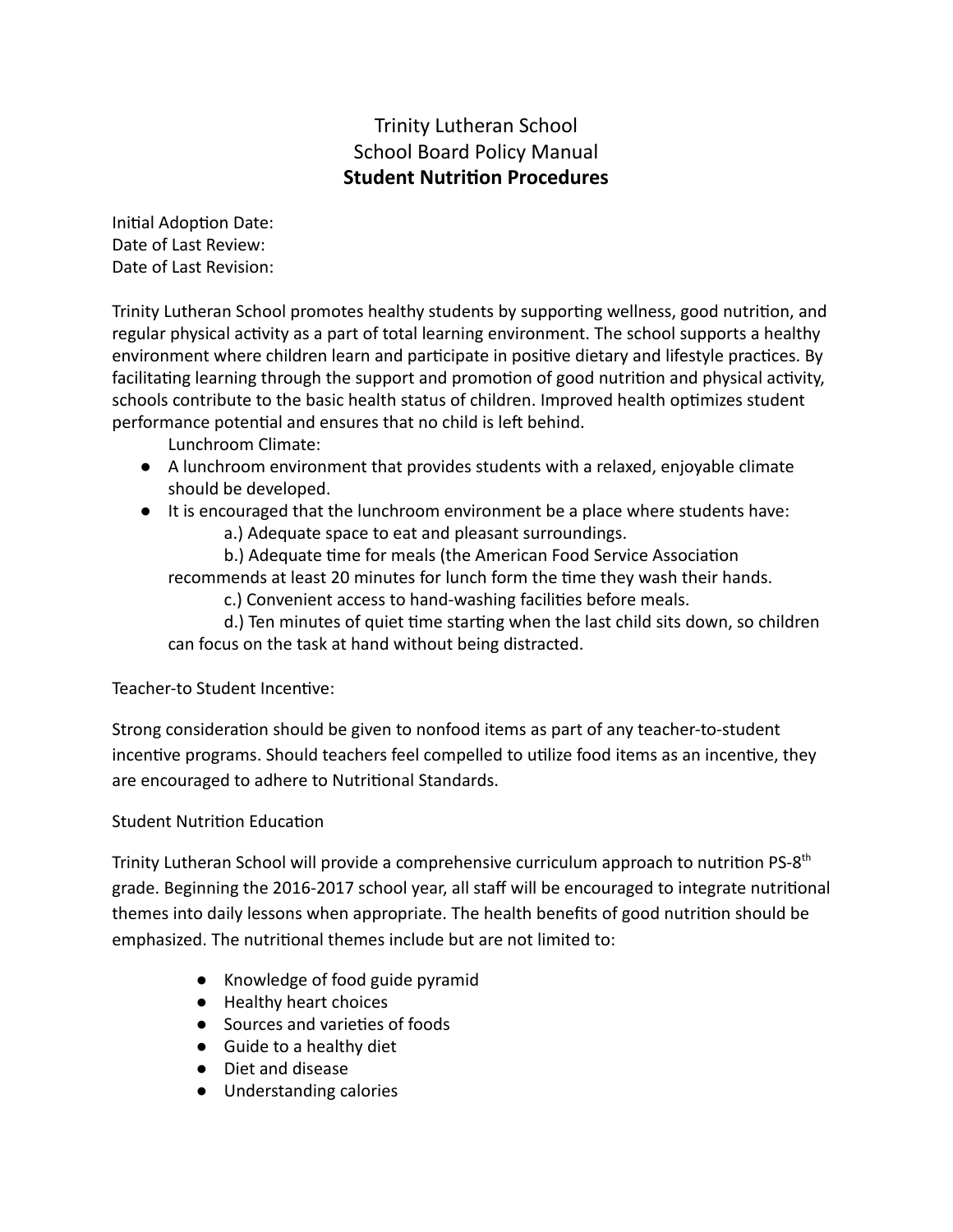- Healthy snacks
- Healthy breakfast
- Healthy diet
- Food labels
- Major nutrients
- Mulitcultural influences
- Serving sizes
- Proper sanitation
- Idenfy and limit junk food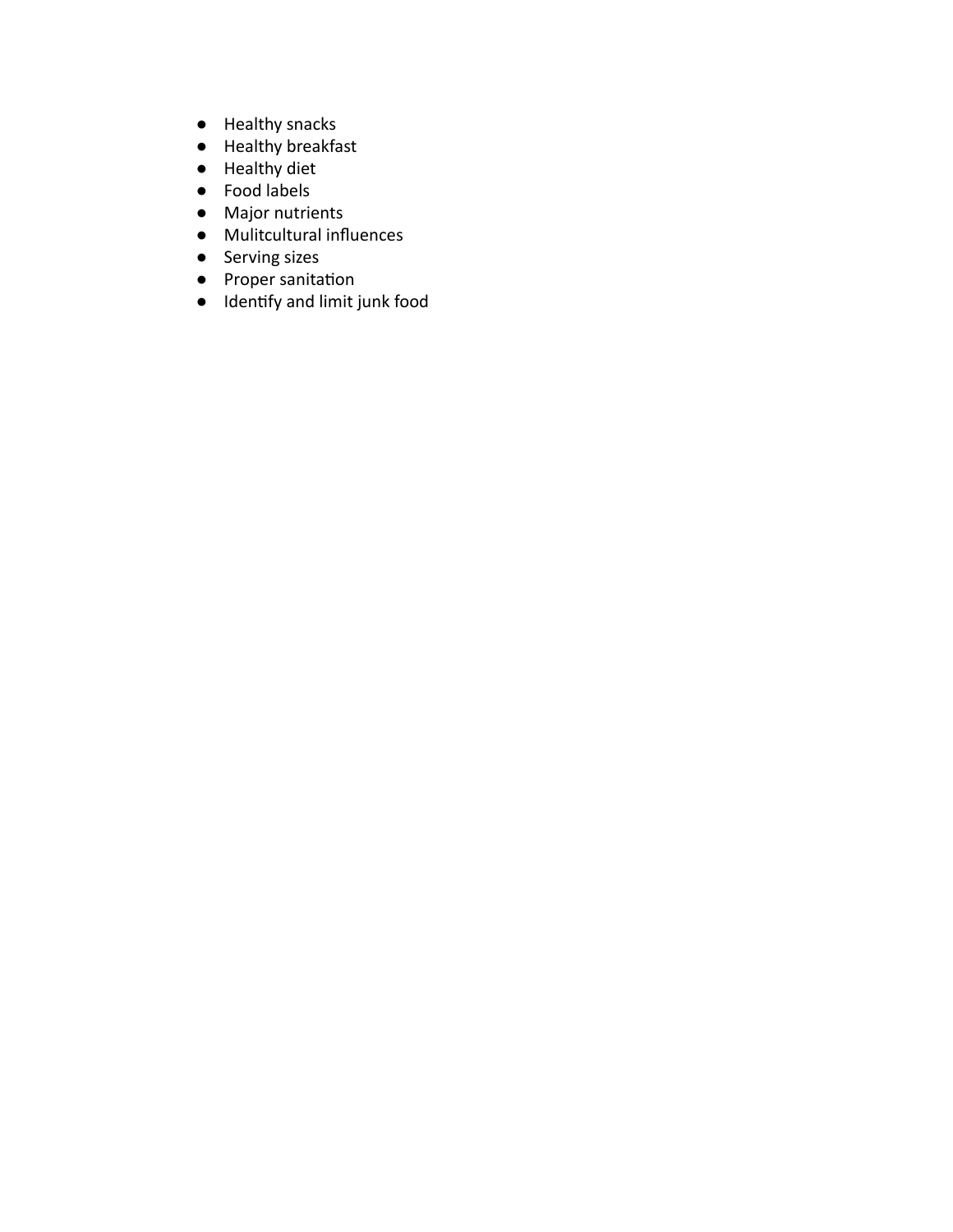# Trinity Lutheran School School Board Policy Manual **Student Physical Privacy Act**

Initial Adoption Date: May 17, 2016 Date of Last Review: Date of Last Revision:

#### **I. Purpose**

In recognition of student physical privacy rights and the need to ensure student safety and maintain school discipline, the Policy is enacted to advise school site staff and administration regarding their duties in relation to student use of restrooms, locker rooms, showers, and other school facilities where students may be in a state of undress in the presence of other students.

#### **II.** Definitions

"Sex" means in individual's immutable biological sex as objectively determined by anatomy and genetics existing at the time of birth. An individual's original birth certificate may be relied upon as definitive evidence of the individual's sex.

#### **III. Policy**

A. Use of School Facilities

1. Notwithstanding any other Board Policy, every public school restroom, locker room, and shower room accessible by multiple persons at the same time shall be designated for use by male persons only or female persons only.

2. In all public schools in this District, restrooms, locker rooms, and showers that are designated for one sex shall be used only by members of that sex; and, no person shall enter a restroom, locker room, or shower that is designated for one sex unless he or she is a member of that sex.

3. In any other public school or facility or setting where a person may be in a state of undress in the presence of others, school personnel shall provide separate, private areas designated for use by persons based on their sex, and no person shall enter these private areas unless he or she is a member of the designated sex.

4. This section shall not apply to a person who enters a facility designated for the opposite sex:

> a. for custodial or maintenance purposes when the facility is not occupied by a member of the opposite sex;

b. to render medical assistance; or

c. during a natural disaster, emergency, or when necessary to prevent a serious threat to good order or student safety.

5. Nothing in this section shall be construed to prohibit schools from adopting policies necessary to accommodate disabled persons or young children in need of physical assistance when using restrooms, locker rooms, and shower rooms.

B. Accommodation for Students Desiring Greater Privacy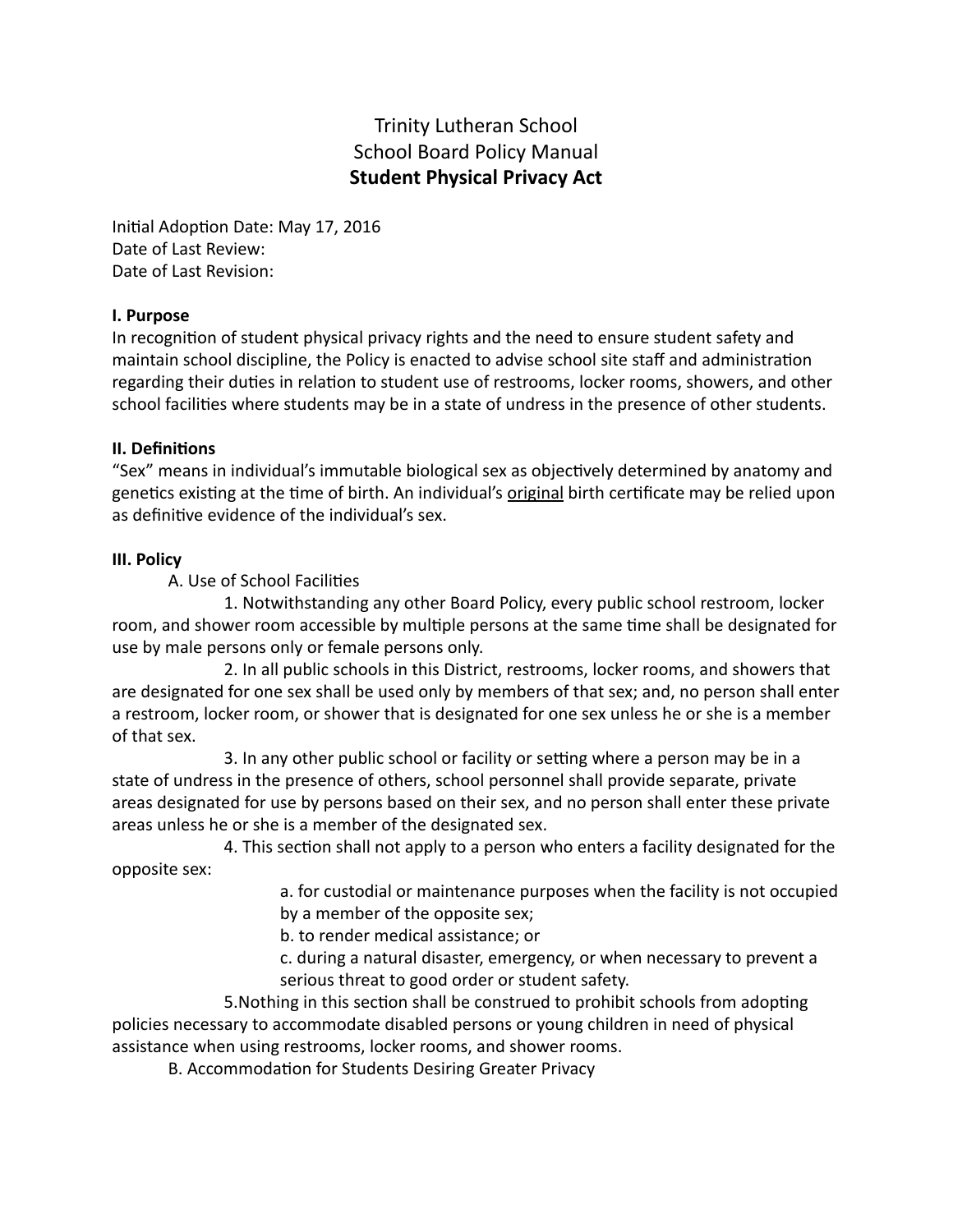Students who, for any reason, desire greater privacy when using a facility described in subsection A may submit a request to the principal for access to alternative facilities. The principal shall evaluate these requests on a case-by-case basis and shall, to the extent reasonable, offer options for alternate facilities; access to a uni-sex restroom; or controlled use of an employee restroom, locker room, or shower. In no event shall the accommodation be access to a facility described in subsection A that is designated for use by members of the opposite sex while students of the opposite sex are present or could be present.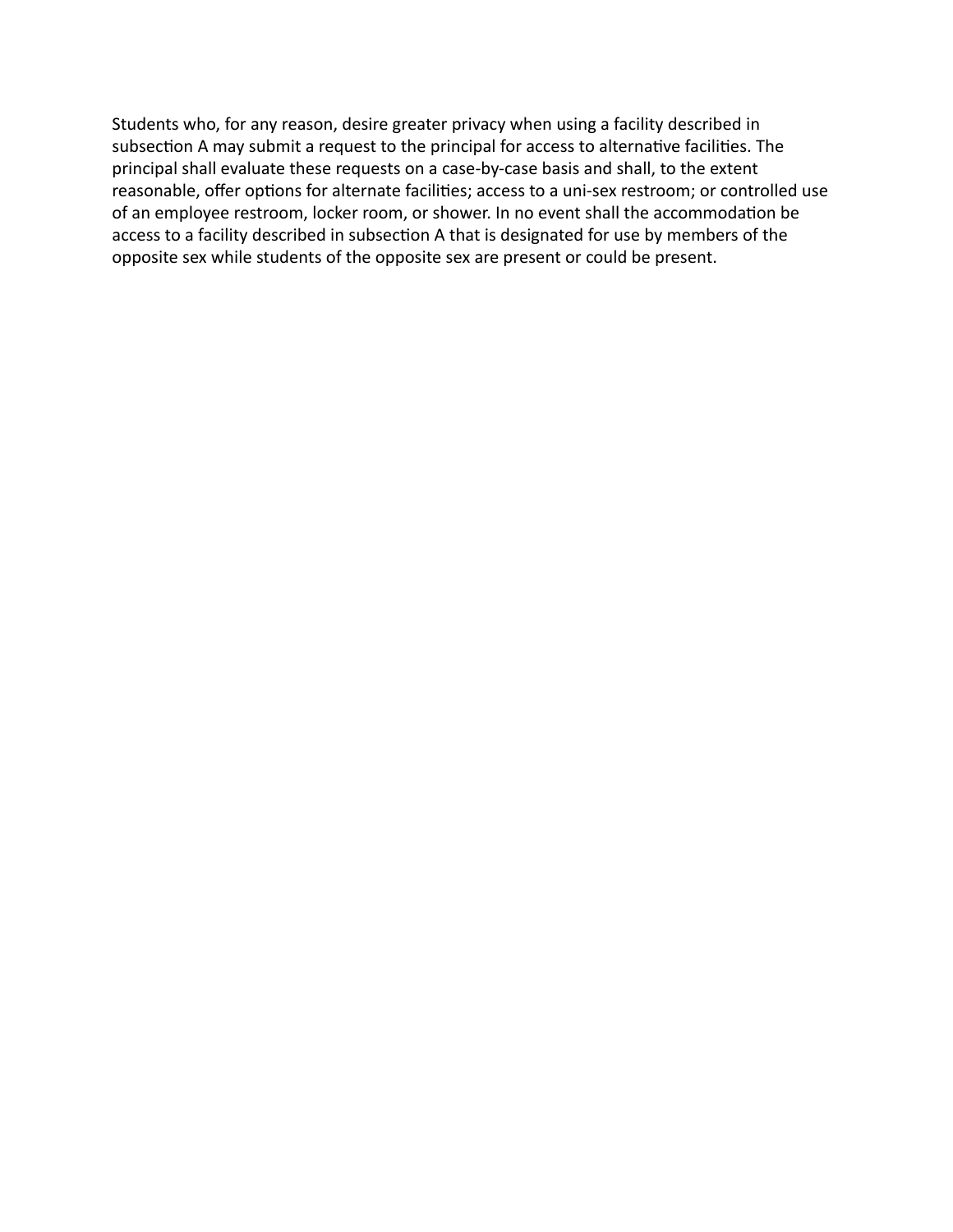# Trinity Lutheran School School Board Policy Manual **Fraud Awareness Program for STAFF**

Initial Adoption Date: February 18, 2020 Date of Last Review: Date of Last Revision:

In order to maintain high standard of ethics in fiscal integrity, the staff shall be trained according to the standards found on the OIG website: https://www2.ed.gov/about/offices/list/oig/invtreports/edoigfraudIndicatorsonline.pdf

#### https://ww2.ed.gov/about/offices/list/oig/index.html

#### **Report Fraud, Waste and Abuse**

Accountability is a top priority for Trinity Lutheran School. Our policies formalize the expectations of personal honesty and integrity required of employees, students, and others who do business with our School.

What should I report through the Fraud, Waste, and Abuse Hotline? Information provided to the Fraud, Waste, and Abuse Hotline Program should be made in good faith. The Fraud, Waste, and Abuse Hotline should be used to report fraud, waste, and significant non-compliance issues.

#### **Any employee should report known or suspected wrongdoings such as:**

- o Illegal or fraudulent acts
- o Investigations by State/Federal agencies
- o Theft of School property, funds and/or resources
- o Waste and/or abuse of funds and/or resources
- o Misuse of School property, funds and/or resources
- o Significant non-compliance issues
- o Conflict of Interest
- o Code of Ethics violations

### Can the person making the report remain anonymous?

We encourage individuals to provide contact information because it allows the School administrator, who is assigned the report, to follow up with you to ask questions or to seek clarification when more information is needed.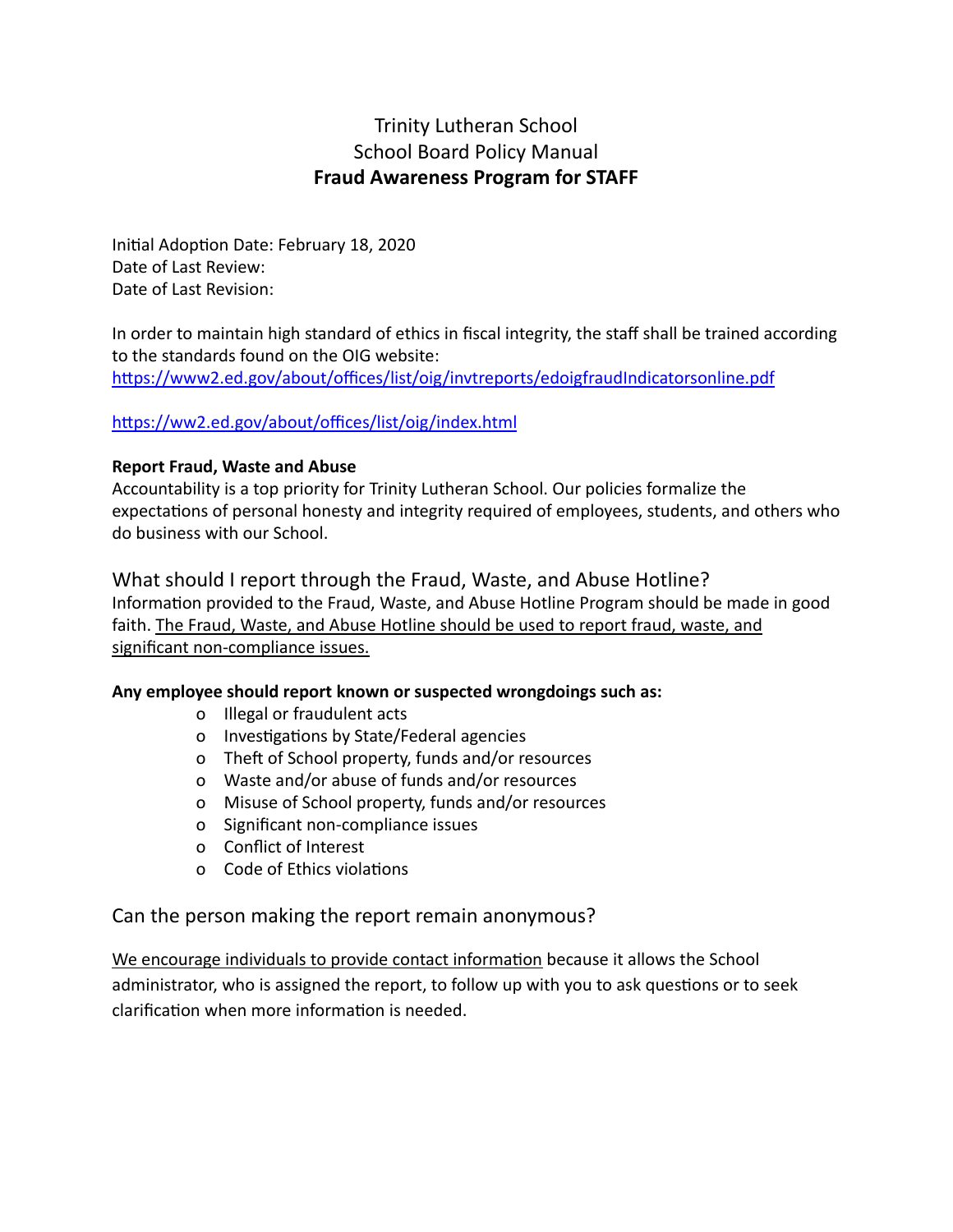### **Protection from Retaliation**

As a reminder, Board Policy states, "Neither the Board nor any employee shall unlawfully retaliate against a person who in good faith reports perceived fraud or financial impropriety."

Your call or online report can be confidential or anonymous; however, keep in mind that may limit our ability to investigate. If you provide an anonymous report, you will be given an incident report number and encouraged to call back in case additional information is needed.

## What will I need to provide when making a report?

The more you can tell us, the better chance we have of determining whether fraud, waste, or abuse has occurred. When you make a report, you will be asked to provide information about the specific allegation, the parties involved (reported individual(s), individual(s) involved, and names of others who are aware), and other information about the suspected/known wrongdoing including:

- o What occurred?
- o How do you know about the incident?
- o When it occurred?
- o Where it occurred?
- o What documentation is available?
- $\Omega$  Other relevant information.

### What is the Online Contact and Incident Reporting Tool?

The School's Online Contact and Incident Reporting Tool is intended to give individuals another avenue to report concerns, comments, and complaints that are not related to fraud or waste.

How do I make a report?

If you're interested in the following:

- o To make suggestions, comments, or ask questions related to District matters
- o To report employee complaints
- o To report student/parent complaints